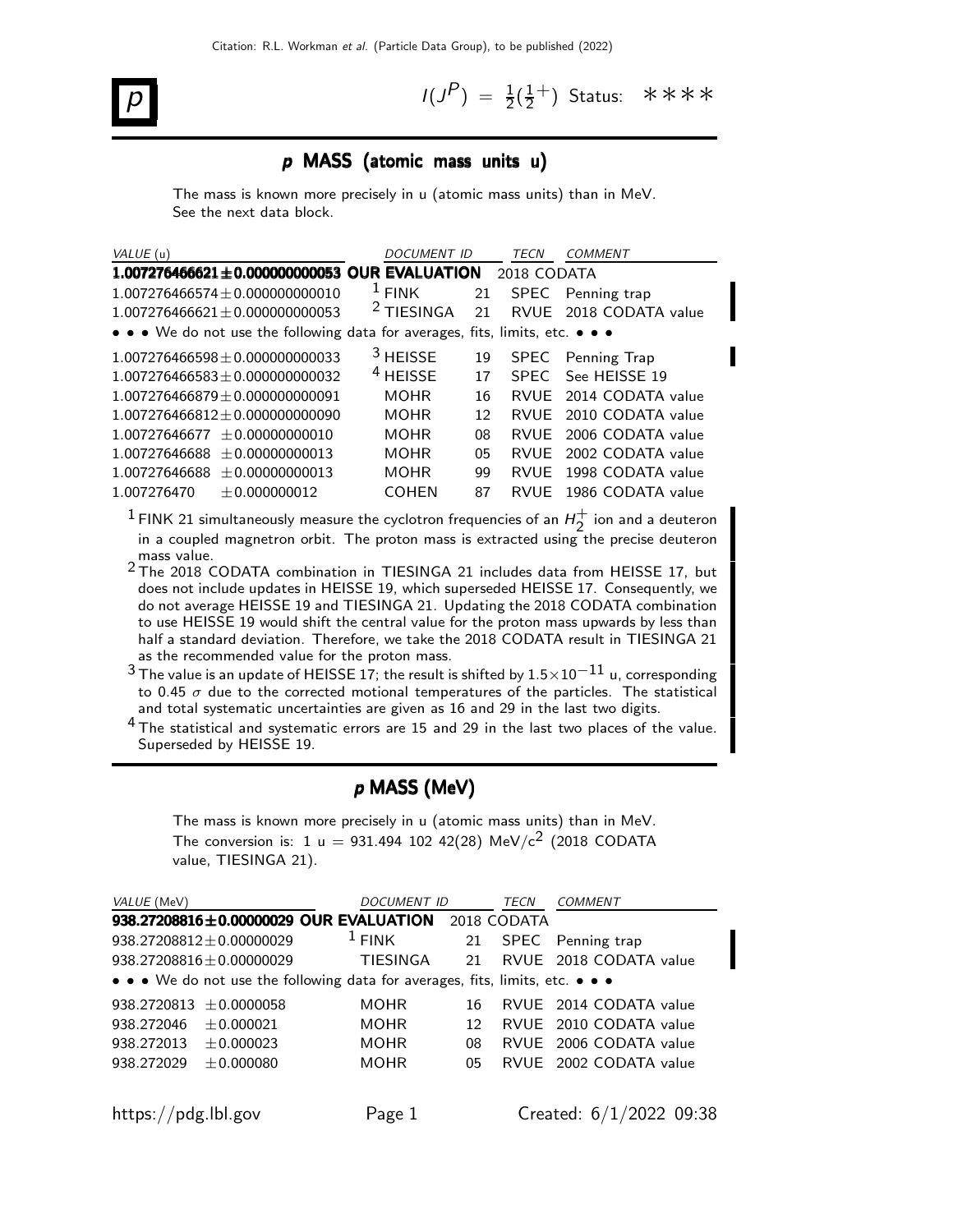Citation: R.L. Workman et al. (Particle Data Group), to be published (2022)

| $938.271998 + 0.000038$ |            | <b>MOHR</b>  | QQ. | RVUE 1998 CODATA value    |
|-------------------------|------------|--------------|-----|---------------------------|
| 938.27231               | $+0.00028$ | <b>COHEN</b> |     | 87 RVUE 1986 CODATA value |
| 938.2796                | $+0.0027$  | <b>COHEN</b> |     | 73 RVUE 1973 CODATA value |

 $1$  FINK 21 quote the more precise mass in atomic mass units.

Π

# $\left|m_p{-}m_{\overline{p}}\right|/m_p$

A test of CPT invariance. Note that the comparison of the  $\overline{p}$  and p chargeto-mass ratio, given in the next data block, is much better determined.

| <i>VALUE</i> |                                     | $CL\%$ | DOCUMENT ID                                                                   |    | TECN | COMMENT                                                  |
|--------------|-------------------------------------|--------|-------------------------------------------------------------------------------|----|------|----------------------------------------------------------|
|              | $\langle 7 \times 10^{-10} \rangle$ | 90     | $1$ HORI                                                                      | 11 |      | SPEC $\overline{p}e^{-}$ He atom                         |
|              |                                     |        | • • • We do not use the following data for averages, fits, limits, etc. • • • |    |      |                                                          |
|              | $\langle 2 \times 10^{-9} \rangle$  | 90     | $1$ HORI                                                                      |    |      | 06 SPEC $\overline{p}e^{-}$ He atom                      |
|              | ${<}1.0\times10^{-8}$               | 90     | $1$ HORI                                                                      |    |      | 03 SPEC $\overline{p}e^{-4}$ He, $\overline{p}e^{-3}$ He |
|              | $<$ 6 $\times$ 10 <sup>-8</sup>     | 90     | $1$ HORI                                                                      |    |      | 01 SPEC $\overline{p}e^{-}$ He atom                      |
|              | $<$ 5 $\times$ 10 <sup>-7</sup>     |        | $2 \tau$ ORIL                                                                 |    |      | 99 SPEC $\overline{p}e^{-}$ He atom                      |

 $1$  HORI 01, HORI 03, HORI 06, and HORI 11 use the more-precisely-known constraint on the  $\bar{p}$  charge-to-mass ratio of GABRIELSE 99 (see below) to get their results. Their results are not independent of the HORI 01, HORI 03, HORI 06, and HORI 11 values for  $|q_{\boldsymbol{p}}+q_{\overline{\boldsymbol{p}}}|/e$ , below.

<sup>2</sup> TORII 99 uses the more-precisely-known constraint on the  $\bar{p}$  charge-to-mass ratio of GABRIELSE 95 (see below) to get this result. This is not independent of the TORII 99 value for  $\left|q_{\boldsymbol{\rho}}+q_{\overline{\boldsymbol{\rho}}}\right|/e$ , below.

#### $\overline{p}/p$  CHARGE-TO-MASS RATIO,  $|$ qp  $\overline{p}/p$  CHARGE-TO-MASS RATIO,  $\big|\frac{q_{\overline{p}}}{m_{\overline{p}}}\big|/(\frac{q_p}{m_p})$  $\overline{p}/p$  CHARGE-TO-MASS RATIO,  $\big|\frac{q_{\overline{p}}}{m_{\overline{p}}}\big|/(\frac{q_p}{m_p})\big|$  $\overline{p}/p$  CHARGE-TO-MASS RATIO,  $\big|\frac{q_{\overline{p}}}{m_{\overline{p}}}\big|/(\frac{q_p}{m_p})$  $\frac{q_{\overline{p}}}{m_{\overline{p}}}\Big|/(\frac{q_p}{m_p})$

A test of CPT invariance. Listed here are measurements involving the inertial masses. For a discussion of what may be inferred about the ratio of  $\overline{p}$  and  $p$  gravitational masses, see ERICSON 90; they obtain an upper bound of  $10^{-6}$ – $10^{-7}$  for violation of the equivalence principle for  $\overline{p}$ 's.

| <b>VALUE</b>                                                                                                                                                                                                                                                                                                                                                                                                                                       | <i>DOCUMENT ID</i>                                                                 | TECN     | <i>COMMENT</i>    |  |  |  |  |
|----------------------------------------------------------------------------------------------------------------------------------------------------------------------------------------------------------------------------------------------------------------------------------------------------------------------------------------------------------------------------------------------------------------------------------------------------|------------------------------------------------------------------------------------|----------|-------------------|--|--|--|--|
| $1.000000000003 \pm 0.000000000016$ OUR AVERAGE                                                                                                                                                                                                                                                                                                                                                                                                    |                                                                                    |          |                   |  |  |  |  |
| $1.000000000003 \pm 0.000000000016$                                                                                                                                                                                                                                                                                                                                                                                                                | BORCHERT 22 TRAP Penning trap                                                      |          |                   |  |  |  |  |
| $1.000000000001 \pm 0.000000000069$                                                                                                                                                                                                                                                                                                                                                                                                                | ULMER                                                                              | 15       | TRAP Penning trap |  |  |  |  |
| • • • We do not use the following data for averages, fits, limits, etc. • • •                                                                                                                                                                                                                                                                                                                                                                      |                                                                                    |          |                   |  |  |  |  |
| 0.99999999991<br>$+0.00000000009$<br>$1.0000000015 \pm 0.0000000011$<br>$1.000000023 \pm 0.000000042$                                                                                                                                                                                                                                                                                                                                              | GABRIELSE<br><sup>1</sup> GABRIELSE 95 TRAP Penning trap<br><sup>2</sup> GABRIELSE | 99<br>90 | TRAP Penning trap |  |  |  |  |
| TRAP Penning trap<br><sup>1</sup> Equation (2) of GABRIELSE 95 should read $M(\overline{p})/M(p) = 0.9999999985(11)$<br>(G. Gabrielse, private communication).<br><sup>2</sup> GABRIELSE 90 also measures $m_{\overline{p}}/m_{e^-} = 1836.152660 \pm 0.000083$ and $m_{p}/m_{e^-}$<br>$=$ 1836.152680 $\pm$ 0.000088. Both are completely consistent with the 1986 CODATA<br>(COHEN 87) value for $m_p/m_{\rho^-}$ of 1836.152701 $\pm$ 0.000037. |                                                                                    |          |                   |  |  |  |  |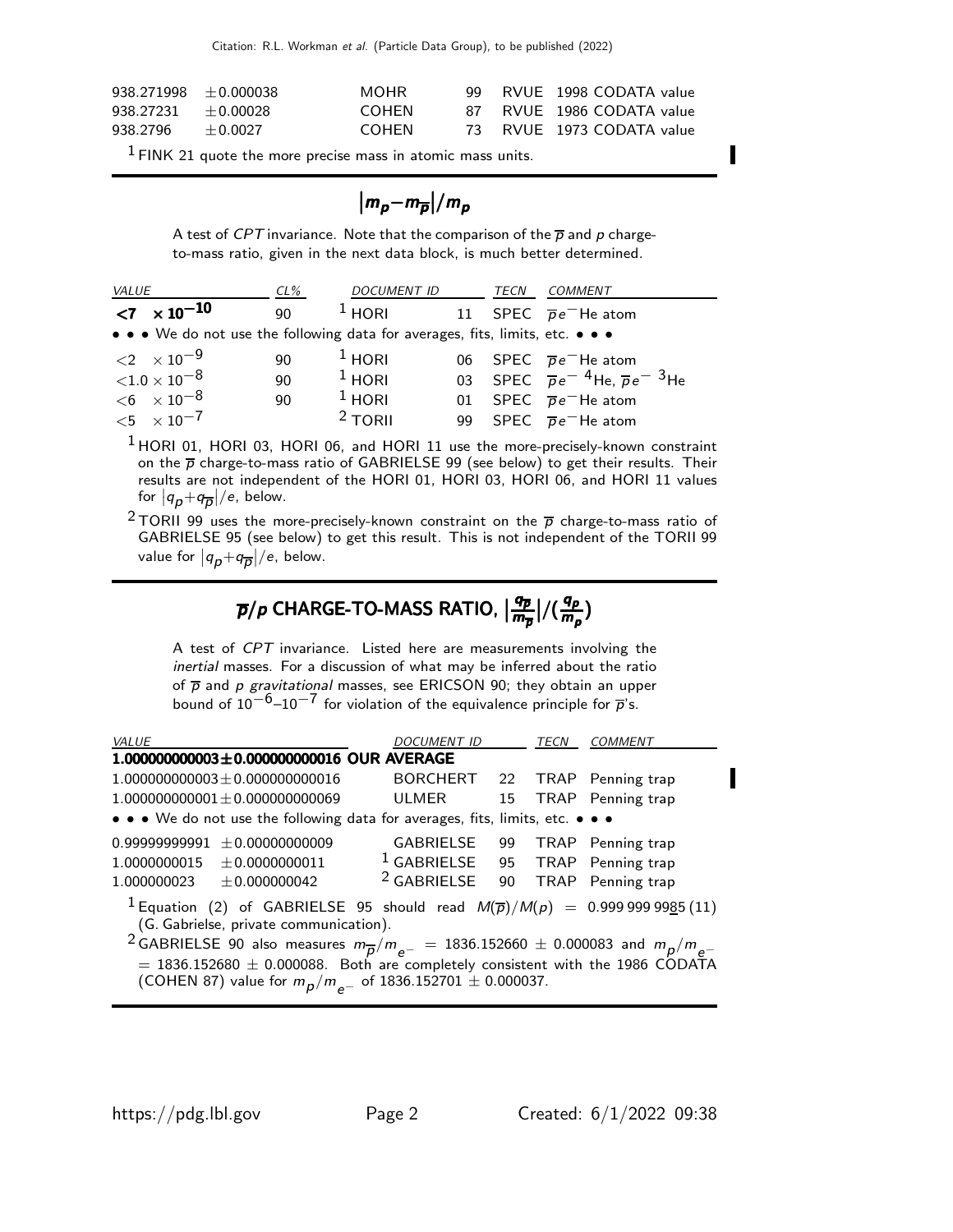$$
\Big(\Big|\frac{q_{\overline{\rho}}}{m_{\overline{\rho}}}\Big|-\frac{q_p}{m_p}\Big)/\frac{q_p}{m_p}
$$

A test of CPT invariance. Taken from the  $\overline{p}/p$  charge-to-mass ratio, above.

VALUE DOCUMENT ID

#### $(0.1\pm6.9)\times 10^{-11}$  OUR EVALUATION

# $|q_p + q_{\overline{p}}|/e$

A test of CPT invariance. Note that the comparison of the  $\overline{p}$  and p chargeto-mass ratios given above is much better determined. See also a similar test involving the electron.

| <b>VALUE</b> |                                                                               | $CL\%$ | <b>DOCUMENT ID</b> |    | TECN        | <b>COMMENT</b>                                           |
|--------------|-------------------------------------------------------------------------------|--------|--------------------|----|-------------|----------------------------------------------------------|
|              | ${10^{-10}}$                                                                  | 90     | $1$ HORI           | 11 |             | SPEC $\overline{p}e^{-}$ He atom                         |
|              | • • • We do not use the following data for averages, fits, limits, etc. • • • |        |                    |    |             |                                                          |
|              | $\langle 2 \times 10^{-9} \rangle$                                            | 90     | $1$ HORI           |    |             | 06 SPEC $\overline{p}e^{-}$ He atom                      |
|              | ${<}1.0\times10^{-8}$                                                         | 90     | $1$ HORI           |    |             | 03 SPEC $\overline{p}e^{-4}$ He, $\overline{p}e^{-3}$ He |
|              | $< 6 \times 10^{-8}$                                                          | 90     | $1$ HORI           |    |             | 01 SPEC $\overline{p}e^{-}$ He atom                      |
|              | ${<}5 \times 10^{-7}$                                                         |        | $2$ TORII          | 99 |             | SPEC $\overline{p}e^{-}$ He atom                         |
|              | $\langle 2 \times 10^{-5} \rangle$                                            |        | $3$ HUGHES         | 92 | <b>RVUE</b> |                                                          |

1 HORI 01, HORI 03, HORI 06, and HORI 11 use the more-precisely-known constraint on the  $\overline{p}$  charge-to-mass ratio of GABRIELSE 99 (see above) to get their results. Their results are not independent of the HORI 01, HORI 03, HORI 06, and HORI 11 values for  $|m_p - m_{\overline{p}}|/m_p$ , above.

<sup>2</sup> TORII 99 uses the more-precisely-known constraint on the  $\overline{p}$  charge-to-mass ratio of GABRIELSE 95 (see above) to get this result. This is not independent of the TORII 99 value for  $|m_{\boldsymbol{p}} {-} m_{\overline{\boldsymbol{\rho}}}|/m_{\boldsymbol{p}}$ , above.

3 HUGHES 92 uses recent measurements of Rydberg-energy and cyclotron-frequency ratios.

$$
\left|q_p+q_e\right|/e
$$

See BRESSI 11 for a summary of experiments on the neutrality of matter. See also "n CHARGE" in the neutron Listings.

| <b>VALUE</b> |                                                                                            | DOCUMENT ID     |  | <b>COMMENT</b>                                                                                 |  |  |  |  |
|--------------|--------------------------------------------------------------------------------------------|-----------------|--|------------------------------------------------------------------------------------------------|--|--|--|--|
|              | $<$ 1 $\times$ 10 <sup>-21</sup>                                                           | $1$ BRESSI      |  | 11 Neutrality of SF <sub>6</sub>                                                               |  |  |  |  |
|              | • • • We do not use the following data for averages, fits, limits, etc. • • •              |                 |  |                                                                                                |  |  |  |  |
|              | ${<}3.2\times10^{-20}$                                                                     | $2$ SENGUPTA 00 |  | binary pulsar                                                                                  |  |  |  |  |
|              | $< 0.8 \times 10^{-21}$                                                                    |                 |  | MARINELLI 84 Magnetic levitation                                                               |  |  |  |  |
|              | ${<}1.0 \times 10^{-21}$                                                                   | $1$ DYLLA       |  | 73 Neutrality of SF <sub>6</sub>                                                               |  |  |  |  |
|              | $1$ BRESSI 11 uses the method of DYLLA 73 but finds serious errors in that experiment that |                 |  |                                                                                                |  |  |  |  |
|              | charge. Thus the limit applies equally to the charge of the neutron.                       |                 |  | greatly reduce its accuracy. The BRESSI 11 limit assumes that $n \to p e^- \nu_\rho$ conserves |  |  |  |  |

 $2$  SENGUPTA 00 uses the difference between the observed rate of of rotational energy loss by the binary pulsar PSR B1913+16 and the rate predicted by general relativity to set this limit. See the paper for assumptions.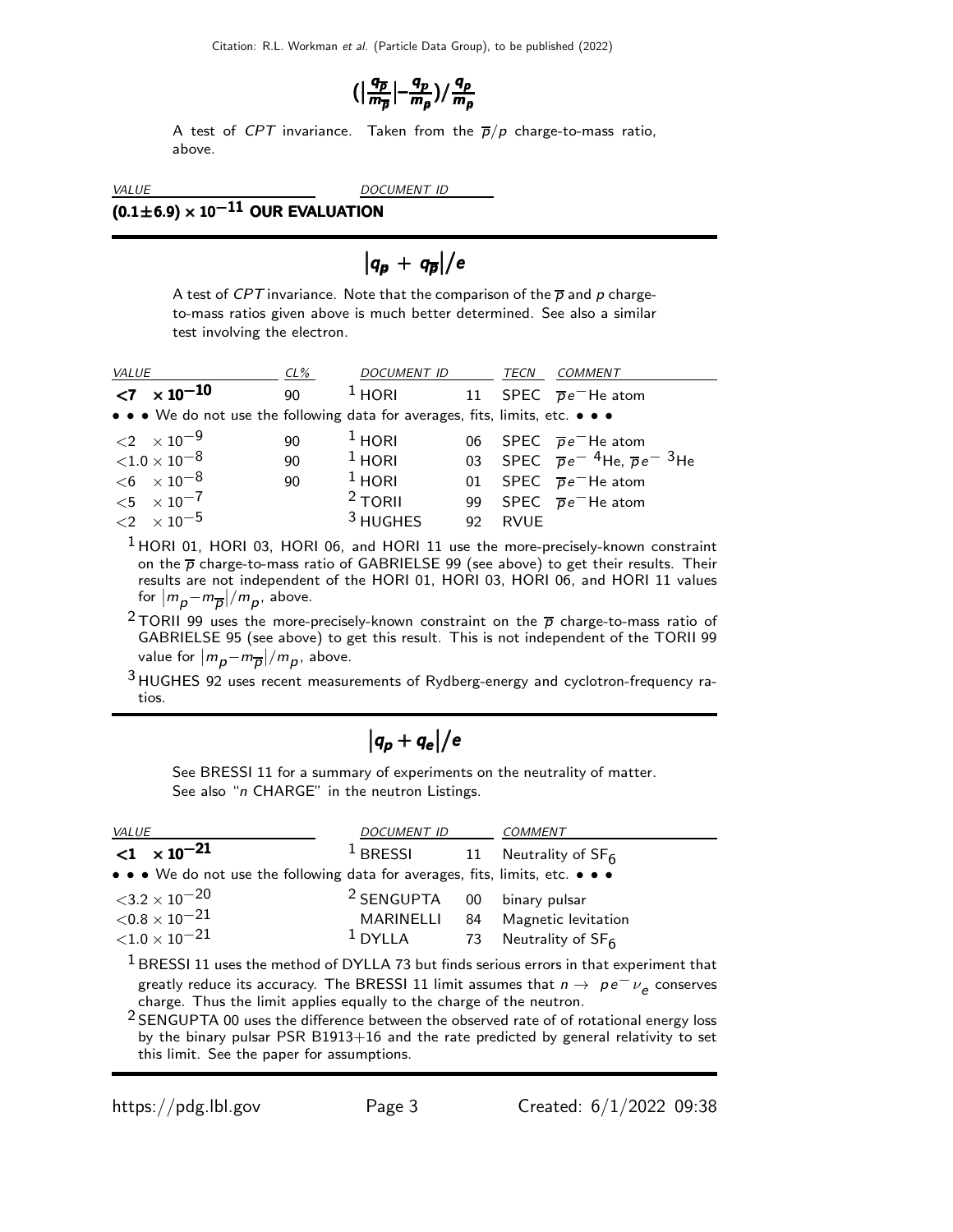### p MAGNETIC MOMENT

See the "Quark Model" review.

| VALUE $(\mu_N)$                                                               | DOCUMENT ID      |    | TECN | COMMENT                         |  |
|-------------------------------------------------------------------------------|------------------|----|------|---------------------------------|--|
| 2.79284734463±0.00000000082                                                   | <b>TIESINGA</b>  | 21 |      | RVUE 2018 CODATA value          |  |
| • • • We do not use the following data for averages, fits, limits, etc. • • • |                  |    |      |                                 |  |
| $2.79284734462 \pm 0.00000000082$                                             | <b>SCHNEIDER</b> | 17 |      | <b>TRAP</b> Double Penning trap |  |
| $2.7928473508 \pm 0.0000000085$                                               | <b>MOHR</b>      | 16 |      | RVUE 2014 CODATA value          |  |
| 2.792847356<br>$\pm 0.000000023$                                              | <b>MOHR</b>      | 12 |      | RVUE 2010 CODATA value          |  |
| 2.792847356<br>$+0.000000023$                                                 | <b>MOHR</b>      | 08 |      | RVUE 2006 CODATA value          |  |
| 2.792847351<br>$+0.000000028$                                                 | <b>MOHR</b>      | 05 |      | RVUE 2002 CODATA value          |  |
| 2.792847337<br>± 0.000000029                                                  | <b>MOHR</b>      | 99 | RVUF | 1998 CODATA value               |  |
| 2.792847386<br>$+0.000000063$                                                 | <b>COHEN</b>     | 87 |      | RVUE 1986 CODATA value          |  |

#### $\overline{p}$  MAGNETIC MOMENT

A few early results have been omitted.

| VALUE $(\mu_N)$                  |                                                                               | <b>DOCUMENT ID</b><br><b>COMMENT</b><br>TECN |    |             |                                                               |
|----------------------------------|-------------------------------------------------------------------------------|----------------------------------------------|----|-------------|---------------------------------------------------------------|
| $-2.7928473441 \pm 0.0000000042$ |                                                                               | <b>SMORRA</b>                                |    |             | 17 TRAP Hot/cold $\overline{p}$ frequencies,<br>Penning traps |
|                                  | • • • We do not use the following data for averages, fits, limits, etc. • • • |                                              |    |             |                                                               |
| $-2.7928465$                     | ±0.0000023                                                                    |                                              |    |             | NAGAHAMA 17 TRAP Single $\overline{p}$ , Penning trap         |
| $-2.792845$                      | ± 0.000012                                                                    | <b>DISCIACCA</b>                             |    |             | 13 TRAP Single $\overline{p}$ , Penning trap                  |
| $-2.7862$                        | ± 0.0083                                                                      | PASK                                         | 09 |             | CNTR $\overline{p}$ He <sup>+</sup> hyperfine structure       |
| $-2.8005$                        | ± 0.0090                                                                      | KREISSL                                      |    |             | 88 CNTR $\overline{p}$ 208 Pb 11 $\rightarrow$ 10 X-ray       |
| $-2.817$                         | $\pm 0.048$                                                                   | <b>ROBERTS</b>                               | 78 | <b>CNTR</b> |                                                               |
| $-2.791$                         | $+0.021$                                                                      | HU                                           | 75 |             | CNTR Exotic atoms                                             |

 $\left(\mu_{\bm p}~+~\mu_{\overline{\bm p}}\right)$   $/~\mu_{\bm p}$ 

A test of CPT invariance.

|                   | VALUE (units $10^{-6}$ )                                                      | <b>DOCUMENT ID</b> | TECN | COMMENT                                                                                                         |
|-------------------|-------------------------------------------------------------------------------|--------------------|------|-----------------------------------------------------------------------------------------------------------------|
| $0.002 \pm 0.004$ |                                                                               |                    |      | SMORRA 17 TRAP Hot/cold $\bar{p}$ frequencies,<br>Penning traps                                                 |
|                   | • • • We do not use the following data for averages, fits, limits, etc. • • • |                    |      |                                                                                                                 |
| $\overline{0}$    | $0.3 \pm 0.8$<br>$+5$                                                         |                    |      | NAGAHAMA 17 TRAP Single $\overline{p}$ , Penning trap<br>DISCIACCA 13 TRAP Single $\overline{p}$ , Penning trap |

## p ELECTRIC DIPOLE MOMENT

A nonzero value is forbidden by both  $T$  invariance and  $P$  invariance.

| VALUE ( $10^{-23}$ ecm) | DOCUMENT ID |  | TECN COMMENT                     |
|-------------------------|-------------|--|----------------------------------|
| 0.021                   | $^1$ SAHOO  |  | Theory plus $^{199}$ Hg atom EDM |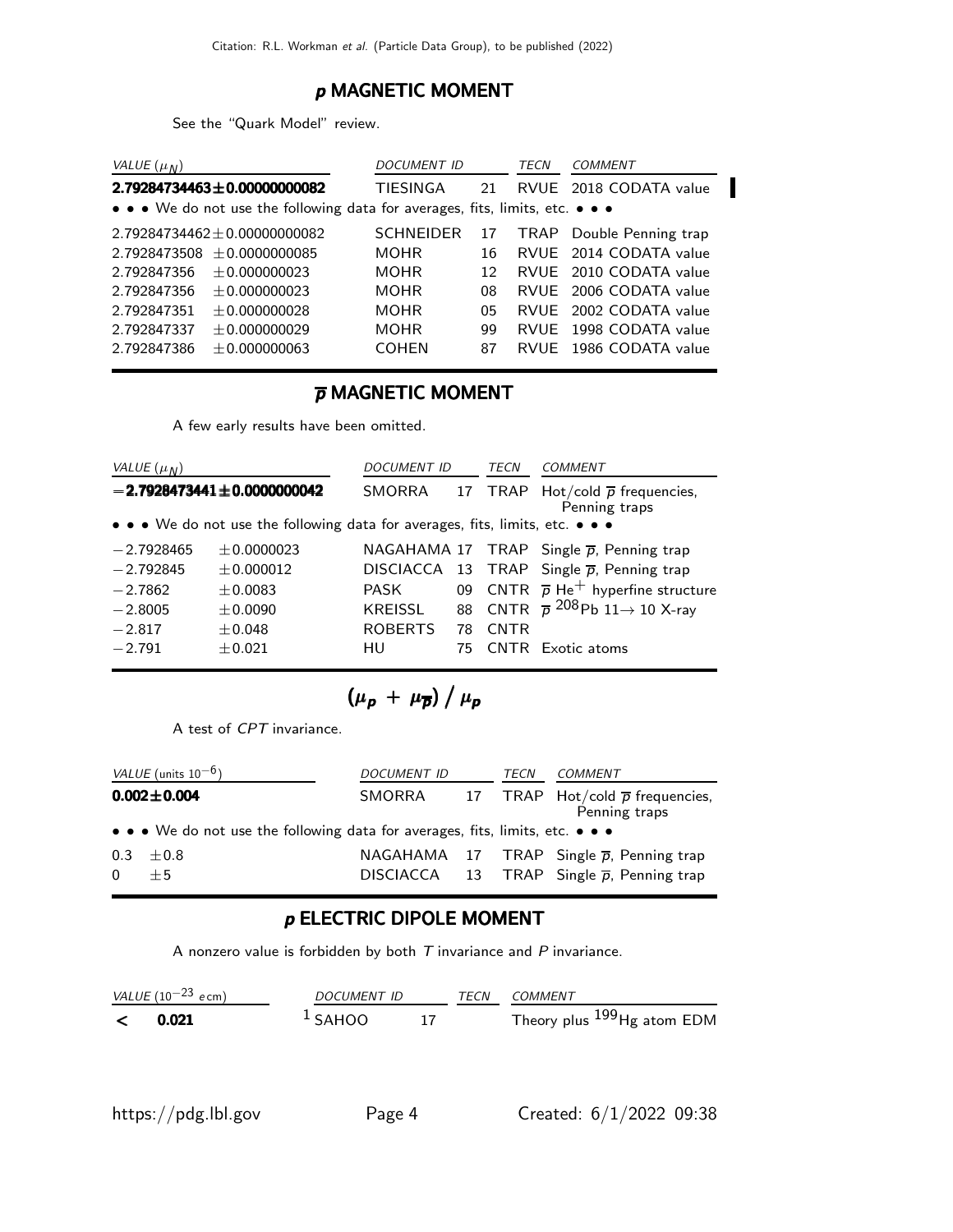| 0.54<br>$\lt$  |         |                           |    |     | <sup>1</sup> DMITRIEV 03 Theory plus $^{199}$ Hg atom EDM |
|----------------|---------|---------------------------|----|-----|-----------------------------------------------------------|
| $-3.7 \pm 6.3$ |         | CHO.                      | 89 |     | NMR TI F molecules                                        |
| < 400          |         | DZUBA                     |    |     | 85 THEO Uses <sup>129</sup> Xe moment                     |
| 130            | $+200$  | <sup>2</sup> WILKENING 84 |    |     |                                                           |
| 900            | $+1400$ | <sup>3</sup> WILKENING 84 |    |     |                                                           |
| 700            | $+900$  | HARRISON                  | 69 | MBR | Molecular beam                                            |

 $<sup>1</sup>$  SAHOO 17 and DMITRIEV 03 are not direct measurements of the proton electric dipole</sup> moment. They use theory to calculate this limit from the limit on the electric dipole moment of the <sup>199</sup>Hg atom.

2 This WILKENING 84 value includes a finite-size effect and a magnetic effect.

 $3$  This WILKENING 84 value is more cautious than the other and excludes the finite-size effect, which relies on uncertain nuclear integrals.

## p ELECTRIC POLARIZABILITY  $\alpha_p$

For a very complete review of the "polarizability of the nucleon and Compton scattering," see SCHUMACHER 05, updated in SCHUMACHER 19.

| VALUE $(10^{-4}$ fm <sup>3</sup> )                                                                                    | <b>DOCUMENT ID</b>                            |    | TECN | <b>COMMENT</b>                                                                                           |
|-----------------------------------------------------------------------------------------------------------------------|-----------------------------------------------|----|------|----------------------------------------------------------------------------------------------------------|
| 11.2 $\pm$ 0.4 OUR AVERAGE                                                                                            |                                               |    |      |                                                                                                          |
| $10.65 \pm 0.35 \pm 0.36$                                                                                             | MCGOVERN                                      | 13 |      | RVUE $\chi$ EFT + Compton scattering                                                                     |
| $12.1 \pm 1.1 \pm 0.5$                                                                                                | $1$ BEANE                                     | 03 |      | EFT + $\gamma p$                                                                                         |
| $11.82 \pm 0.98 \begin{array}{c} +0.52 \\ -0.98 \end{array}$                                                          | <sup>2</sup> BLANPIED                         | 01 |      | LEGS $p(\vec{\gamma}, \gamma)$ , $p(\vec{\gamma}, \pi^0)$ , $p(\vec{\gamma}, \pi^+)$                     |
| $11.9 \pm 0.5 \pm 1.3$                                                                                                |                                               |    |      | <sup>3</sup> OLMOSDEL 01 CNTR $\gamma p$ Compton scattering                                              |
| $12.1 \pm 0.8 \pm 0.5$                                                                                                | <sup>4</sup> MACGIBBON 95 RVUE global average |    |      |                                                                                                          |
| $\bullet \bullet \bullet$ We do not use the following data for averages, fits, limits, etc. $\bullet \bullet \bullet$ |                                               |    |      |                                                                                                          |
| $12.03^{+0.48}_{-0.54}$                                                                                               | <sup>5</sup> PASQUINI                         | 19 |      | fit of RCS data sets                                                                                     |
| 11.7 $\pm$ 0.8 $\pm$ 0.7                                                                                              | <sup>6</sup> BARANOV                          | 01 |      | RVUE Global average                                                                                      |
| $12.5 \pm 0.6 \pm 0.9$                                                                                                | <b>MACGIBBON</b>                              | 95 |      | CNTR $\gamma p$ Compton scattering                                                                       |
| 9.8 $\pm$ 0.4 $\pm$ 1.1                                                                                               | <b>HALLIN</b>                                 | 93 |      | CNTR $\gamma p$ Compton scattering                                                                       |
| $10.62 + 1.25 + 1.07$<br>$-1.19 - 1.03$                                                                               | ZIEGER                                        | 92 |      | CNTR $\gamma p$ Compton scattering                                                                       |
| 10.9 $\pm 2.2$ $\pm 1.3$                                                                                              |                                               |    |      | <sup>7</sup> FEDERSPIEL 91 CNTR $\gamma p$ Compton scattering                                            |
|                                                                                                                       |                                               |    |      | $^1$ BEANE 03 uses effective field theory and low-energy $\gamma \rho$ and $\gamma d$ Compton-scattering |

data. It also gets for the isoscalar polarizabilities (see the erratum)  $\alpha_{\text{N}} = (13.0 \pm 1.0)$  $1.9 + 3.9$  $^{+3.9}_{-1.5})\times10^{-4}$  fm $^3$  and  $\beta_{\cal N}$ =  $(-1.8\pm1.9 {+2.1\atop -0.9}$  $^{+2.1}_{-0.9}$ ) × 10<sup>-4</sup> fm<sup>3</sup>.

 $^2$ BLANPIED 01 gives  $\alpha_{\bm p}+\beta_{\bm p}$  and  $\alpha_{\bm p}-\beta_{\bm p}.$  The separate  $\alpha_{\bm p}$  and  $\beta_{\bm p}$  are provided to us by A. Sandorfi. The first error above is statistics plus systematics; the second is from the model.

 $3$  This OLMOSDELEON 01 result uses the TAPS data alone, and does not use the (reevaluated) sum-rule constraint that  $\alpha + \beta = (13.8 \pm 0.4) \times 10^{-4}$  fm<sup>3</sup>. See the paper for a discussion.

4 MACGIBBON 95 combine the results of ZIEGER 92, FEDERSPIEL 91, and their own experiment to get a "global average" in which model errors and systematic errors are treated in a consistent way. See MACGIBBON 95 for a discussion.

<sup>5</sup> PASQUINI 19 fit data sets for the unpolarized proton RCS cross section, using fixed-t subtracted dispersion relations and a bootstrap-based fitting technique.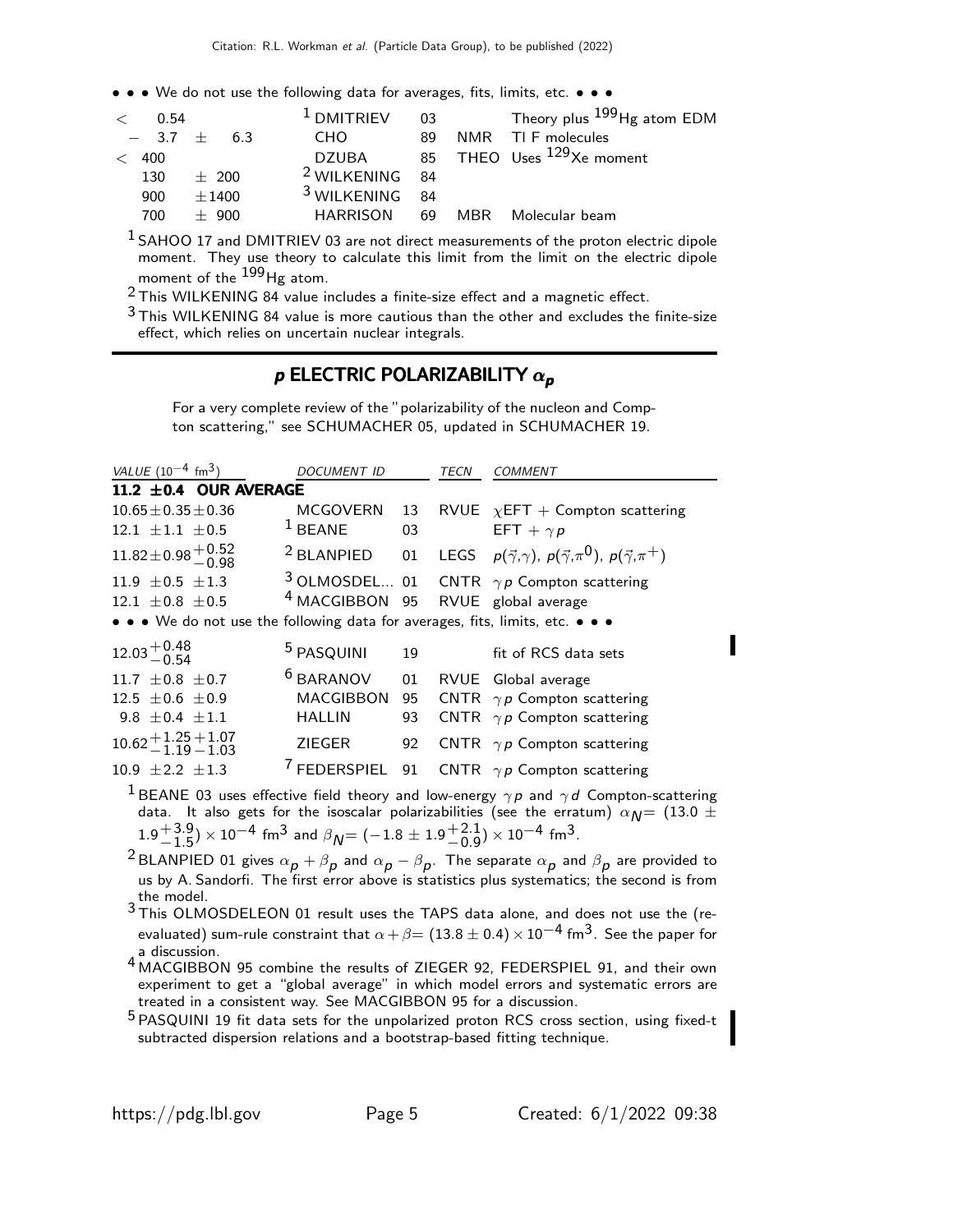$6$  BARANOV 01 combines the results of 10 experiments from 1958 through 1995 to get a global average that takes into account both systematic and model errors and does not use the theoretical constraint on the sum  $\alpha_{\bm p} + \beta_{\bm p} .$ 

 $^7$  FEDERSPIEL 91 obtains for the (static) electric polarizability  $\alpha_{\bm p}^{}$ , defined in terms of the induced electric dipole moment by  $\textbf{D}=4\pi\epsilon_0\alpha_{\bm{\rho}}\textbf{E}$ , the value  $(7.0\pm2.2\pm1.3)\times10^{-4}$  fm $^3$ .

#### $p$  MAGNETIC POLARIZABILITY  $β<sub>p</sub>$

The electric and magnetic polarizabilities are subject to a dispersion sumrule constraint  $\overline{\alpha}$  +  $\overline{\beta}$  = (14.2 ± 0.5) × 10<sup>-4</sup> fm<sup>3</sup>. Errors here are anticorrelated with those on  $\overline{\alpha}_\mathcal{p}$  due to this constraint.

| VALUE $(10^{-4}$ fm <sup>3</sup> )                                            | DOCUMENT ID                                   |    | <b>TECN</b> | COMMENT                                                                                                       |
|-------------------------------------------------------------------------------|-----------------------------------------------|----|-------------|---------------------------------------------------------------------------------------------------------------|
| 2.5 $\pm$ 0.4 OUR AVERAGE Error includes scale factor of 1.2.                 |                                               |    |             |                                                                                                               |
| $3.15 \pm 0.35 \pm 0.36$                                                      |                                               |    |             | MCGOVERN 13 RVUE $\chi$ EFT + Compton scattering                                                              |
| 3.4 $\pm$ 1.1 $\pm$ 0.1                                                       | $1$ BEANE                                     | 03 |             | EFT + $\gamma p$                                                                                              |
| $1.43 \pm 0.98 \begin{array}{c} +0.52 \\ -0.98 \end{array}$                   |                                               |    |             | <sup>2</sup> BLANPIED 01 LEGS $p(\vec{\gamma}, \gamma)$ , $p(\vec{\gamma}, \pi^0)$ , $p(\vec{\gamma}, \pi^+)$ |
| $1.2 \pm 0.7 \pm 0.5$                                                         |                                               |    |             | <sup>3</sup> OLMOSDEL 01 CNTR $\gamma p$ Compton scattering                                                   |
| 2.1 $\pm$ 0.8 $\pm$ 0.5                                                       | <sup>4</sup> MACGIBBON 95 RVUE global average |    |             |                                                                                                               |
| • • • We do not use the following data for averages, fits, limits, etc. • • • |                                               |    |             |                                                                                                               |
| $1.77^{+0.52}_{-0.54}$                                                        | <sup>5</sup> PASQUINI                         | 19 |             | fit of RCS data sets                                                                                          |
| 2.3 $\pm$ 0.9 $\pm$ 0.7                                                       | <sup>6</sup> BARANOV                          | 01 |             | RVUE Global average                                                                                           |
| $1.7 \pm 0.6 \pm 0.9$                                                         | <b>MACGIBBON</b>                              | 95 |             | CNTR $\gamma p$ Compton scattering                                                                            |
| 4.4 $\pm$ 0.4 $\pm$ 1.1                                                       | <b>HALLIN</b>                                 | 93 |             | CNTR $\gamma p$ Compton scattering                                                                            |
| $3.58 + 1.19 + 1.03$<br>$-1.25 - 1.07$                                        | <b>ZIEGER</b>                                 | 92 |             | CNTR $\gamma p$ Compton scattering                                                                            |
| $3.3 + 2.2 + 1.3$                                                             | <b>FEDERSPIEL</b>                             | 91 |             | CNTR $\gamma p$ Compton scattering                                                                            |

 $^1$ BEANE 03 uses effective field theory and low-energy  $\gamma \, p$  and  $\gamma \, d$  Compton-scattering data. It also gets for the isoscalar polarizabilities (see the erratum)  $\alpha_{\text{N}} = (13.0 \pm 1.0)$  $1.9 + 3.9$  $^{+3.9}_{-1.5})\times10^{-4}$  fm $^3$  and  $\beta_{\cal N}$ =  $(-1.8\pm1.9 {+2.1\atop -0.9}$  $^{+2.1}_{-0.9}$ ) × 10<sup>-4</sup> fm<sup>3</sup>.

 $^2$ BLANPIED 01 gives  $\alpha_{\bm p}+\beta_{\bm p}$  and  $\alpha_{\bm p}-\beta_{\bm p}.$  The separate  $\alpha_{\bm p}$  and  $\beta_{\bm p}$  are provided to us by A. Sandorfi. The first error above is statistics plus systematics; the second is from the model.

- 3 This OLMOSDELEON 01 result uses the TAPS data alone, and does not use the (reevaluated) sum-rule constraint that  $\alpha + \beta = (13.8 \pm 0.4) \times 10^{-4}$  fm<sup>3</sup>. See the paper for a discussion.
- 4 MACGIBBON 95 combine the results of ZIEGER 92, FEDERSPIEL 91, and their own experiment to get a "global average" in which model errors and systematic errors are treated in a consistent way. See MACGIBBON 95 for a discussion.

5 PASQUINI 19 fit data sets for the unpolarized proton RCS cross section, using fixed-t subtracted dispersion relations and a bootstrap-based fitting technique.

 $6$  BARANOV 01 combines the results of 10 experiments from 1958 through 1995 to get a global average that takes into account both systematic and model errors and does not use the theoretical constraint on the sum  $\alpha_{\bm p} + \beta_{\bm p} .$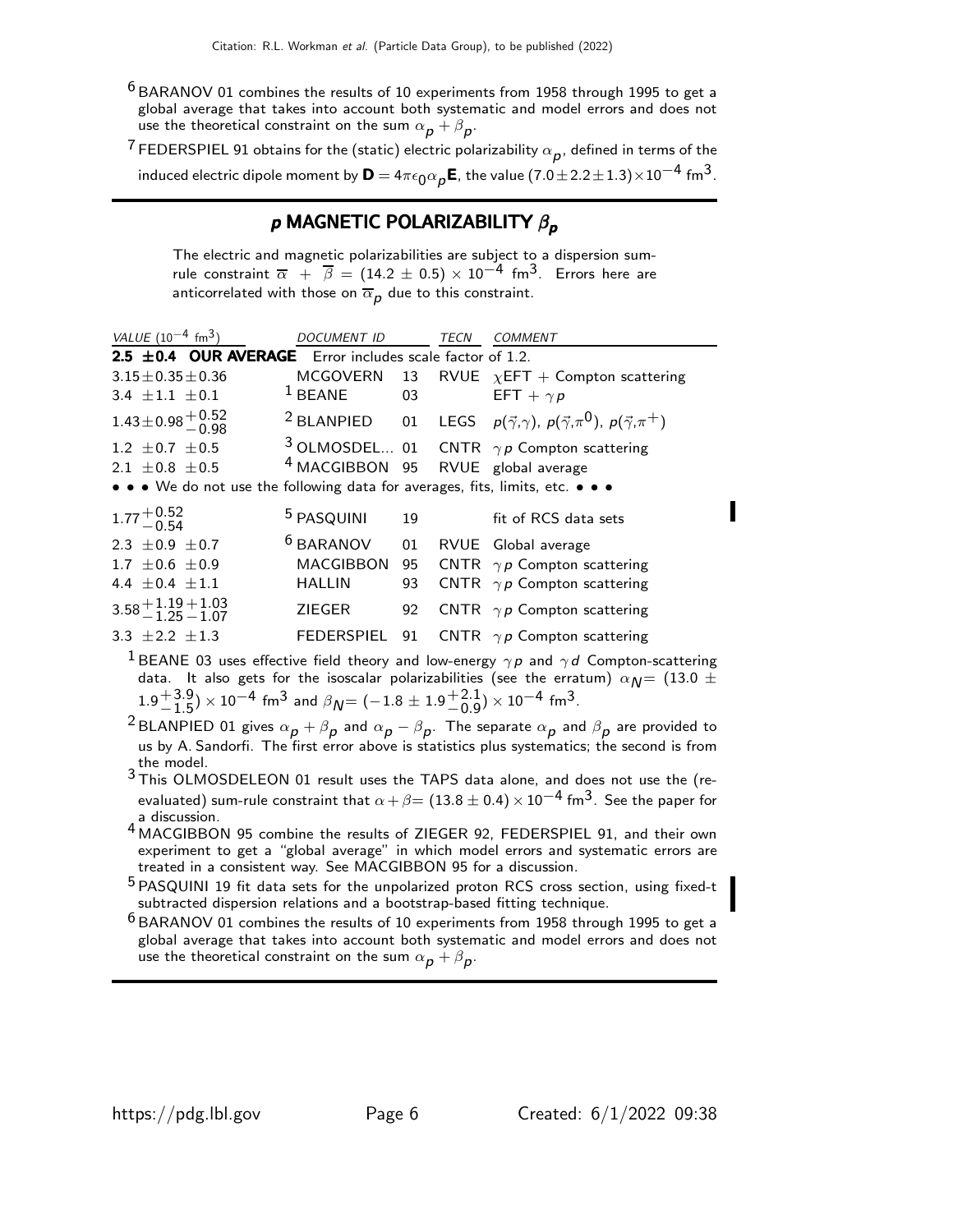#### p CHARGE RADIUS

This is the rms electric charge radius,  $\sqrt{\langle r_{\scriptscriptstyle L}^2 \rangle}$  $\overset{\text{2}}{E}$ .

There are three kinds of measurements of the proton radius: via transitions in atomic hydrogen; via electron scattering off hydrogen; and via muonic hydrogen Lamb shift. Most measurements of the radius of the proton involve electron-proton interactions, the most recent of which is the electron scattering measurement  $r_p = 0.831(14)$  fm (XIONG 19), and the atomic-hydrogen value,  $r_p = 0.833(10)$  fm (BEZGINOV 19). These agree well with another recent atomic-hydrogen value  $r_p = 0.8335(95)$  fm (BEYER 17), and with the best measurement using muonic hydrogen  $r_p$  $= 0.84087(39)$  fm (ANTOGNINI 13), that is far more precise.

The MOHR 16 value (2014 CODATA), obtained from the electronic results available at the time, was 0.8751(61) fm. This differs by 5.6 standard deviations from the muonic hydrogen value, leading to the so-called proton charge radius puzzle. See our 2018 edition (Physical Review D98 030001 (2018)) for a further discussion of interpretations of this puzzle. However, reflecting the new electronic measurements, the 2018 CODATA, TIESINGA 21, recommended value is 0.8414(19) fm, and the puzzle appears to be resolved.

See our 2014 edition (Chinese Physics C38 070001 (2014)) for values published before 2003.

| VALUE (fm) |                      |                                   | <b>DOCUMENT ID</b>                                                            |    | TECN        | <b>COMMENT</b>                     |
|------------|----------------------|-----------------------------------|-------------------------------------------------------------------------------|----|-------------|------------------------------------|
| 0.8409     | ± 0.0004             | <b>OUR AVERAGE</b>                |                                                                               |    |             |                                    |
| 0.833      | ± 0.010              |                                   | <sup>1</sup> BEZGINOV                                                         | 19 | LASR        | 2S-2P transition in H              |
| 0.831      | ±0.007               | $+0.012$                          | <sup>2</sup> XIONG                                                            | 19 | <b>SPEC</b> | $ep \rightarrow ep$ form factor    |
|            |                      | $0.84087 \pm 0.00026 \pm 0.00029$ | <b>ANTOGNINI</b>                                                              | 13 | LASR        | $\mu$ p-atom Lamb shift            |
|            |                      |                                   | • • • We do not use the following data for averages, fits, limits, etc. • • • |    |             |                                    |
| 0.847      | $\pm 0.008$          |                                   | $3$ CUI                                                                       | 21 | FIT.        | use existing $ep$ data             |
| 0.878      | $\pm 0.011$          | $\pm 0.031$                       | 4<br>MIHOVILOVIC 21                                                           |    |             | ISR $ep \rightarrow ep$ reanalysis |
| 0.877      | $\pm 0.013$          |                                   | <sup>5</sup> FLEURBAEY                                                        | 18 | LASR        | 1S-3S transition in H              |
| 0.8335     | ± 0.0095             |                                   | $6$ BEYER                                                                     | 17 | LASR        | 2S-4P transition in H              |
| 0.8751     | ± 0.0061             |                                   | <b>MOHR</b>                                                                   | 16 | <b>RVUE</b> | 2014 CODATA value                  |
| 0.895      | $\pm 0.014$          | $\pm 0.014$                       | $7$ LEE                                                                       | 15 | <b>SPEC</b> | Just 2010 Mainz data               |
| 0.916      | ± 0.024              |                                   | LEE                                                                           | 15 | <b>SPEC</b> | World data, no Mainz               |
| 0.8775     | ± 0.0051             |                                   | <b>MOHR</b>                                                                   | 12 | <b>RVUE</b> | 2010 CODATA, ep data               |
| 0.875      | $\pm 0.008$          | ± 0.006                           | <b>ZHAN</b>                                                                   | 11 | <b>SPEC</b> | Recoil polarimetry                 |
| 0.879      | $\pm 0.005$          | $\pm 0.006$                       | <b>BERNAUER</b>                                                               | 10 | <b>SPEC</b> | $ep \rightarrow ep$ form factor    |
| 0.912      | $\pm 0.009$          | $\pm 0.007$                       | <b>BORISYUK</b>                                                               | 10 |             | reanalyzes old ep data             |
| 0.871      | ± 0.009              | $+0.003$                          | <b>HILL</b>                                                                   | 10 |             | z-expansion reanalysis             |
|            |                      | $0.84184 \pm 0.00036 \pm 0.00056$ | <b>POHL</b>                                                                   | 10 | LASR        | See ANTOGNINI 13                   |
| 0.8768     | ±0.0069              |                                   | <b>MOHR</b>                                                                   | 08 | <b>RVUE</b> | 2006 CODATA value                  |
| 0.844      | $+0.008$<br>$-0.004$ |                                   | <b>BELUSHKIN</b>                                                              | 07 |             | Dispersion analysis                |
| 0.897      | $\pm 0.018$          |                                   | <b>BLUNDEN</b>                                                                | 05 |             | SICK 03 + $2\gamma$ correction     |
| 0.8750     | ± 0.0068             |                                   | <b>MOHR</b>                                                                   | 05 | <b>RVUE</b> | 2002 CODATA value                  |
| 0.895      | $+0.010$             | $\pm 0.013$                       | <b>SICK</b>                                                                   | 03 |             | $ep \rightarrow ep$ reanalysis     |
| 1.         |                      |                                   |                                                                               |    |             |                                    |

 $^1$ BEZGINOV 19 measures the 2 $S_{1/2}$  to 2 $P_{1/2}$  transition frequency in atomic hydrogen using the frequency-offset separated oscillatory field (FOSOF) technique. The result agrees well with the muonic hydrogen Lamb shift value.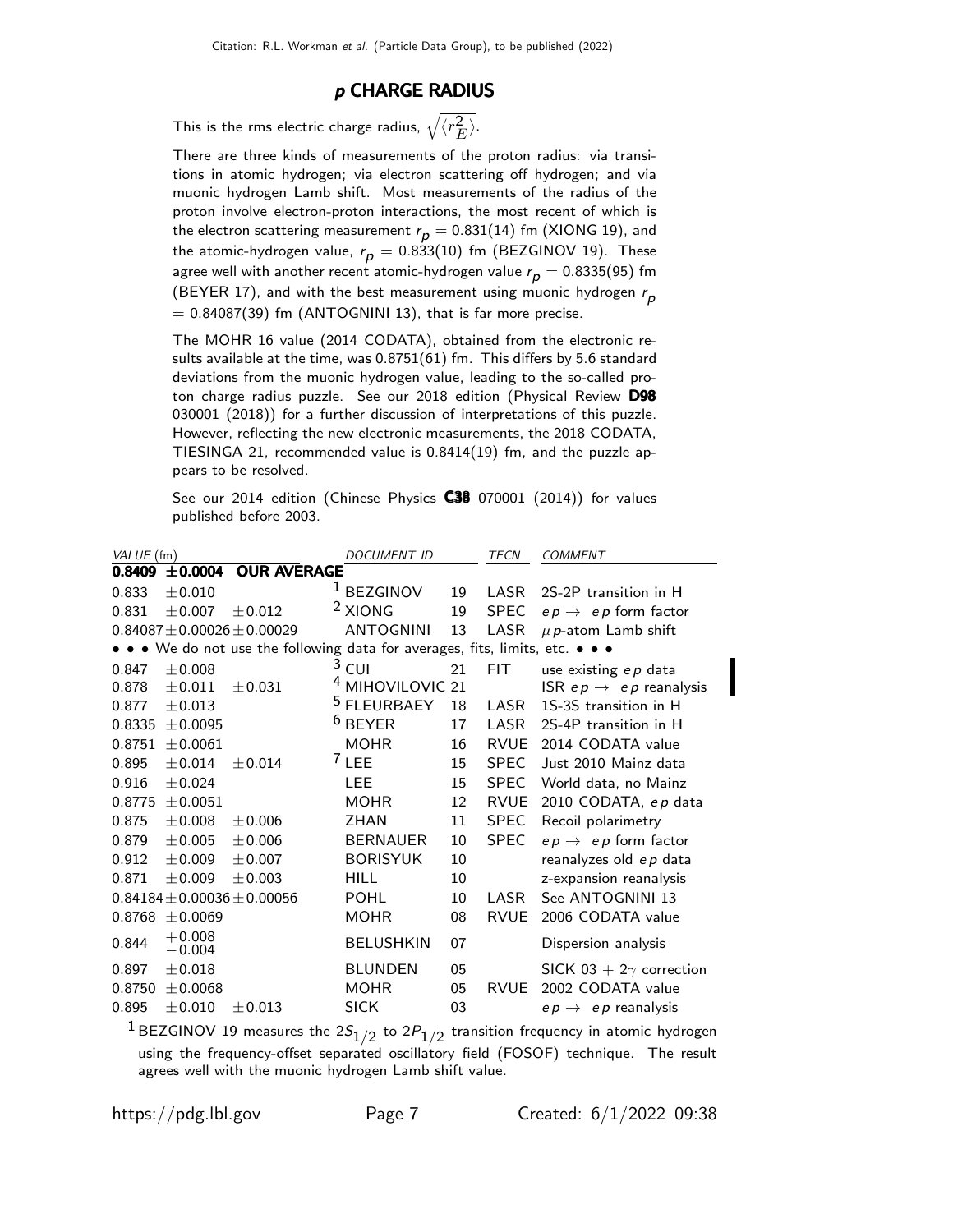- <sup>2</sup> The XIONG 19 value from  $ep \rightarrow ep$  scattering and supports the muonic hydrogen Lamb shift value.
- 3 Shirt value.<br>3 CUI 21 employ a new mathematical procedure (statistical SPM, Schlessinger point method) based on form-unbiased interpolations of existing  $ep$  scattering data.
- <sup>4</sup> MIHOVILOVIC 21 reports a value of 0.878  $\pm$  0.011  $\pm$  0.031  $\pm$  0.002 fm where the last uncertainty comes from the dependence on the model form factor function.
- 5 FLEURBAEY 18 measures the 1S-3S transition frequency in hydrogen and in combination with the 1S-2S transition frequency deduces the proton radius and the Rydberg constant.
- $6$  The BEYER 17 result is 3.3 combined standard deviations below the MOHR 16 (2014 CODATA) value. The experiment measures the 2S-4P transition in hydrogen and gets the proton radius and the Rydberg constant.

7 Authors also provide values for combinations of all available data.

#### p MAGNETIC RADIUS

| This is the rms magnetic radius, $\sqrt{\langle r_M^2 \rangle}$ . |  |  |
|-------------------------------------------------------------------|--|--|
|-------------------------------------------------------------------|--|--|

 $\overline{L}$ 

| VALUE (fm)                                                                    | <b>DOCUMENT ID</b> |    | TECN        | <b>COMMENT</b>                          |
|-------------------------------------------------------------------------------|--------------------|----|-------------|-----------------------------------------|
| $0.851 \pm 0.026$                                                             | $1$ LEE            | 15 |             | Combination of world and<br>Mainz data  |
| • • • We do not use the following data for averages, fits, limits, etc. • • • |                    |    |             |                                         |
| $0.817 \pm 0.027$                                                             | $2$ CUI            |    | 21B FIT     | use existing $ep$ data                  |
| $0.87 \pm 0.02$                                                               | <b>EPSTEIN</b>     | 14 |             | Using ep, en, $\pi \pi$ data            |
| $0.867 \pm 0.009 \pm 0.018$                                                   | ZHAN               | 11 | <b>SPEC</b> | Recoil polarimetry                      |
| $0.777 \pm 0.013 \pm 0.010$                                                   | <b>BERNAUER</b>    | 10 | <b>SPEC</b> | $ep \rightarrow ep$ form factor         |
| $0.876 \pm 0.010 \pm 0.016$                                                   | <b>BORISYUK</b>    | 10 |             | Reanalyzes old $ep \rightarrow ep$ data |
| $0.854 \pm 0.005$                                                             | <b>BELUSHKIN</b>   | 07 |             | Dispersion analysis                     |
| п.                                                                            |                    |    |             |                                         |

 $<sup>1</sup>$  In a consistent reanalysis LEE 2015 extract values separately for the Mainz 2010 data</sup> only  $(0.776 + -0.034 + -0.017)$  fm and for the world data without Mainz data  $(0.914 + -0.034)$ 0.035) fm. The quoted value is a simple combination of the two, which ignores possible discrepancies and unknown correlations and should be considered with caution.

2 CUI 21<sup>B</sup> employ a new mathematical procedure (statistical SPM, Schlessinger point method) based on form-unbiased interpolations of existing  $ep$  scattering data.

#### p MEAN LIFE

A test of baryon conservation. See the " $p$  Partial Mean Lives" section below for limits for identified final states. The limits here are to "anything" or are for "disappearance" modes of a bound proton  $(p)$  or  $(n)$ . See also the  $3\nu$  modes in the "Partial Mean Lives" section. Table 1 of BACK 03 is a nice summary.

| LIMI I<br>(years)                                                             | PARTICLE     | $CL\%$ | <b>DOCUMENT ID</b>    |    | <b>TECN</b> | <b>COMMENT</b>                     |
|-------------------------------------------------------------------------------|--------------|--------|-----------------------|----|-------------|------------------------------------|
| $>3.6\times10^{29}$                                                           | p            | 90     | $1$ ANDERSON          |    |             | 19A SNO+ $p \rightarrow$ invisible |
| $>5.8 \times 10^{29}$                                                         | $\mathbf n$  | 90     | <sup>2</sup> ARAKI    | 06 |             | KLND $n \rightarrow$ invisible     |
| • • • We do not use the following data for averages, fits, limits, etc. • • • |              |        |                       |    |             |                                    |
| $>2.5\times10^{29}$                                                           | $\mathsf{n}$ | 90     | $1$ ANDERSON          |    |             | 19A SNO+ $n \rightarrow$ invisible |
| $>2.1\times10^{29}$                                                           | p            | 90     | $1$ AHMED             | 04 | SNO         | $p\rightarrow$ invisible           |
| $>1.9\times10^{29}$                                                           | $\mathsf{n}$ | 90     | $1$ AHMED             | 04 |             | SNO $n \rightarrow$ invisible      |
| $>1.8\times10^{25}$                                                           | $\mathsf{n}$ | 90     | $3$ BACK              | 03 | <b>BORX</b> |                                    |
| $>1.1\times10^{26}$                                                           | p            | 90     | $3$ BACK              | 03 | <b>BORX</b> |                                    |
| $>3.5\times10^{28}$                                                           | р            | 90     | <sup>4</sup> ZDESENKO | 03 |             | $p \rightarrow$ invisible          |
| https://pdg.lbl.gov                                                           |              | Page 8 |                       |    |             | Created: $6/1/2022$ 09:38          |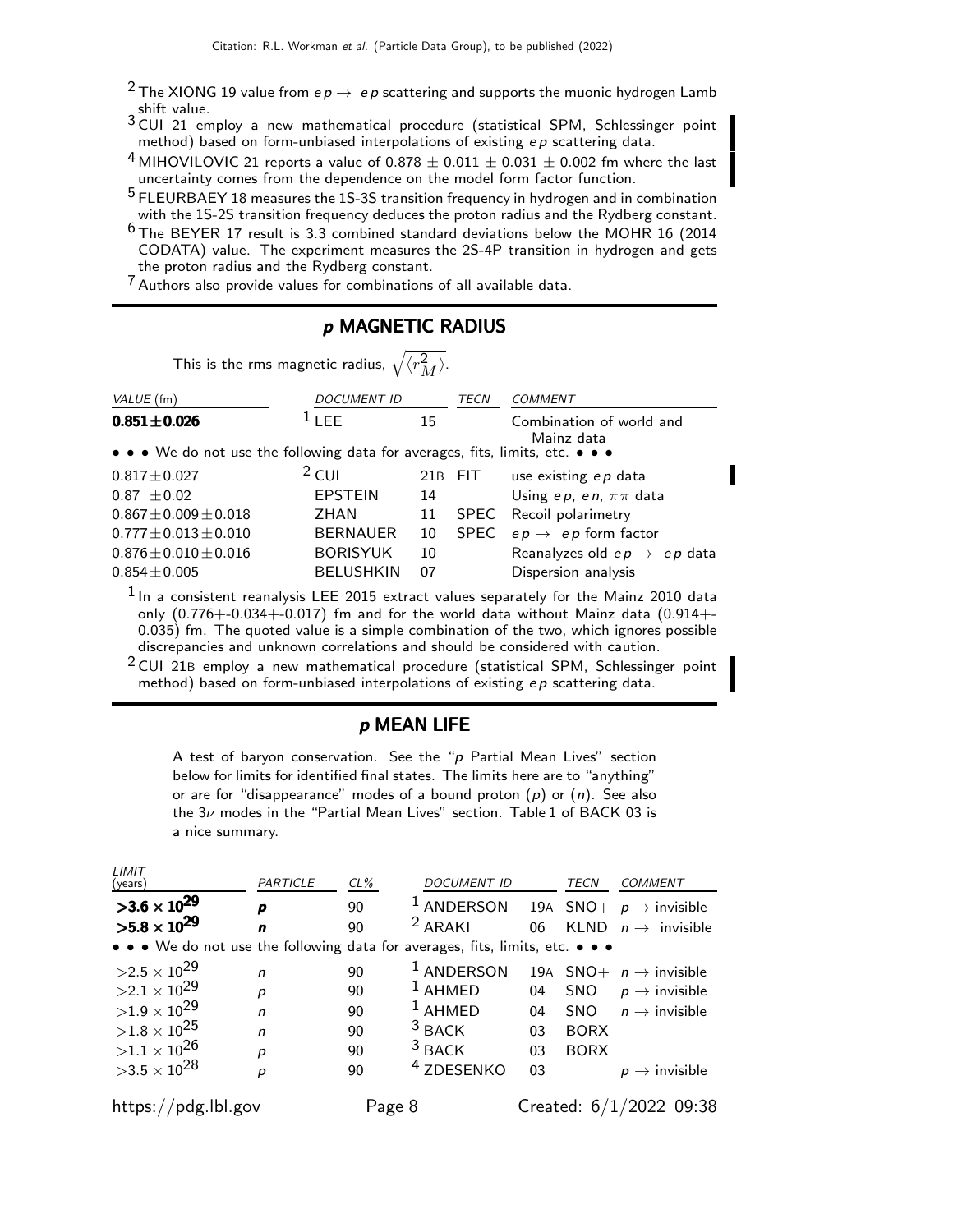| $>1$ $\times$ 10 <sup>28</sup> | D    | 90 | <sup>5</sup> AHMAD    |    |             | 02 SNO $p \rightarrow$ invisible |
|--------------------------------|------|----|-----------------------|----|-------------|----------------------------------|
| $>4$ $\times$ 10 <sup>23</sup> | D    | 95 | TRETYAK               | 01 |             | $d \rightarrow n+$ ?             |
| $>1.9\times10^{24}$            | D    | 90 | <sup>6</sup> BERNABEI |    | 00B DAMA    |                                  |
| $>1.6\times10^{25}$            | p, n |    | $^{7,8}$ EVANS        |    |             |                                  |
| $>3 \times 10^{23}$            | D    |    | $8$ DIX               | 70 | <b>CNTR</b> |                                  |
| $>3 \times 10^{23}$            | p, n |    | $8,9$ FI FROV         | 58 |             |                                  |

<sup>1</sup> AHMED 04 and ANDERSON 19A look for  $\gamma$  rays from the de-excitation of a residual  $150*$  or  $15N*$  following the disappearance of a neutron or proton in  $160$ .

 $2$  ARAKI 06 looks for signs of de-excitation of the residual nucleus after disappearance of a neutron from the  $s$  shell of  $^{12}$ C.

 $^3$ BACK 03 looks for decays of unstable nuclides left after N decays of parent  $^{12}$ C,  $^{13}$ C,  $16$ O nuclei. These are "invisible channel" limits.

<sup>4</sup> ZDESENKO 03 gets this limit on proton disappearance in deuterium by analyzing SNO

data in AHMAD 02. 5 AHMAD 02 (see its footnote 7) looks for neutrons left behind after the disappearance of the proton in deuterons.

 $6$  BERNABEI 00B looks for the decay of a  $\frac{128}{53}$ I nucleus following the disappearance of a proton in the otherwise-stable  $\frac{129}{54}$ Xe nucleus.

 $7$  EVANS 77 looks for the daughter nuclide  $129$ Xe from possible  $130$ Te decays in ancient Te ore samples.

 $8$  This mean-life limit has been obtained from a half-life limit by dividing the latter by  $ln(2)$  $= 0.693.$ 

 $9 - 0.99$ .<br> $9$  FLEROV 58 looks for the spontaneous fission of a  $232$  Th nucleus after the disappearance of one of its nucleons.

#### $\overline{p}$  MEAN LIFE

Of the two astrophysical limits here, that of GEER 00D involves considerably more refinements in its modeling. The other limits come from direct observations of stored antiprotons. See also " $\overline{p}$  Partial Mean Lives" after " $p$  Partial Mean Lives," below, for exclusive-mode limits. The best (lifetime/branching fraction) limit there is  $7 \times 10^5$  years, for  $\overline{p} \rightarrow e^- \gamma$ . We advance only the exclusive-mode limits to our Summary Tables.

| LIMIT<br>(years) |                                                                                                                                                                                        | $CL\%$ | EVTS | <b>DOCUMENT ID</b>                                                            |     | TECN | <b>COMMENT</b>                      |  |
|------------------|----------------------------------------------------------------------------------------------------------------------------------------------------------------------------------------|--------|------|-------------------------------------------------------------------------------|-----|------|-------------------------------------|--|
|                  |                                                                                                                                                                                        |        |      | • • • We do not use the following data for averages, fits, limits, etc. • • • |     |      |                                     |  |
| >5.0             |                                                                                                                                                                                        | 90     |      | <b>SELLNER</b>                                                                | 17  |      | TRAP Penning trap                   |  |
| >8               | $\times$ 10 <sup>5</sup>                                                                                                                                                               | 90     |      | $1$ GEER                                                                      | 00D |      | $\overline{p}/p$ ratio, cosmic rays |  |
| >0.28            |                                                                                                                                                                                        |        |      | <b>GABRIELSE</b>                                                              | 90  |      | TRAP Penning trap                   |  |
| >0.08            |                                                                                                                                                                                        | 90     | 1    | <b>BELL</b>                                                                   | 79  |      | CNTR Storage ring                   |  |
|                  | $>1$ $\times 10^7$                                                                                                                                                                     |        |      | <b>GOLDEN</b>                                                                 | 79  |      | SPEC $\bar{p}/p$ ratio, cosmic rays |  |
|                  | $>3.7 \times 10^{-3}$                                                                                                                                                                  |        |      | BREGMAN                                                                       | 78  |      | CNTR Storage ring                   |  |
|                  | <sup>1</sup> GEER 00D uses agreement between a model of galactic $\overline{p}$ production and propagation<br>and the observed $\overline{p}/p$ cosmic-ray spectrum to set this limit. |        |      |                                                                               |     |      |                                     |  |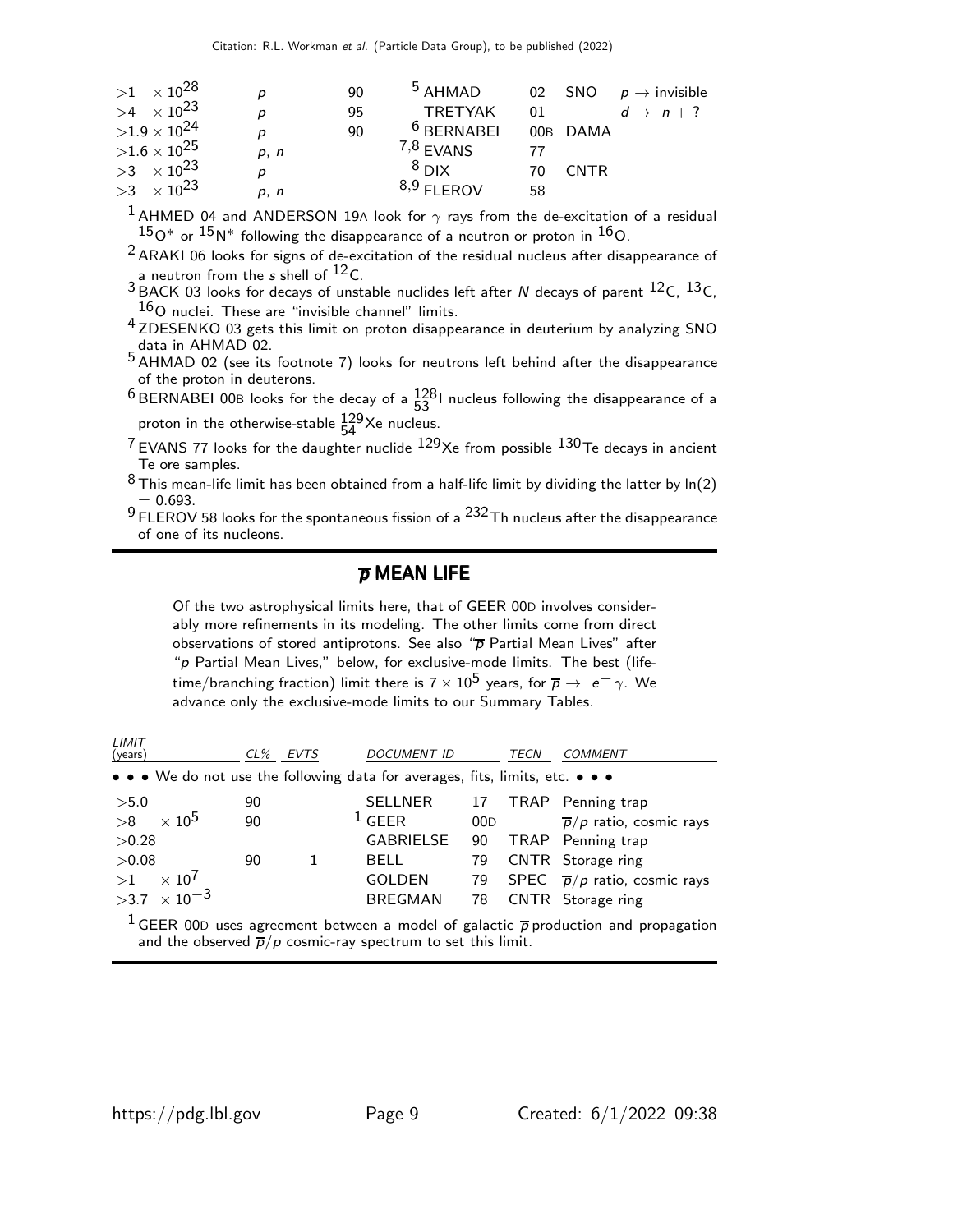### p DECAY MODES

See the "Note on Nucleon Decay" in our 1994 edition (Phys. Rev. D50, 1173) for a short review.

The "partial mean life" limits tabulated here are the limits on  $\tau/\mathsf{B}_\mathit{j}$ , where  $\tau$  is the total mean life and  $\boldsymbol{\mathsf{B}}_{\boldsymbol{j}}$  is the branching fraction for the mode in question. For  $N$  decays,  $p$  and  $n$  indicate proton and neutron partial lifetimes.

|                     | Mode                                                       | Partial mean life<br>$(10^{30} \text{ years})$ | Confidence level |
|---------------------|------------------------------------------------------------|------------------------------------------------|------------------|
|                     |                                                            |                                                |                  |
|                     |                                                            | Antilepton + meson                             |                  |
| $\tau_1$            | $N \rightarrow e^+ \pi$                                    | $> 5300 (n)$ , $> 16000 (p)$                   | 90%              |
| $\tau_2$            | $N \rightarrow \mu^+ \pi$                                  | $>$ 3500 (n), $>$ 7700 (p)                     | 90%              |
| $\tau_3$            | $N \rightarrow \nu \pi$                                    | $>$ 1100 ( <i>n</i> ), $>$ 390 ( <i>p</i> )    | 90%              |
| $\tau_4$            | $p \rightarrow e^+ \eta$                                   | >10000                                         | 90%              |
| $\tau_{5}$          | $p \rightarrow \mu^+ \eta$                                 | >4700                                          | 90%              |
| $\tau_6$            | $n \rightarrow \nu \eta$                                   | >158                                           | 90%              |
| $\tau$              | $N \rightarrow e^+ \rho$                                   | $>$ 217 (n), $>$ 720 (p)                       | 90%              |
| $\tau_8$            | $N \rightarrow \mu^+ \rho$                                 | $>$ 228 (n), $>$ 570 (p)                       | 90%              |
| $\tau$ <sub>9</sub> | $N \rightarrow \nu \rho$                                   | $> 19$ (n), $> 162$ (p)                        | 90%              |
| $\tau_{10}$         | $p \rightarrow e^+ \omega$                                 | >1600                                          | 90%              |
| $\tau_{11}$         | $p \rightarrow \mu^+ \omega$                               | > 2800                                         | 90%              |
| $\tau_{12}$         | $n \to \nu \omega$                                         | >108                                           | 90%              |
| $\tau_{13}$         | $N \rightarrow e^+ K$                                      | $>$ 17 (n), $>$ 1000 (p)                       | 90%              |
| $\tau_{14}$         |                                                            |                                                |                  |
| $\tau_{15}$         | $p \rightarrow e^{+} K_S^0$<br>$p \rightarrow e^{+} K_I^0$ |                                                |                  |
| $\tau_{16}$         | $N \rightarrow \mu^+ K$                                    | $>$ 26 (n), $>$ 1600 (p)                       | 90%              |
| $\tau_{17}$         | $p \rightarrow \mu^+ K_S^0$                                |                                                |                  |
| $\tau_{18}$         | $p \rightarrow \mu^+ K^{\vec{0}}_I$                        |                                                |                  |
| $\tau_{19}$         | $N \rightarrow \nu K$                                      | $> 86$ (n), $> 5900$ (p)                       | 90%              |
| $\tau_{20}$         | $n \to \nu K_S^0$                                          | > 260                                          | 90%              |
| $\tau_{21}$         | $p \to e^+ K^*(892)^0$                                     | > 84                                           | 90%              |
| $\tau_{22}$         | $N \rightarrow \nu K^*(892)$                               | $> 78$ (n), $> 51$ (p)                         | 90%              |
|                     |                                                            | Antilepton $+$ mesons                          |                  |
| $\tau_{23}$         | $p \rightarrow e^+ \pi^+ \pi^-$                            | > 82                                           | 90%              |
| $\tau_{24}$         | $p \rightarrow e^+ \pi^0 \pi^0$                            | >147                                           | 90%              |
| $\tau_{25}$         | $n \rightarrow e^+ \pi^- \pi^0$                            | > 52                                           | 90%              |
| $\tau_{26}$         | $p \rightarrow \mu^+ \pi^+ \pi^-$                          | >133                                           | 90%              |
| $\tau_{27}$         | $p\rightarrow \mu^+\pi^0\pi^0$                             | >101                                           | 90%              |
| $\tau_{28}$         | $n \to \mu^+ \pi^- \pi^0$                                  | >74                                            | 90%              |
| $\tau_{29}$         | $n \rightarrow e^+ K^0 \pi^-$                              | >18                                            | 90%              |
|                     |                                                            |                                                |                  |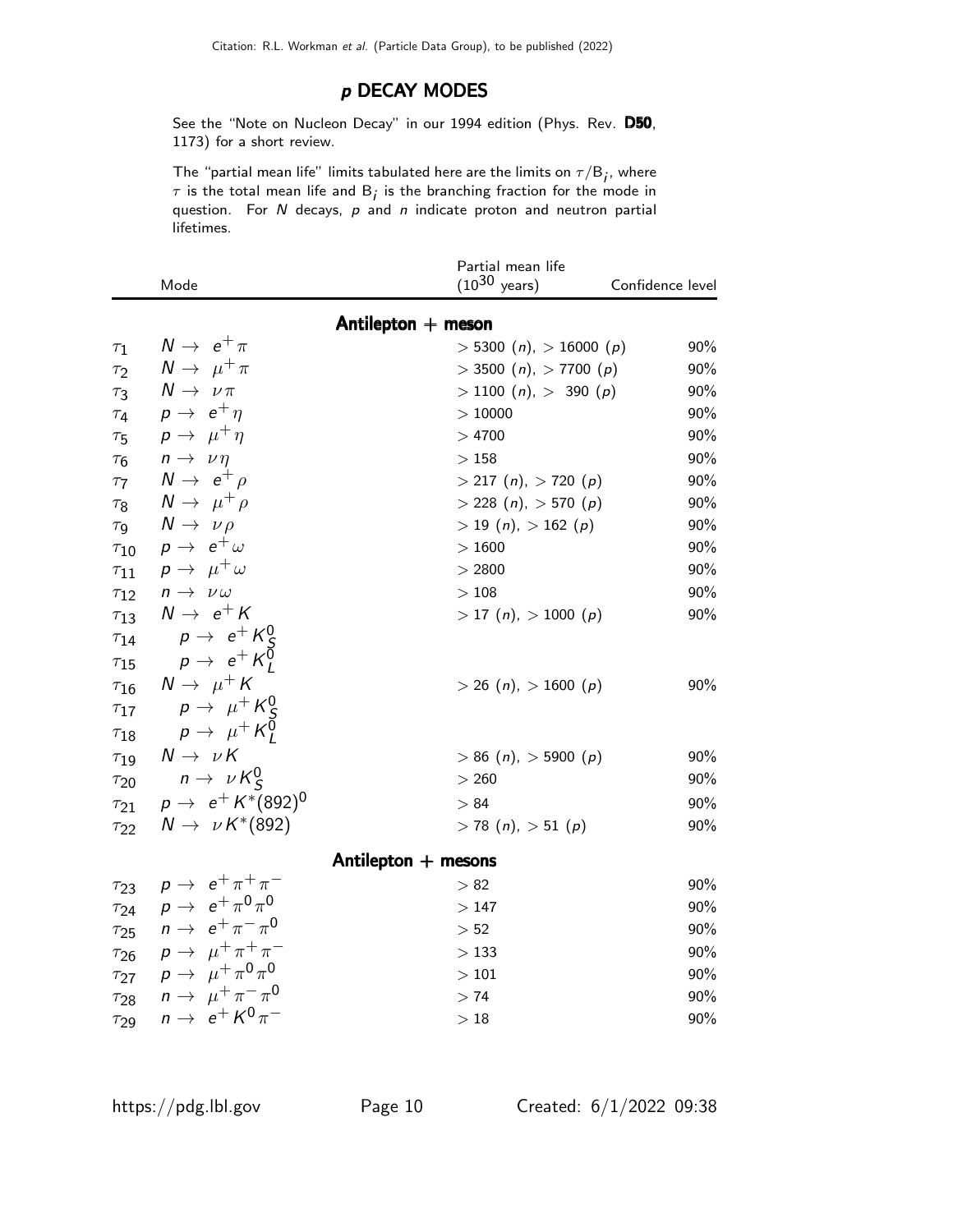Lepton  $+$  meson  $\tau_{30}$   $n \to e^- \pi$  $+$   $> 65$  90%  $\tau_{31}$   $n \to \mu^- \pi$  $+$   $>$  49  $90\%$  $\tau_{32}$   $n \rightarrow e^- \rho$  $+$   $> 62$  90%  $\tau_{33}$   $n \rightarrow \mu^- \rho$  $+$  90%  $\tau_{34}$   $n \rightarrow e^- K$  $+$   $>$  32 90%  $\tau_{35}$   $n \to \mu^- K$  $+$   $>$  57 90%  $Lepton + mesons$  $\tau_{36}$   $p \rightarrow e^- \pi^+ \pi^ +$   $>$  30 90%  $\tau_{37}$   $n \to e^- \pi^+ \pi^ > 29$  90%  $\tau_{38}$   $p \rightarrow \mu^- \pi^+ \pi^ +$   $>17$   $90\%$  $\tau_{39}$   $n \to \mu^- \pi^+ \pi^-$ 0  $> 34$  90%  $\tau_{40}$   $p \rightarrow e^- \pi^+ K$  $+$   $> 75$  90%  $\tau_{41}$   $p \rightarrow \mu^- \pi^+ K$  $+$   $>$  245 90% Antilepton  $+$  photon(s)  $\tau_{42}$   $p \rightarrow e^+ \gamma$  $^+\,\gamma$   $>$  670  $^{\circ}$  90%  $\tau_{43}$   $p \rightarrow \mu^+ \gamma$  $+\gamma$   $>$  478 90%  $\tau_{44}$   $n \rightarrow \nu \gamma$   $> 550$  90%  $\tau_{45}$   $p \rightarrow e^+ \gamma \gamma$  $^{+}\gamma\gamma$   $>100$  90%  $\tau_{46}$   $n \to \nu \gamma \gamma$  > 219 90% Antilepton  $+$  single massless  $\tau_{47}$   $p \rightarrow e^{+} X$  $^+$  X  $^+$   $>$  790  $^{\prime\prime}$  90%  $\tau_{48}$   $p \rightarrow \mu^{+} X$ <sup>+</sup> X <sup>&</sup>gt; 410 90% Three (or more) leptons  $\tau_{49}$   $p \rightarrow e^+e^+e^ > 793$  90%  $\tau_{50}$   $p \rightarrow e^+ \mu^+ \mu^ >$  359 90%  $\tau_{51}$   $p \rightarrow e^+ \nu \nu$  $+ v \nu$  > 170 90%  $\tau_{52}$   $n \rightarrow e^+e^ \nu$   $>$  257 90%  $\tau_{53}$   $n \rightarrow \mu^+e$  $\nu$   $> 83$  90%  $\tau_{54}$   $n \rightarrow \mu^+ \mu$  $\nu$   $>$  79  $>$  79 90%  $\tau_{55}$   $p \rightarrow \mu^+e^+e^ >$  529 90%  $\tau_{56}$   $p \rightarrow \mu^- e^+ e^ >$   $1.90\times 10^{34}$  $\tau_{57}$   $p \rightarrow \mu^+ \mu^+ \mu^ > 675$  90%  $\begin{array}{ccc} \tau_{57} & p \rightarrow \mu^+ \mu^+ \\ \tau_{58} & p \rightarrow \mu^+ \nu \nu \end{array}$  $+ v \nu$  > 220 90%  $\tau_{59}$   $p \rightarrow e^- \mu^+ \mu$  $+\qquad \qquad \qquad > 6 \qquad \qquad \qquad 90\%$  $\tau_{60}$  n → 3 $\nu$   $> 5 \times 10^{-4}$  90%  $\tau_{61}$   $n \rightarrow 5\nu$ Inclusive modes  $\tau_{62}$   $N \rightarrow e^+$  anything  $> 0.6$  (n, p) 90%

| $\tau_{63}$ $\quad N \rightarrow \ \mu^+$ anything | > 12(n, p) | 90% |
|----------------------------------------------------|------------|-----|
| $\tau_{64}$ $N \rightarrow \nu$ anything           |            |     |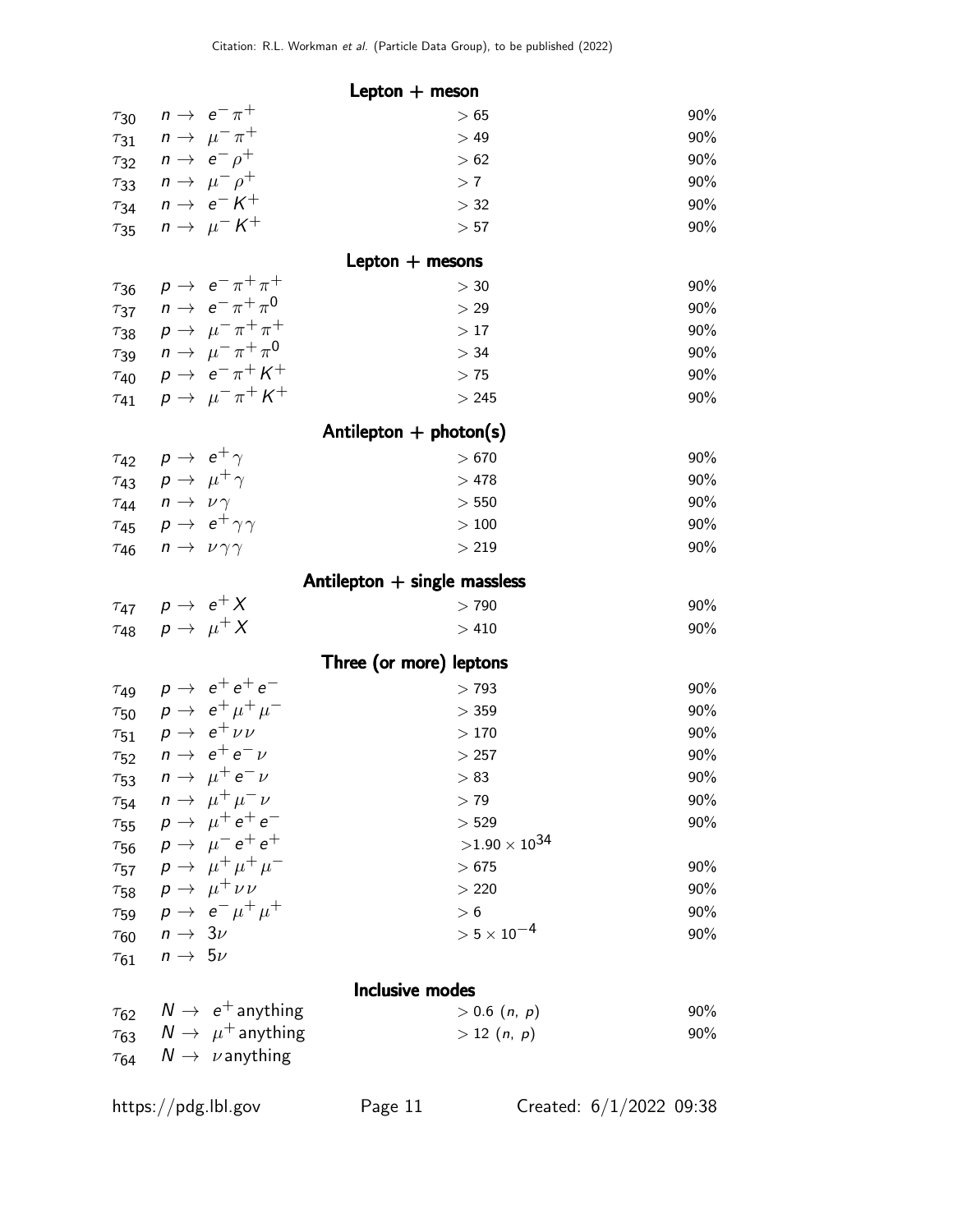|  | $> 0.6$ ( <i>n</i> , <i>p</i> )                                                                        | 90% |
|--|--------------------------------------------------------------------------------------------------------|-----|
|  |                                                                                                        |     |
|  | $\tau_{65}$ $N \rightarrow e^+ \pi^0$ anything<br>$\tau_{66}$ $N \rightarrow 2$ bodies, <i>v</i> -free |     |

## $\Delta B = 2$  dinucleon modes

|             |                                                           | The following are lifetime limits per iron nucleus. |                        |        |
|-------------|-----------------------------------------------------------|-----------------------------------------------------|------------------------|--------|
| $\tau_{67}$ |                                                           | $pp \rightarrow \pi^+ \pi^+$                        | > 72.2                 | $90\%$ |
| $\tau_{68}$ | $p n \rightarrow \pi^+ \pi^0$                             |                                                     | >170                   | $90\%$ |
| $\tau_{69}$ |                                                           | $nn \rightarrow \pi^{+}\pi^{-}$                     | > 0.7                  | $90\%$ |
| $\tau_{70}$ | $nn \rightarrow \pi^0 \pi^0$                              |                                                     | >404                   | $90\%$ |
| $\tau_{71}$ |                                                           | $pp \rightarrow K^+K^+$                             | >170                   | $90\%$ |
| $\tau_{72}$ | $pp \rightarrow e^+e^+$                                   |                                                     | > 5.8                  | $90\%$ |
| $\tau_{73}$ |                                                           | $pp \rightarrow e^+ \mu^+$                          | > 3.6                  | 90%    |
| $\tau_{74}$ |                                                           | $pp \rightarrow \mu^+ \mu^+$                        | >1.7                   | $90\%$ |
| $\tau_{75}$ | $p n \rightarrow e^+ \overline{\nu}$                      |                                                     | > 260                  | 90%    |
|             | $\tau_{76}$ pn $\rightarrow$ $\mu^+\overline{\nu}$        |                                                     | > 200                  | $90\%$ |
|             | $\tau_{77}$ pn $\rightarrow \tau^+ \overline{\nu}_{\tau}$ |                                                     | > 29                   | 90%    |
| $\tau_{78}$ | $nn \rightarrow \nu_{\rho} \overline{\nu}_{\rho}$         |                                                     | > 1.4                  | $90\%$ |
| $\tau_{79}$ | $nn \rightarrow \nu_{\mu} \overline{\nu}_{\mu}$           |                                                     | > 1.4                  | 90%    |
| $\tau_{80}$ |                                                           | $p n \rightarrow$ invisible                         | $> 2.1 \times 10^{-5}$ | 90%    |
| $\tau_{81}$ |                                                           | $p p \rightarrow$ invisible                         | $> 5 \times 10^{-5}$   | 90%    |

### $\overline{p}$  DECAY MODES

|             | Mode                                             | Partial mean life<br>(years)   | Confidence level |
|-------------|--------------------------------------------------|--------------------------------|------------------|
| $\tau_{82}$ | $\overline{p} \rightarrow e^- \gamma$            | $> 7 \times 10^5$              | $90\%$           |
| $\tau_{83}$ | $\overline{p} \rightarrow \mu^- \gamma$          | $> 5 \times 10^4$              | 90%              |
|             | $\tau_{84}$ $\overline{p} \rightarrow e^- \pi^0$ | $> 4 \times 10^5$              | 90%              |
| $\tau_{85}$ | $\overline{p} \rightarrow \mu^- \pi^0$           | $> 5 \times 10^4$              | 90%              |
| $\tau_{86}$ | $\overline{p} \rightarrow e^- \eta$              | $>$ 2 $\times$ 10 <sup>4</sup> | $90\%$           |
| $\tau_{87}$ | $\overline{p} \rightarrow \mu^- \eta$            | $> 8 \times 10^3$              | $90\%$           |
| $\tau_{88}$ | $\overline{p} \rightarrow e^{-} K_{S}^{0}$       | >900                           | $90\%$           |
| $\tau_{89}$ | $\overline{p} \rightarrow \mu^- K_c^0$           | $> 4 \times 10^3$              | $90\%$           |
| $\tau_{90}$ | $\overline{p} \rightarrow e^{-} K_{I}^{0}$       | $> 9 \times 10^3$              | $90\%$           |
| $\tau_{91}$ | $\overline{p} \rightarrow \mu^- K_l^0$           | $> 7 \times 10^3$              | 90%              |
| $\tau_{92}$ | $\overline{p} \rightarrow e^- \gamma \gamma$     | $>$ 2 $\times$ 10 <sup>4</sup> | 90%              |
| $\tau$ 93   | $\overline{p} \rightarrow \mu^- \gamma \gamma$   | $> 2 \times 10^4$              | $90\%$           |
| $\tau_{94}$ | $\overline{p} \rightarrow e^{-} \omega$          | > 200                          | $90\%$           |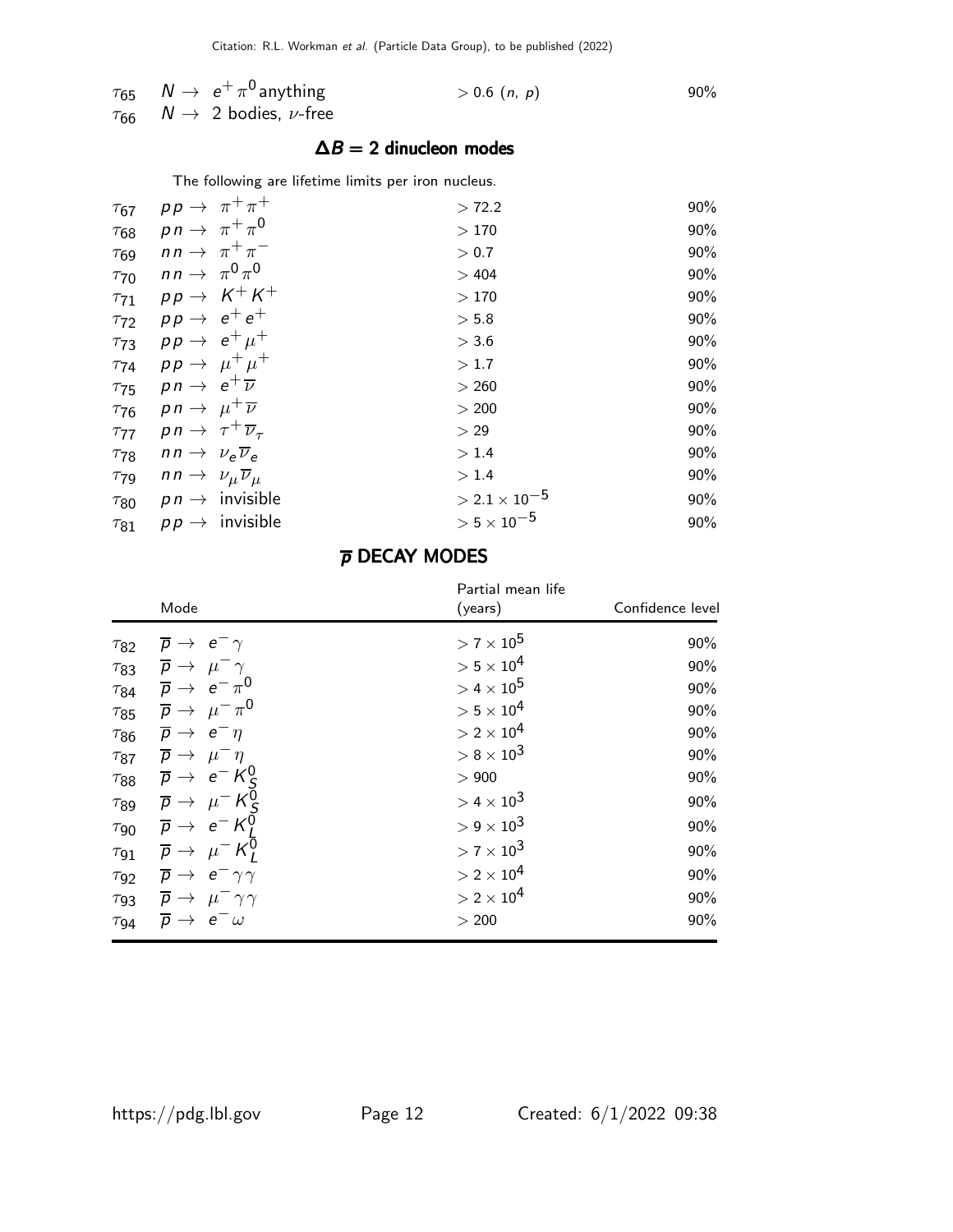#### p PARTIAL MEAN LIVES

The "partial mean life" limits tabulated here are the limits on  $\tau/\mathsf{B}_\mathit{j}$ , where  $\tau$  is the total mean life for the proton and  $\mathsf{B}_j$  is the branching fraction for the mode in question.

Decaying particle:  $p =$  proton,  $n =$  bound neutron. The same event may appear under more than one partial decay mode. Background estimates may be accurate to a factor of two.

|            | Antilepton + meson    |                  |        |                |                 |                                                                       |  |  |  |  |  |  |
|------------|-----------------------|------------------|--------|----------------|-----------------|-----------------------------------------------------------------------|--|--|--|--|--|--|
| LIMIT      | $\tau(N \to e^+ \pi)$ |                  |        |                |                 | $\boldsymbol{\tau_1}$                                                 |  |  |  |  |  |  |
| $(10^{30}$ | years)                | PARTICLE         | $CL\%$ | <b>EVTS</b>    | <b>BKGD EST</b> | DOCUMENT ID<br>TECN                                                   |  |  |  |  |  |  |
|            | >24000                | p                | 90     | 0              | 0.59            | <b>TAKENAKA</b><br><b>SKAM</b><br>20                                  |  |  |  |  |  |  |
|            | > 5300                | n                | 90     | 0              | 0.41            | <b>ABE</b><br>17 <sub>D</sub><br><b>SKAM</b>                          |  |  |  |  |  |  |
|            |                       |                  |        |                |                 | • We do not use the following data for averages, fits, limits, etc. • |  |  |  |  |  |  |
|            | >16000                | $\boldsymbol{p}$ | 90     |                | 0 0.61          | <b>ABE</b><br><b>SKAM</b><br>17                                       |  |  |  |  |  |  |
|            | >2000                 | n                | 90     | 0              | 0.27            | <b>NISHINO</b><br><b>SKAM</b><br>12                                   |  |  |  |  |  |  |
| >          | 8200                  | p                | 90     | 0              | 0.3             | <b>NISHINO</b><br><b>SKAM</b><br>09                                   |  |  |  |  |  |  |
| >          | 540                   | p                | 90     | $\mathbf 0$    | 0.2             | <b>MCGREW</b><br>IMB3<br>99                                           |  |  |  |  |  |  |
| $\rm{>}$   | 158                   | n                | 90     | 3              | 5               | <b>MCGREW</b><br>IMB3<br>99                                           |  |  |  |  |  |  |
| $\rm{>}$   | 1600                  | p                | 90     | $\mathbf 0$    | 0.1             | SHIOZAWA<br><b>SKAM</b><br>98                                         |  |  |  |  |  |  |
| >          | 70                    | $\boldsymbol{p}$ | 90     | $\mathbf 0$    | 0.5             | <b>BERGER</b><br><b>FREJ</b><br>91                                    |  |  |  |  |  |  |
| >          | 70                    | n                | 90     | $\pmb{0}$      | < 0.1           | <b>BERGER</b><br><b>FREJ</b><br>91                                    |  |  |  |  |  |  |
| >          | 550                   | р                | 90     | $\mathbf 0$    | 0.7             | <sup>2</sup> BECKER-SZ<br>90<br>IMB3                                  |  |  |  |  |  |  |
| $\rm{>}$   | 260                   | р                | 90     | $\mathbf 0$    | < 0.04          | <b>HIRATA</b><br>KAMI<br>89 <sub>C</sub>                              |  |  |  |  |  |  |
| >          | 130                   | n                | 90     | $\Omega$       | < 0.2           | <b>HIRATA</b><br>KAMI<br>89 <sub>C</sub>                              |  |  |  |  |  |  |
| >          | 310                   | p                | 90     | $\Omega$       | 0.6             | <b>SEIDEL</b><br><b>IMB</b><br>88                                     |  |  |  |  |  |  |
| >          | 100                   | $\mathsf{n}$     | 90     | $\mathbf 0$    | 1.6             | <b>SEIDEL</b><br><b>IMB</b><br>88                                     |  |  |  |  |  |  |
| >          | 1.3                   | n                | 90     | $\mathbf 0$    |                 | SOUD<br><b>BARTELT</b><br>87                                          |  |  |  |  |  |  |
| >          | 1.3                   | р                | 90     | 0              |                 | SOUD<br><b>BARTELT</b><br>87                                          |  |  |  |  |  |  |
| >          | 250                   | p                | 90     | $\mathbf 0$    | 0.3             | <b>HAINES</b><br><b>IMB</b><br>86                                     |  |  |  |  |  |  |
| >          | 31                    | n                | 90     | 8              | 9               | <b>IMB</b><br><b>HAINES</b><br>86                                     |  |  |  |  |  |  |
| >          | 64                    | р                | 90     | $\mathbf 0$    | < 0.4           | ARISAKA<br>KAMI<br>85                                                 |  |  |  |  |  |  |
| >          | 26                    | $\mathsf{n}$     | 90     | 0              | ${<}0.7$        | ARISAKA<br>KAMI<br>85                                                 |  |  |  |  |  |  |
| >          | 82                    | $p$ (free)       | 90     | 0              | 0.2             | <b>BLEWITT</b><br><b>IMB</b><br>85                                    |  |  |  |  |  |  |
| >          | 250                   | $\boldsymbol{p}$ | 90     | $\mathbf 0$    | 0.2             | <b>BLEWITT</b><br><b>IMB</b><br>85                                    |  |  |  |  |  |  |
| >          | 25                    | n                | 90     | $\overline{4}$ | $\overline{4}$  | <b>PARK</b><br><b>IMB</b><br>85                                       |  |  |  |  |  |  |
| >          | 15                    | p, n             | 90     | $\mathbf 0$    |                 | <b>NUSX</b><br><b>BATTISTONI</b><br>84                                |  |  |  |  |  |  |
| $\,>$      | 0.5                   | p                | 90     | $\mathbf 1$    | 0.3             | <sup>3</sup> BARTELT<br>SOUD<br>83                                    |  |  |  |  |  |  |
| $\,>$      | 0.5                   | n                | 90     | $\mathbf{1}$   | 0.3             | 3<br><b>BARTELT</b><br>SOUD<br>83                                     |  |  |  |  |  |  |
| $\,>$      | 5.8                   | р                | 90     | $\overline{c}$ |                 | KRISHNA<br><b>KOLR</b><br>82                                          |  |  |  |  |  |  |
| >          | 5.8                   | n                | 90     | $\overline{c}$ |                 | <sup>4</sup> KRISHNA.<br>82<br><b>KOLR</b>                            |  |  |  |  |  |  |
| >          | 0.1                   | n                | 90     |                |                 | $5$ GURR<br><b>CNTR</b><br>67                                         |  |  |  |  |  |  |

1 TAKENAKA 20 includes data of ABE 17, and thus supersedes ABE 17.

 $\frac{2}{3}$ This BECKER-SZENDY 90 result includes data from SEIDEL 88.

<sup>3</sup> Limit based on zero events.

 $^{4}_{-}$  We have calculated 90% CL limit from 1 confined event.

 $^5$  We have converted half-life to 90% CL mean life.

Π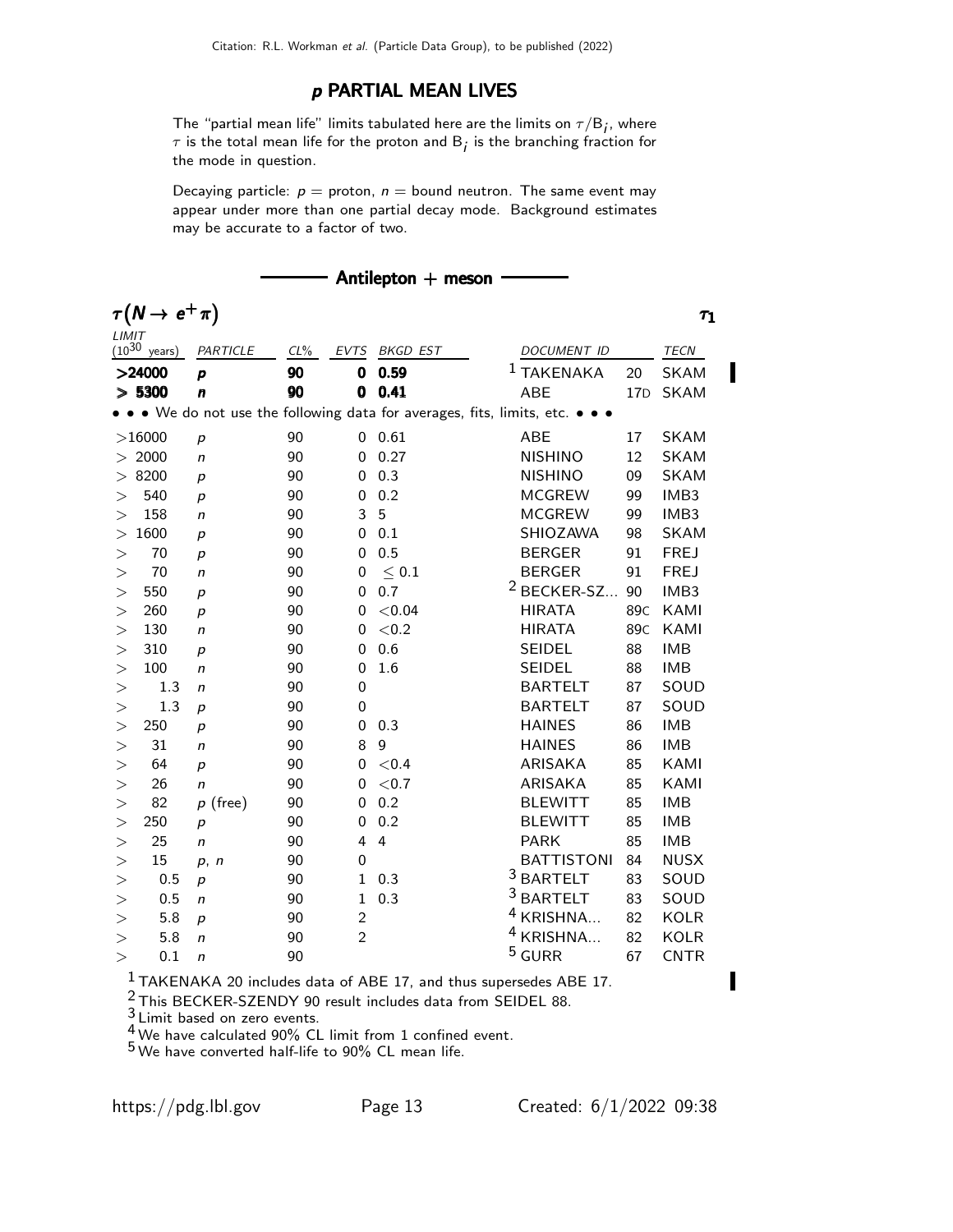|                     | $\tau(N \to \mu^+ \pi)$ |                  |        |                |                 |                                                                       | $\tau_2$         |
|---------------------|-------------------------|------------------|--------|----------------|-----------------|-----------------------------------------------------------------------|------------------|
| LIMIT<br>$(10^{30}$ | years)                  | PARTICLE         | $CL\%$ | <b>EVTS</b>    | <b>BKGD EST</b> | <b>DOCUMENT ID</b>                                                    | <b>TECN</b>      |
|                     | >16000                  | p                | 90     | 1              | 0.94            | <b>TAKFNAKA</b><br>20                                                 | <b>SKAM</b>      |
|                     | > 3500                  | n                | 90     | 1              | 0.77            | ABE<br>17D                                                            | <b>SKAM</b>      |
|                     |                         |                  |        |                |                 | • We do not use the following data for averages, fits, limits, etc. • |                  |
|                     | >7700                   | p                | 90     |                | 2 0.87          | <b>ABE</b><br>17                                                      | <b>SKAM</b>      |
|                     | 1000                    | $\mathsf{n}$     | 90     | $\mathbf{1}$   | 0.43            | <b>NISHINO</b><br>12                                                  | <b>SKAM</b>      |
| $\gt$               | 6600                    | p                | 90     | 0              | 0.3             | <b>NISHINO</b><br>09                                                  | <b>SKAM</b>      |
| >                   | 473                     | p                | 90     | $\Omega$       | 0.6             | <b>MCGREW</b><br>99                                                   | IMB3             |
| $\rm{>}$            | 90                      | n                | 90     | 1              | 1.9             | <b>MCGREW</b><br>99                                                   | IMB <sub>3</sub> |
| $\rm{>}$            | 81                      | p                | 90     | $\Omega$       | 0.2             | <b>BERGER</b><br>91                                                   | <b>FREJ</b>      |
| $\geq$              | 35                      | n                | 90     | $\mathbf{1}$   | 1.0             | <b>BERGER</b><br>91                                                   | <b>FREJ</b>      |
| $\geq$              | 230                     | p                | 90     | $\Omega$       | < 0.07          | <b>HIRATA</b><br>89 <sub>C</sub>                                      | KAMI             |
| $\rm{>}$            | 100                     | $\mathsf{n}$     | 90     | $\Omega$       | < 0.2           | <b>HIRATA</b><br>89 <sub>C</sub>                                      | KAMI             |
| $\rm{>}$            | 270                     | $\boldsymbol{p}$ | 90     | 0              | 0.5             | <b>SEIDEL</b><br>88                                                   | <b>IMB</b>       |
| $\rm{>}$            | 63                      | $\mathsf{n}$     | 90     | $\Omega$       | 0.5             | <b>SEIDEL</b><br>88                                                   | <b>IMB</b>       |
| $\rm{>}$            | 76                      | $\boldsymbol{p}$ | 90     | $\overline{2}$ | $\mathbf{1}$    | <b>HAINES</b><br>86                                                   | <b>IMB</b>       |
| $\rm{>}$            | 23                      | $\mathsf{n}$     | 90     | 8              | $\overline{7}$  | <b>HAINES</b><br>86                                                   | <b>IMB</b>       |
| $\rm{>}$            | 46                      | $\boldsymbol{p}$ | 90     | 0              | ${<}0.7$        | ARISAKA<br>85                                                         | KAMI             |
| $\geq$              | 20                      | $\mathsf{n}$     | 90     | $\Omega$       | ${<}0.4$        | <b>ARISAKA</b><br>85                                                  | KAMI             |
| $\geq$              | 59                      | $p$ (free)       | 90     | 0              | 0.2             | <b>BLEWITT</b><br>85                                                  | <b>IMB</b>       |
| $\geq$              | 100                     | $\boldsymbol{p}$ | 90     | 1              | 0.4             | <b>BLEWITT</b><br>85                                                  | <b>IMB</b>       |
| $\rm{>}$            | 38                      | $\mathsf{n}$     | 90     | $\mathbf{1}$   | 4               | <b>PARK</b><br>85                                                     | <b>IMB</b>       |
| $\rm{>}$            | 10                      | p, n             | 90     | 0              |                 | <b>BATTISTONI</b><br>84                                               | <b>NUSX</b>      |
| $\rm{>}$            | 1.3                     | p, n             | 90     | $\mathbf 0$    |                 | <b>ALEKSEEV</b><br>81                                                 | <b>BAKS</b>      |

1 TAKENAKA 20 includes the data of ABE 17 and thus supersedes ABE 17.

 $\tau(N \to \nu \pi)$   $\tau_3$  $\frac{LIMIT}{(10^{30} \text{ years})}$ PARTICLE CL% EVTS BKGD EST DOCUMENT ID TECN  $> 390$  p 90 52.8 ABE 14E SKAM **>1100 n 90 19.1** ABE 14E SKAM • • • We do not use the following data for averages, fits, limits, etc. • • •  $>$  16  $p$  90 6 6.7 WALL 00B SOU2 > 39 n 90 4 3.8 WALL 00B SOU2  $>$  10 p 90 15 20.3 MCGREW 99 IMB3 > 112 n 90 6 6.6 MCGREW 99 IMB3 > 13 n 90 1 1.2 BERGER 89 FREJ  $>$  10  $p$  90 11 14 BERGER 89 FREJ  $> 25$  p 90 32 32.8 1 HIRATA 89<sup>C</sup> KAMI  $> 100$  n 90 1 3 HIRATA 89C KAMI > 6 n 90 73 60 HAINES 86 IMB > 2 p 90 16 13 KAJITA 86 KAMI > 40 n 90 0 1 KAJITA 86 KAMI > 7 n 90 28 19 PARK 85 IMB > 7 n 90 0 BATTISTONI 84 NUSX  $>$  2 p 90  $\leq$  3 BATTISTONI 84 NUSX  $>$  5.8 p 90  $^{-1}$  2 KRISHNA... 82 KOLR  $\begin{array}{ccccccc} > & 0.3 & p & & 90 & 2 & & 3 \ \ 0.1 & p & & 90 & & 2 & & 4 \ \end{array}$  GURR 67 CNTR  $>$  0.1  $p$  90 4 GURR 67 CNTR

https://pdg.lbl.gov Page 14 Created: 6/1/2022 09:38

τ3

Π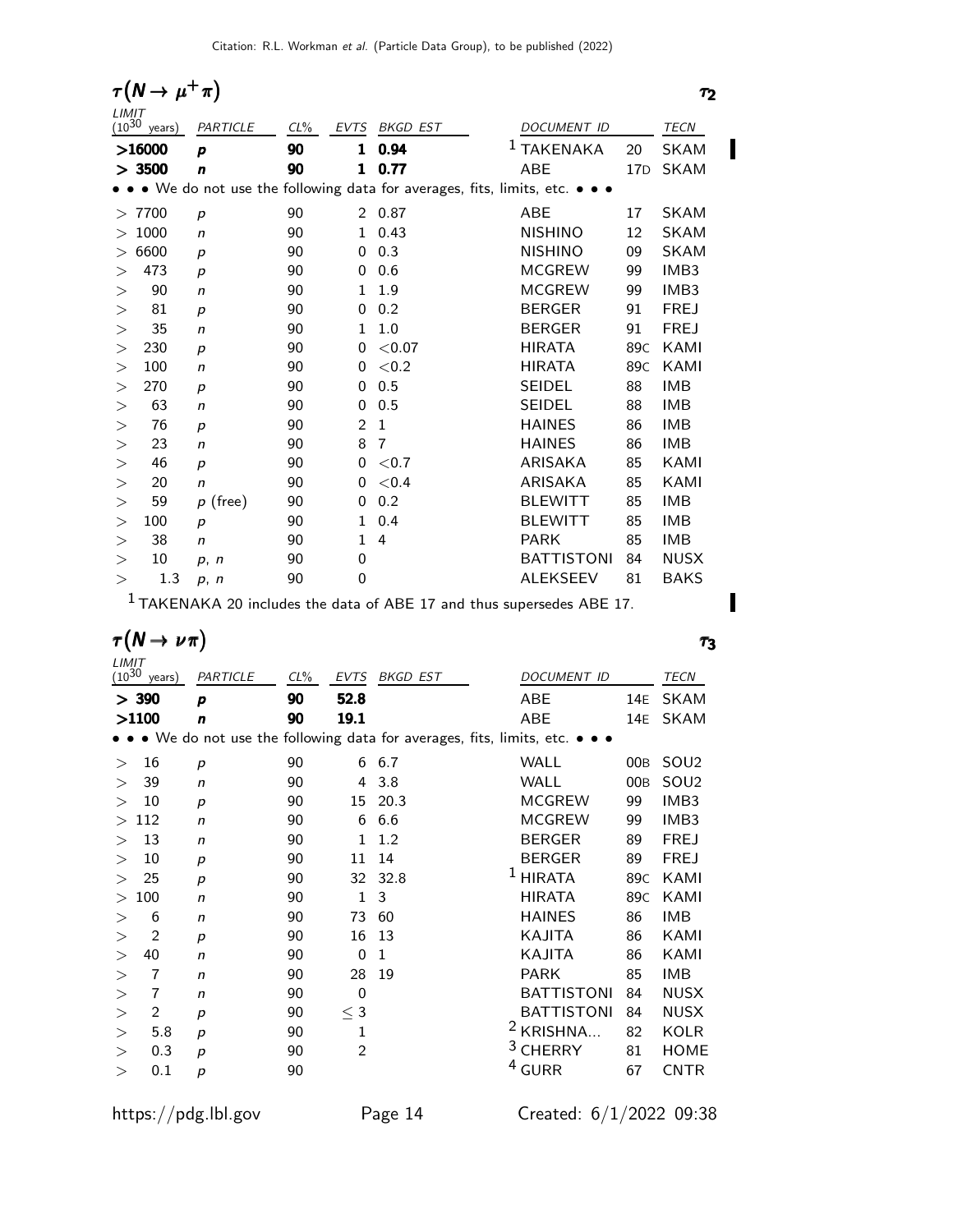- $1$ In estimating the background, this HIRATA 89C limit (as opposed to the later limits of WALL 00B and MCGREW 99) does not take into account present understanding that the flux of  $\nu_{\mu}$  originating in the upper atmosphere is depleted. Doing so would reduce the background and thus also would reduce the limit here.
- $\frac{2}{3}$  We have calculated 90% CL limit from 1 confined event.
- 3 We have converted 2 possible events to 90% CL limit.
- 4 We have converted half-life to 90% CL mean life.

| $\tau(p \rightarrow$<br>ТΔ |                                                                                                                       |            |        |                |                 |  |                    |                 |                  |  |  |  |
|----------------------------|-----------------------------------------------------------------------------------------------------------------------|------------|--------|----------------|-----------------|--|--------------------|-----------------|------------------|--|--|--|
| LIMIT<br>$(10^{30}$        | years)                                                                                                                | PARTICLE   | $CL\%$ | <b>EVTS</b>    | <b>BKGD EST</b> |  | <b>DOCUMENT ID</b> |                 | TECN             |  |  |  |
|                            | >10000                                                                                                                | p          | 90     | 0              | 0.78            |  | ABE                | 17D             | <b>SKAM</b>      |  |  |  |
|                            | $\bullet \bullet \bullet$ We do not use the following data for averages, fits, limits, etc. $\bullet \bullet \bullet$ |            |        |                |                 |  |                    |                 |                  |  |  |  |
| $\geq$                     | 4200                                                                                                                  | p          | 90     | 0              | 0.44            |  | <b>NISHINO</b>     | 12              | <b>SKAM</b>      |  |  |  |
| $\rm{>}$                   | 81                                                                                                                    | p          | 90     |                | 1.7             |  | WALL               | 00 <sub>B</sub> | SOU <sub>2</sub> |  |  |  |
| $\rm{>}$                   | 313                                                                                                                   | p          | 90     | 0              | 0.2             |  | MCGREW             | 99              | IMB3             |  |  |  |
| $\rm{>}$                   | 44                                                                                                                    | p          | 90     | 0              | 0.1             |  | <b>BERGER</b>      | 91              | <b>FREJ</b>      |  |  |  |
|                            | 140                                                                                                                   | p          | 90     | 0              | < 0.04          |  | HIRATA             | 89C             | KAMI             |  |  |  |
| $\rm{>}$                   | 100                                                                                                                   | p          | 90     | 0              | 0.6             |  | <b>SEIDEL</b>      | 88              | IMB              |  |  |  |
| $\rm{>}$                   | 200                                                                                                                   | p          | 90     | 5.             | 3.3             |  | <b>HAINES</b>      | 86              | IMB              |  |  |  |
| $\rm{>}$                   | 64                                                                                                                    | p          | 90     | 0              | < 0.8           |  | ARISAKA            | 85              | KAMI             |  |  |  |
| $\rm{>}$                   | 64                                                                                                                    | $p$ (free) | 90     | 5.             | 6.5             |  | <b>BLEWITT</b>     | 85              | IMB              |  |  |  |
| $\rm{>}$                   | 200                                                                                                                   | p          | 90     | 5.             | 4.7             |  | BLEWITT            | 85              | IMB              |  |  |  |
|                            | 1.2                                                                                                                   | р          | 90     | $\overline{2}$ |                 |  | <b>CHERRY</b>      | 81              | <b>HOME</b>      |  |  |  |
|                            |                                                                                                                       |            |        |                |                 |  |                    |                 |                  |  |  |  |

|                     |        |                  |        |               |                 |                                                                           |                 | $\tau_{5}$       |
|---------------------|--------|------------------|--------|---------------|-----------------|---------------------------------------------------------------------------|-----------------|------------------|
| LIMIT<br>$(10^{30}$ | years) | PARTICLE         | $CL\%$ | EVTS          | <b>BKGD EST</b> | <b>DOCUMENT ID</b>                                                        |                 | <b>TECN</b>      |
|                     | >4700  | p                | 90     | $\mathbf 2$   | 0.85            | ABE                                                                       | 17D             | <b>SKAM</b>      |
|                     |        |                  |        |               |                 | • We do not use the following data for averages, fits, limits, etc. • • • |                 |                  |
|                     | >1300  | $\boldsymbol{p}$ | 90     | $\mathcal{P}$ | 0.49            | <b>NISHINO</b>                                                            | 12              | <b>SKAM</b>      |
|                     | 89     | $\boldsymbol{p}$ | 90     | 0             | 1.6             | WALL                                                                      | 00 <sub>B</sub> | SOU <sub>2</sub> |
| $\gt$               | 126    | $\boldsymbol{p}$ | 90     | 3             | 2.8             | <b>MCGREW</b>                                                             | 99              | IMB <sub>3</sub> |
| ゝ                   | 26     | $\boldsymbol{p}$ | 90     | 1             | 0.8             | <b>BERGER</b>                                                             | 91              | <b>FREJ</b>      |
|                     | 69     | $\boldsymbol{p}$ | 90     | 1             | < 0.08          | <b>HIRATA</b>                                                             | 89 <sub>C</sub> | KAMI             |
| $\rm{>}$            | 1.3    | $\boldsymbol{p}$ | 90     | 0             | 0.7             | <b>PHILLIPS</b>                                                           | 89              | <b>HPW</b>       |
| $\rm{>}$            | 34     | p                | 90     | 1             | 1.5             | <b>SEIDEL</b>                                                             | 88              | <b>IMB</b>       |
| $\rm{>}$            | 46     | $\boldsymbol{p}$ | 90     | 7             | 6               | <b>HAINES</b>                                                             | 86              | <b>IMB</b>       |
|                     | 26     | $\boldsymbol{p}$ | 90     | 1             | ${<}0.8$        | ARISAKA                                                                   | 85              | KAMI             |
| $\rm{>}$            | 17     | $p$ (free)       | 90     | 6             | 6               | <b>BLEWITT</b>                                                            | 85              | <b>IMB</b>       |
|                     | 46     | $\boldsymbol{p}$ | 90     | 7             | 8               | <b>BLEWITT</b>                                                            | 85              | <b>IMB</b>       |
| $\tau(n)$           |        |                  |        |               |                 |                                                                           |                 | Τ6               |
| LIMIT<br>$(10^{30}$ | years) | PARTICLE         | $CL\%$ | EVTS          | <b>BKGD EST</b> | <b>DOCUMENT ID</b>                                                        |                 | <b>TECN</b>      |
|                     | >158   | n                | 90     | 0             | 1.2             | <b>MCGREW</b>                                                             | 99              | IMB <sub>3</sub> |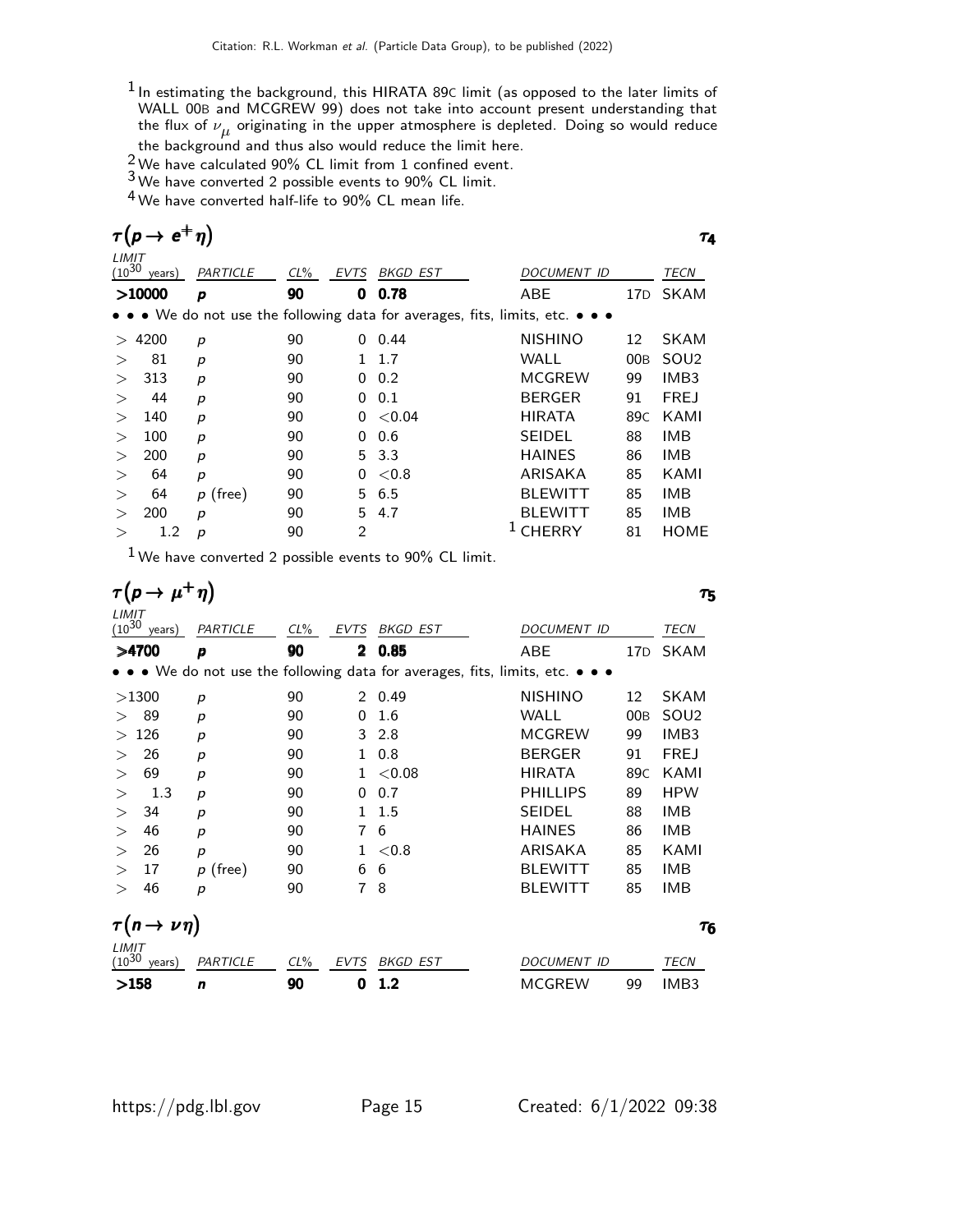| > 71  | n | 90 |   | 2 3.7        | WALL          |    | 00B SOU2    |
|-------|---|----|---|--------------|---------------|----|-------------|
| >29   | n | 90 |   | 0.0.9        | <b>BERGER</b> | 89 | <b>FREJ</b> |
| > 54  | n | 90 |   | 20.9         | <b>HIRATA</b> |    | 89C KAMI    |
| >16   | n | 90 |   | 32.1         | <b>SEIDEL</b> | 88 | IMB         |
| >25   | n | 90 |   | 76           | <b>HAINES</b> | 86 | IMB         |
| > 30  | n | 90 |   | $0\quad 0.4$ | KAJITA        | 86 | KAMI        |
| >18   | n | 90 |   | 4 3          | <b>PARK</b>   | 85 | IMB         |
| > 0.6 | n | 90 | 2 |              | CHERRY        | 81 | <b>HOME</b> |

1 We have converted 2 possible events to 90% CL limit.

| $\tau(N \to e^+ \rho)$        |                  |        |                |                 |                                                                               | Τ7          |
|-------------------------------|------------------|--------|----------------|-----------------|-------------------------------------------------------------------------------|-------------|
| LIMIT<br>$(10^{30}$<br>years) | PARTICLE         | $CL\%$ | <b>EVTS</b>    | <b>BKGD EST</b> | <b>DOCUMENT ID</b>                                                            | <b>TECN</b> |
| >720                          | p                | 90     | $\mathbf{2}$   | 0.64            | <b>ABE</b><br>17D                                                             | <b>SKAM</b> |
| >217                          | n                | 90     | 4              | 4.8             | <b>MCGREW</b><br>99                                                           | IMB3        |
|                               |                  |        |                |                 | • • • We do not use the following data for averages, fits, limits, etc. • • • |             |
| >30                           | $\mathsf{n}$     | 90     | 4              | 0.87            | <b>ABE</b><br>17D                                                             | <b>SKAM</b> |
| >710                          | $\boldsymbol{p}$ | 90     | $\Omega$       | 0.35            | <b>NISHINO</b><br>12                                                          | <b>SKAM</b> |
| 70<br>$\geq$                  | $\mathsf{n}$     | 90     | $\mathbf 1$    | 0.38            | <b>NISHINO</b><br>12                                                          | <b>SKAM</b> |
| 29<br>$\geq$                  | $\boldsymbol{p}$ | 90     | $\Omega$       | 2.2             | <b>BERGER</b><br>91                                                           | <b>FREJ</b> |
| 41<br>$\geq$                  | n                | 90     | $\Omega$       | 1.4             | <b>BERGER</b><br>91                                                           | <b>FREJ</b> |
| 75<br>$\gt$                   | $\boldsymbol{p}$ | 90     | 2              | 2.7             | <b>HIRATA</b><br>89 <sub>C</sub>                                              | KAMI        |
| > 58                          | n                | 90     | $\Omega$       | 1.9             | <b>HIRATA</b><br>89 <sub>C</sub>                                              | KAMI        |
| 38<br>$\rm{>}$                | $\mathsf{n}$     | 90     | 2              | 4.1             | <b>SEIDEL</b><br>88                                                           | <b>IMB</b>  |
| 1.2<br>$\rm{>}$               | р                | 90     | $\mathbf 0$    |                 | <b>BARTELT</b><br>87                                                          | SOUD        |
| 1.5<br>$\mathbf{L}$           | n                | 90     | 0              |                 | <b>BARTELT</b><br>87                                                          | SOUD        |
| 17<br>$\rm{>}$                | $\boldsymbol{p}$ | 90     | 7              | 7               | <b>HAINES</b><br>86                                                           | <b>IMB</b>  |
| 14<br>$\rm{>}$                | n                | 90     | 9              | 4               | <b>HAINES</b><br>86                                                           | <b>IMB</b>  |
| 12<br>$\gt$                   | p                | 90     | 0              | ${<}1.2$        | ARISAKA<br>85                                                                 | KAMI        |
| 6<br>>                        | $\mathsf{n}$     | 90     | $\overline{2}$ | ${<}1$          | <b>ARISAKA</b><br>85                                                          | KAMI        |
| 6.7<br>$\rm{>}$               | $p$ (free)       | 90     | 6              | 6               | <b>BLEWITT</b><br>85                                                          | <b>IMB</b>  |
| 17<br>$\mathcal{P}$           | p                | 90     | $\overline{7}$ | $\overline{7}$  | <b>BLEWITT</b><br>85                                                          | <b>IMB</b>  |
| 12<br>$\gt$                   | n                | 90     | 4              | $\overline{2}$  | <b>PARK</b><br>85                                                             | <b>IMB</b>  |
| 0.6<br>$\rm{>}$               | $\mathsf{n}$     | 90     | $\mathbf{1}$   | 0.3             | $1$ BARTELT<br>83                                                             | SOUD        |
| 0.5<br>$\rm{>}$               | $\boldsymbol{p}$ | 90     | $\mathbf{1}$   | 0.3             | <sup>1</sup> BARTELT<br>83                                                    | SOUD        |
| 9.8<br>$\rm{>}$               | $\boldsymbol{p}$ | 90     | $\mathbf{1}$   |                 | 2<br><b>KRISHNA</b><br>82                                                     | <b>KOLR</b> |
| 0.8<br>$\geq$                 | p                | 90     | $\overline{2}$ |                 | 3<br><b>CHERRY</b><br>81                                                      | <b>HOME</b> |

 $\frac{1}{2}$  Limit based on zero events.

 $2$  We have calculated 90% CL limit from 0 confined events.

| $\tau(N \to \mu^+ \rho)$      |          |        |  |               |               |    |          |  |  |
|-------------------------------|----------|--------|--|---------------|---------------|----|----------|--|--|
| LIMIT<br>$(10^{30}$<br>vears) | PARTICLE | $CL\%$ |  | EVTS BKGD EST | DOCUMENT ID   |    | TECN     |  |  |
| >570                          | D        | 90     |  | 1 1.30        | ABE           |    | 17D SKAM |  |  |
| >228                          | n        | 90     |  | $3\;\;9.5$    | <b>MCGREW</b> | qq | IMB3     |  |  |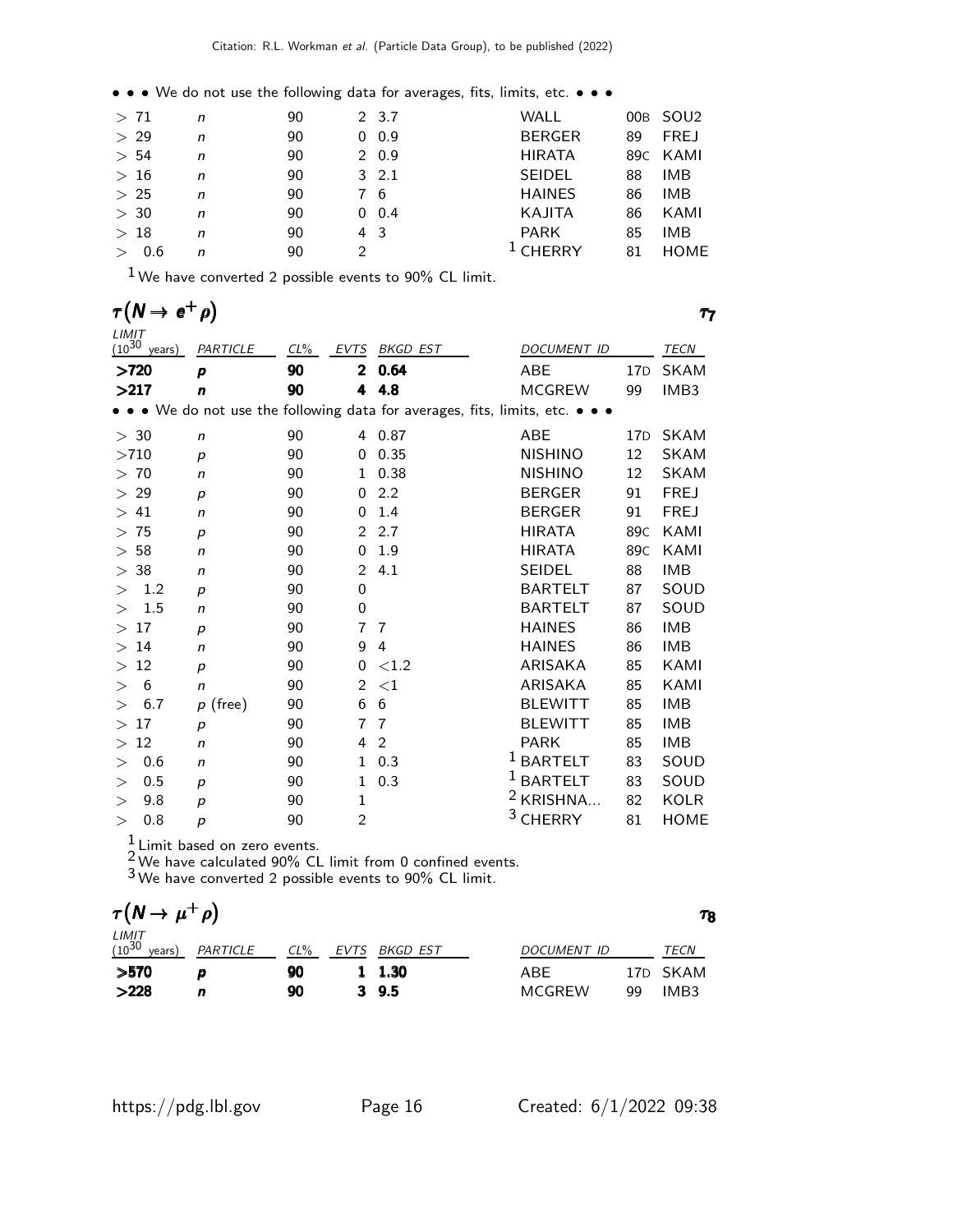| > 60          | n                | 90 | 1. | 0.96           | ABE             | 17D             | SKAM        |
|---------------|------------------|----|----|----------------|-----------------|-----------------|-------------|
|               |                  |    |    |                |                 |                 |             |
| >160          | $\boldsymbol{p}$ | 90 | 1  | 0.42           | <b>NISHINO</b>  | 12              | <b>SKAM</b> |
| > 36          | n                | 90 | 0  | 0.29           | <b>NISHINO</b>  | 12              | <b>SKAM</b> |
| >12           | p                | 90 | 0  | 0.5            | <b>BERGER</b>   | 91              | <b>FREJ</b> |
| > 22          | n                | 90 | 0  | 1.1            | <b>BERGER</b>   | 91              | <b>FREJ</b> |
| >110          | $\boldsymbol{p}$ | 90 | 0  | 1.7            | HIRATA          | 89 <sub>C</sub> | KAMI        |
| >23           | n                | 90 | 1. | 1.8            | HIRATA          | 89C             | KAMI        |
| 4.3<br>$\geq$ | p                | 90 | 0  | 0.7            | <b>PHILLIPS</b> | 89              | <b>HPW</b>  |
| > 30          | $\boldsymbol{p}$ | 90 | 0  | 0.5            | <b>SEIDEL</b>   | 88              | <b>IMB</b>  |
| >11           | n                | 90 | 1. | 1.1            | <b>SEIDEL</b>   | 88              | IMB         |
| >16           | $\boldsymbol{p}$ | 90 | 4  | 4.5            | <b>HAINES</b>   | 86              | IMB         |
| -7<br>$\geq$  | $\mathsf{n}$     | 90 | 6  | 5              | <b>HAINES</b>   | 86              | IMB         |
| >12           | p                | 90 | 0  | ${<}0.7$       | ARISAKA         | 85              | KAMI        |
| 5<br>>        | n                | 90 | 1  | ${<}1.2$       | ARISAKA         | 85              | KAMI        |
| 5.5<br>>      | $p$ (free)       | 90 | 4  | 5              | <b>BLEWITT</b>  | 85              | IMB         |
| 16<br>$\geq$  | $\boldsymbol{p}$ | 90 | 4  | 5              | <b>BLEWITT</b>  | 85              | <b>IMB</b>  |
| 9<br>>        | n                | 90 |    | $\overline{2}$ | PARK            | 85              | IMB         |

 $\tau(N \to \nu \rho)$   $\tau_9$ 

 $\tau_9$ 

| LIMIT      |        |                  |        |               |                                                                             |                    |                 |                  |
|------------|--------|------------------|--------|---------------|-----------------------------------------------------------------------------|--------------------|-----------------|------------------|
| $(10^{30}$ | years) | PARTICLE         | $CL\%$ | <b>EVTS</b>   | <b>BKGD EST</b>                                                             | <b>DOCUMENT ID</b> |                 | <b>TECN</b>      |
|            | >162   | p                | 90     | 18            | 21.7                                                                        | <b>MCGREW</b>      | 99              | IMB <sub>3</sub> |
|            | >19    | n                | 90     | 0             | 0.5                                                                         | <b>SEIDEL</b>      | 88              | <b>IMB</b>       |
|            |        |                  |        |               | • • We do not use the following data for averages, fits, limits, etc. • • • |                    |                 |                  |
|            | 9      | n                | 90     | 4             | 2.4                                                                         | <b>BERGER</b>      | 89              | <b>FREJ</b>      |
| $\geq$     | 24     | р                | 90     | 0             | 0.9                                                                         | <b>BERGER</b>      | 89              | <b>FREJ</b>      |
|            | 27     | $\boldsymbol{p}$ | 90     | 5.            | 1.5                                                                         | <b>HIRATA</b>      | 89 <sub>C</sub> | KAMI             |
|            | 13     | n                | 90     | 4             | 3.6                                                                         | <b>HIRATA</b>      | 89 <sub>C</sub> | KAMI             |
| $\rm{>}$   | 13     | р                | 90     | 1.            | 1.1                                                                         | <b>SEIDEL</b>      | 88              | IMB              |
|            | 8      | р                | 90     | 6             | 5                                                                           | <b>HAINES</b>      | 86              | IMB              |
|            | 2      | n                | 90     | 15            | 10                                                                          | <b>HAINES</b>      | 86              | IMB              |
|            | 11     | р                | 90     | $\mathcal{P}$ | $\mathbf{1}$                                                                | KAJITA             | 86              | KAMI             |
|            | 4      | $\mathsf{n}$     | 90     | $\mathcal{P}$ | 2                                                                           | KAJITA             | 86              | KAMI             |
| $\rm{>}$   | 4.1    | $p$ (free)       | 90     | 6             | 7                                                                           | <b>BLEWITT</b>     | 85              | <b>IMB</b>       |
| $\geq$     | 8.4    | р                | 90     | 6             | 5                                                                           | <b>BLEWITT</b>     | 85              | IMB              |
| $\rm{>}$   | 2      | n                | 90     | 7             | 3                                                                           | <b>PARK</b>        | 85              | <b>IMB</b>       |
|            | 0.9    | р                | 90     | 2             |                                                                             | <b>CHERRY</b>      | 81              | <b>HOME</b>      |
|            | 0.6    | n                | 90     | 2             |                                                                             | CHERRY             | 81              | HOME             |
|            |        |                  |        |               |                                                                             |                    |                 |                  |

| $\tau(p \to e^+ \omega)$ |                                   |    |  |        |             |  |          |  |  |
|--------------------------|-----------------------------------|----|--|--------|-------------|--|----------|--|--|
| $LIMIT$<br>$(10^{30}$    | years) PARTICLE CL% EVTS BKGD EST |    |  |        | DOCUMENT ID |  | TECN     |  |  |
| >1600                    |                                   | 90 |  | 1 1.35 | ABF         |  | 17D SKAM |  |  |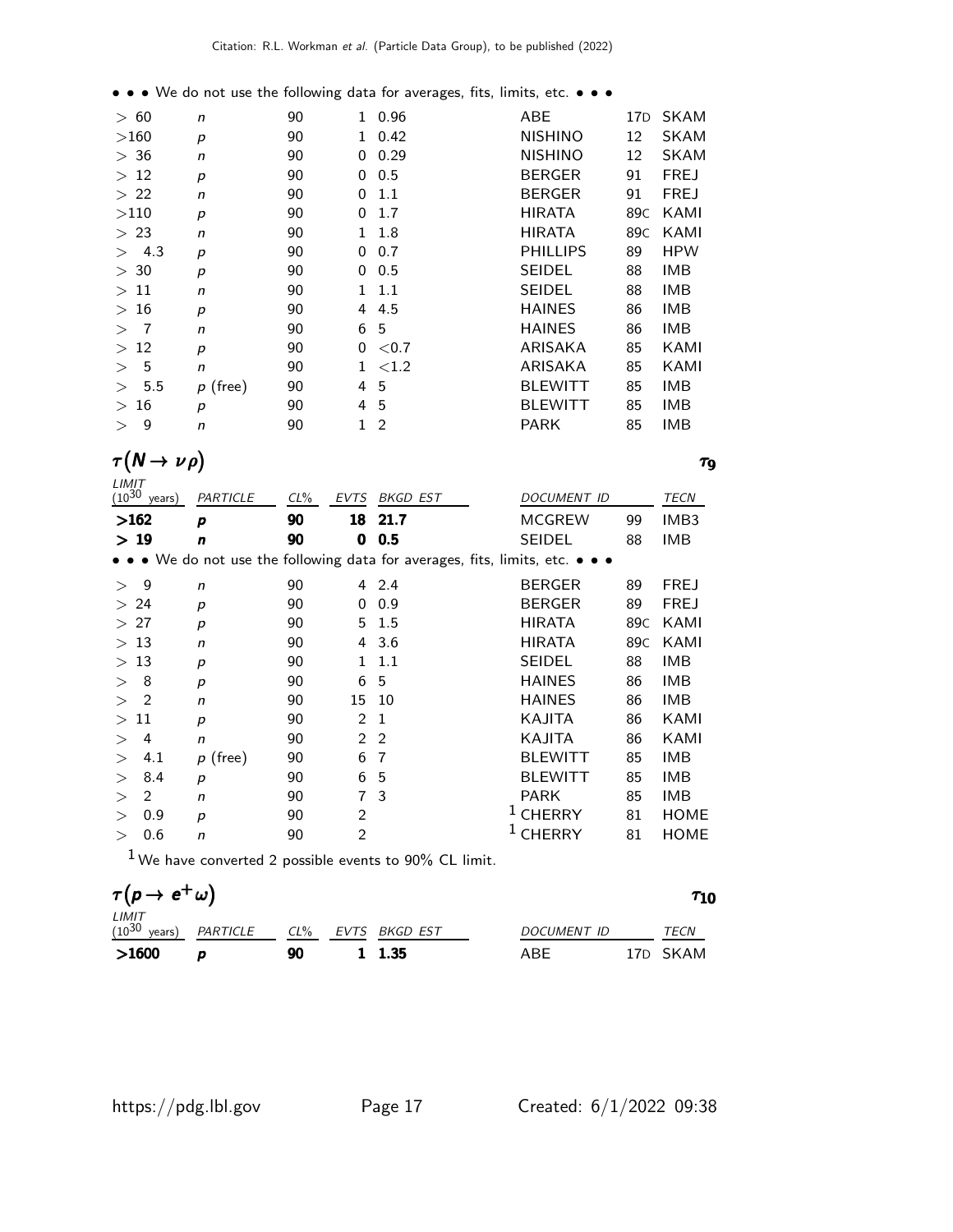|        | > 320 | p                | 90 |                | 0.53     | <b>NISHINO</b> | 12  | <b>SKAM</b>      |
|--------|-------|------------------|----|----------------|----------|----------------|-----|------------------|
| $\geq$ | 107   | p                | 90 |                | 10.8     | MCGREW         | 99  | IMB <sub>3</sub> |
| $\geq$ | 17    | p                | 90 | 0              | 1.1      | <b>BERGER</b>  | 91  | <b>FREJ</b>      |
| $\geq$ | 45    | p                | 90 | $\mathcal{P}$  | 1.45     | <b>HIRATA</b>  | 89C | KAMI             |
| $\geq$ | 26    | р                | 90 | 1.             | 1.0      | <b>SEIDEL</b>  | 88  | <b>IMB</b>       |
| $\geq$ | 1.5   | р                | 90 | 0              |          | <b>BARTELT</b> | 87  | SOUD             |
| $\geq$ | 37    | p                | 90 | 6              | 5.3      | <b>HAINES</b>  | 86  | <b>IMB</b>       |
| $\geq$ | 25    | $\boldsymbol{p}$ | 90 |                | ${<}1.4$ | ARISAKA        | 85  | KAMI             |
| $\geq$ | 12    | $p$ (free)       | 90 | 6              | 7.5      | <b>BLEWITT</b> | 85  | <b>IMB</b>       |
| $\geq$ | 37    | p                | 90 | 6              | 5.7      | <b>BLEWITT</b> | 85  | <b>IMB</b>       |
| >      | 0.6   | p                | 90 | 1.             | 0.3      | <b>BARTELT</b> | 83  | SOUD             |
| $\geq$ | 9.8   | p                | 90 | 1              |          | $2$ KRISHNA    | 82  | <b>KOLR</b>      |
| >      | 2.8   | р                | 90 | $\overline{2}$ |          | :HFRRY         | 81  | <b>HOME</b>      |
|        |       |                  |    |                |          |                |     |                  |

 $\frac{1}{2}$  Limit based on zero events.

 $\frac{2}{3}$  We have calculated 90% CL limit from 0 confined events.

3 We have converted 2 possible events to 90% CL limit.

| LIMIT<br>$(10^{30}$ | years) | PARTICLE         | $CL\%$ | EVTS          | <b>BKGD EST</b> | DOCUMENT ID                                                                   |     | TECN             |
|---------------------|--------|------------------|--------|---------------|-----------------|-------------------------------------------------------------------------------|-----|------------------|
|                     | >2800  | p                | 90     | 0             | 1.09            | ABE                                                                           | 17D | <b>SKAM</b>      |
|                     |        |                  |        |               |                 | • • • We do not use the following data for averages, fits, limits, etc. • • • |     |                  |
|                     | >780   | $\boldsymbol{p}$ | 90     | 0             | 0.48            | <b>NISHINO</b>                                                                | 12  | <b>SKAM</b>      |
|                     | >117   | p                | 90     |               | 11 12.1         | MCGREW                                                                        | 99  | IMB <sub>3</sub> |
| $\rm{>}$            | 11     | p                | 90     | 0             | 1.0             | <b>BERGER</b>                                                                 | 91  | <b>FREJ</b>      |
| $\rm{>}$            | 57     | р                | 90     |               | 2, 1.9          | <b>HIRATA</b>                                                                 | 89C | KAMI             |
| $\rm{>}$            | 4.4    | р                | 90     | 0             | 0.7             | <b>PHILLIPS</b>                                                               | 89  | <b>HPW</b>       |
| $\rm{>}$            | 10     | p                | 90     |               | $2 \t1.3$       | <b>SEIDEL</b>                                                                 | 88  | <b>IMB</b>       |
| $\gt$               | 23     | р                | 90     | $\mathcal{P}$ | 1               | <b>HAINES</b>                                                                 | 86  | <b>IMB</b>       |
|                     | 6.5    | $p$ (free)       | 90     | 9             | 8.7             | <b>BLEWITT</b>                                                                | 85  | <b>IMB</b>       |
|                     | 23     | р                | 90     | 8             | -7              | <b>BLEWITT</b>                                                                | 85  | <b>IMB</b>       |
|                     |        |                  |        |               |                 |                                                                               |     |                  |

| LIMIT<br>$(10^{30}$ | years) | PARTICLE     | $CL\%$ | <b>EVTS</b>    | BKGD EST                                                                                                              | DOCUMENT ID   |     | TECN        |
|---------------------|--------|--------------|--------|----------------|-----------------------------------------------------------------------------------------------------------------------|---------------|-----|-------------|
|                     | >108   | n            | 90     |                | 12 22.5                                                                                                               | <b>MCGREW</b> | 99  | IMB3        |
|                     |        |              |        |                | $\bullet \bullet \bullet$ We do not use the following data for averages, fits, limits, etc. $\bullet \bullet \bullet$ |               |     |             |
|                     | >17    | n            | 90     |                | $1 \t0.7$                                                                                                             | <b>BERGER</b> | 89  | <b>FREJ</b> |
|                     | > 43   | $\mathsf{n}$ | 90     |                | $3\;\;2.7$                                                                                                            | <b>HIRATA</b> | 89C | KAMI        |
| $\geq$              | - 6    | n            | 90     |                | 2 1.3                                                                                                                 | <b>SEIDEL</b> | 88  | IMB         |
|                     | >12    | n            | 90     | 66             |                                                                                                                       | <b>HAINES</b> | 86  | IMB         |
|                     | >18    | $\mathsf{n}$ | 90     | 2 <sub>2</sub> |                                                                                                                       | KAJITA        | 86  | KAMI        |
| $\geq$              | 16     | n            | 90     | 12             |                                                                                                                       | <b>PARK</b>   | 85  | IMB         |
|                     | 2.0    | n            | 90     | $\mathfrak{D}$ |                                                                                                                       |               | 81  | <b>HOME</b> |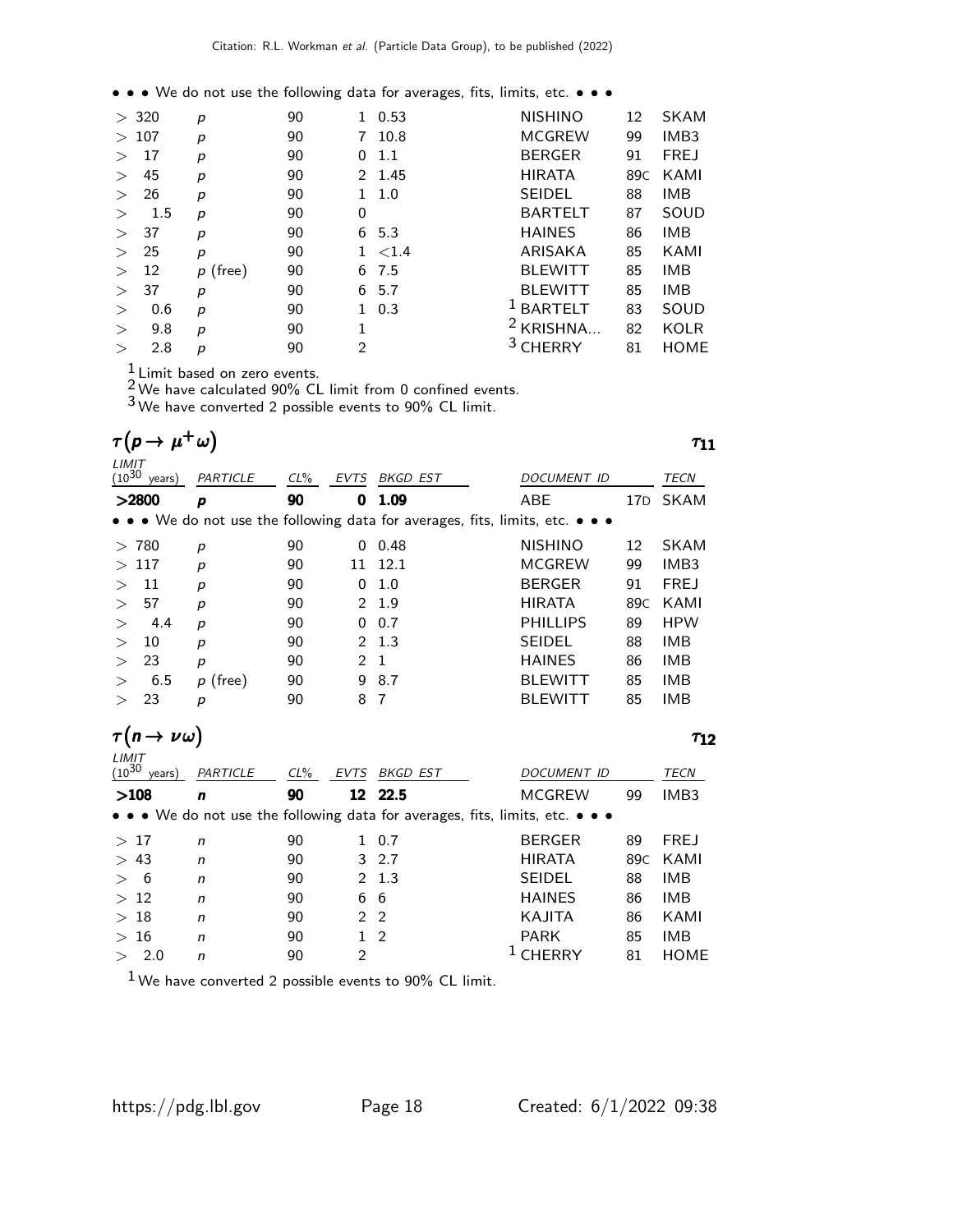| $\tau(N \to e^+ K)$                     |                  |          |              |                                                                             |                 |     | $\tau_{13}$      |
|-----------------------------------------|------------------|----------|--------------|-----------------------------------------------------------------------------|-----------------|-----|------------------|
| LIMIT<br>$(10^{30}$<br>years)           | PARTICLE         | $CL\%$   | <b>EVTS</b>  | BKGD EST                                                                    | DOCUMENT ID     |     | TECN             |
| >1000                                   | p                | 90       | 6            | 4.7                                                                         | KOBAYASHI       | 05  | <b>SKAM</b>      |
| 17<br>⋗                                 | n                | 90       | 35           | 29.4                                                                        | <b>MCGREW</b>   | 99  | IMB3             |
|                                         |                  |          |              | • We do not use the following data for averages, fits, limits, etc. • • •   |                 |     |                  |
| 85<br>>                                 | p                | 90       | 3            | 4.9                                                                         | WALL            | 00  | SOU <sub>2</sub> |
| 31<br>$\,>\,$                           | p                | 90       | 23           | 25.2                                                                        | <b>MCGREW</b>   | 99  | IMB3             |
| 60<br>$\rm{>}$                          | p                | 90       | 0            |                                                                             | <b>BERGER</b>   | 91  | <b>FREJ</b>      |
| 150<br>>                                | p                | 90       | 0            | < 0.27                                                                      | <b>HIRATA</b>   | 89C | KAMI             |
| 70<br>>                                 | p                | 90       | 0            | 1.8                                                                         | <b>SEIDEL</b>   | 88  | IMB              |
| 77<br>>                                 | p                | 90       | 5            | 4.5                                                                         | <b>HAINES</b>   | 86  | <b>IMB</b>       |
| 38<br>>                                 | p                | 90       | 0            | $<$ 0.8                                                                     | ARISAKA         | 85  | KAMI             |
| 24<br>>                                 | $p$ (free)       | 90       | 7            | 8.5                                                                         | <b>BLEWITT</b>  | 85  | <b>IMB</b>       |
| 77<br>>                                 | p                | 90       | 5            | 4                                                                           | <b>BLEWITT</b>  | 85  | IMB              |
| 1.3<br>>                                | р                | 90       | 0            |                                                                             | ALEKSEEV        | 81  | BAKS             |
| 1.3<br>$\rm{>}$                         | n                | 90       | 0            |                                                                             | ALEKSEEV        | 81  | BAKS             |
| $\tau(p \to e^+ K^0_S)$                 |                  |          |              |                                                                             |                 |     | $\tau_{14}$      |
| $\frac{LIMIT}{(10^{30} \text{ years})}$ | PARTICLE         | CL% EVTS |              | BKGD EST                                                                    | DOCUMENT ID     |     | TECN             |
|                                         |                  |          |              | • • We do not use the following data for averages, fits, limits, etc. •     |                 |     |                  |
| >120                                    | p                | 90       | 1            | 1.3                                                                         | WALL            | 00  | SOU <sub>2</sub> |
| >76                                     | p                | 90       |              | 0.5                                                                         | <b>BERGER</b>   | 91  | <b>FREJ</b>      |
| $\tau(p \to e^+ K_l^0)$                 |                  |          |              |                                                                             |                 |     | $\tau_{15}$      |
| LIMIT<br>$(10^{30}$ years)              |                  |          |              |                                                                             |                 |     |                  |
|                                         | PARTICLE         | $CL\%$   | EVTS         | BKGD EST                                                                    | DOCUMENT ID     |     | TECN             |
|                                         |                  |          |              | • • We do not use the following data for averages, fits, limits, etc. • • • |                 |     |                  |
| >51                                     | р                | 90       | 2            | 3.5                                                                         | WALL            | 00  | SOU <sub>2</sub> |
| >44                                     | p                | 90       |              | $0 \leq 0.1$                                                                | <b>BERGER</b>   | 91  | <b>FREJ</b>      |
| $\tau(N \to \mu^+ K)$                   |                  |          |              |                                                                             |                 |     | $\tau_{16}$      |
| LIMIT<br>$(10^{30}$<br>years)           | PARTICLE         |          |              | CL% EVTS BKGD EST                                                           | DOCUMENT ID     |     | TECN             |
| >1600                                   | p                | 90       |              | 13 13.2                                                                     | <b>REGIS</b>    | 12  | <b>SKAM</b>      |
| 26<br>➤                                 | n                | 90       |              | 20 28.4                                                                     | <b>MCGREW</b>   | 99  | IMB3             |
|                                         |                  |          |              | • We do not use the following data for averages, fits, limits, etc. • • •   |                 |     |                  |
| >1300                                   | p                | 90       |              | 3 3.9                                                                       | KOBAYASHI       | 05  | <b>SKAM</b>      |
| $>120$                                  | $\boldsymbol{p}$ | 90       |              | 0 < 1.2                                                                     | <b>WALL</b>     | 00  | SOU <sub>2</sub> |
| >120                                    | p                | 90       | 4            | 7.2                                                                         | <b>MCGREW</b>   | 99  | IMB3             |
| 54<br>>                                 | $\boldsymbol{p}$ | 90       | 0            |                                                                             | <b>BERGER</b>   | 91  | <b>FREJ</b>      |
| 120<br>>                                | р                | 90       | $\mathbf{1}$ | 0.4                                                                         | <b>HIRATA</b>   | 89C | KAMI             |
| 3.0<br>>                                | p                | 90       | 0            | 0.7                                                                         | <b>PHILLIPS</b> | 89  | <b>HPW</b>       |
| 19<br>>                                 | p                | 90       | 3            | 2.5                                                                         | <b>SEIDEL</b>   | 88  | IMB              |
| 1.5<br>$\,>$                            | p                | 90       | $\pmb{0}$    |                                                                             | $1$ BARTELT     | 87  | SOUD             |
| 1.1<br>>                                | n                | 90       | 0            |                                                                             | <b>BARTELT</b>  | 87  | SOUD             |
| 40<br>$\geq$                            | р                | 90       | 7            | 6                                                                           | <b>HAINES</b>   | 86  | IMB              |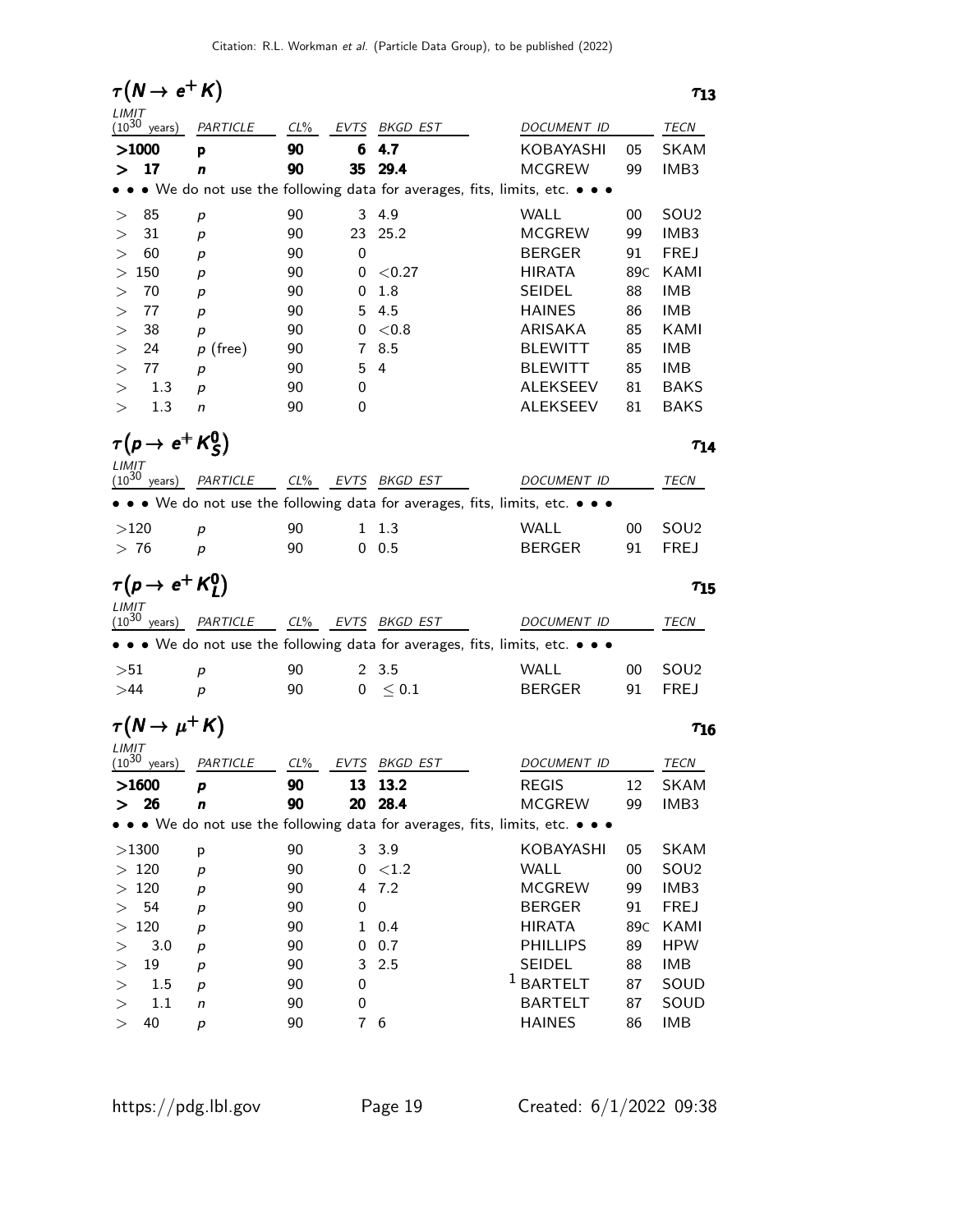| $\geq$ | 19  | р      | 90 |               | $1 \le 1.1$ | ARISAKA<br>KAMI<br>85                  |
|--------|-----|--------|----|---------------|-------------|----------------------------------------|
| >      | 6.7 | (free) | 90 | 11 13         |             | <b>IMB</b><br><b>BLEWITT</b><br>85     |
| $\geq$ | 40  | р      | 90 | 78            |             | <b>BLEWITT</b><br><b>IMB</b><br>85     |
| $\geq$ | 6   | р      | 90 |               |             | <b>BATTISTONI</b><br><b>NUSX</b><br>84 |
| $\geq$ | 0.6 | p      | 90 | 0             |             | <sup>2</sup> BARTELT<br>SOUD<br>83     |
| $\geq$ | 0.4 | n      | 90 | 0             |             | <sup>2</sup> BARTELT<br>SOUD<br>83     |
| $\geq$ | 5.8 | р      | 90 | $\mathcal{P}$ |             | $3$ KRISHNA<br>82<br><b>KOLR</b>       |
| $\geq$ | 2.0 | р      | 90 | 0             |             | <b>CHERRY</b><br><b>HOME</b><br>81     |
| $\geq$ | 0.2 | n      | 90 |               |             | $4$ GURR<br><b>CNTR</b><br>67          |
|        |     |        |    |               |             |                                        |

 $\frac{1}{\beta}$ BARTELT 87 limit applies to  $p \to \mu^+ K^0_S$ .

 $\frac{2}{3}$  Limit based on zero events.

 $3$  We have calculated 90% CL limit from 1 confined event.

4 We have converted half-life to 90% CL mean life.

| $\tau(p \to \mu^+ K^0_S)$           |                  |        |              |                   |                                                                               |                 | $\tau_{17}$      |
|-------------------------------------|------------------|--------|--------------|-------------------|-------------------------------------------------------------------------------|-----------------|------------------|
| LIMIT<br>$(10^{30} \text{ years})$  | PARTICLE         |        |              | CL% EVTS BKGD EST | DOCUMENT ID                                                                   |                 | TECN             |
|                                     |                  |        |              |                   | • • • We do not use the following data for averages, fits, limits, etc. • • • |                 |                  |
| >150                                | p                | 90     |              | 0 < 0.8           | <b>WALL</b>                                                                   | 00              | SOU <sub>2</sub> |
| > 64                                | р                | 90     | 0            | 1.2               | <b>BERGER</b>                                                                 | 91              | <b>FREJ</b>      |
| $\tau(p \to \mu^+ K_l^0)$           |                  |        |              |                   |                                                                               |                 | $\tau_{18}$      |
| $LIMIT$<br>(10 <sup>30</sup> years) | PARTICLE         |        |              | CL% EVTS BKGD EST | <b>DOCUMENT ID</b>                                                            |                 | TECN             |
|                                     |                  |        |              |                   | • • • We do not use the following data for averages, fits, limits, etc. • • • |                 |                  |
| > 83                                | $\boldsymbol{p}$ | 90     | 0            | 0.4               | <b>WALL</b>                                                                   | 00              | SOU <sub>2</sub> |
| >44                                 | $\boldsymbol{p}$ | 90     | 0            | $\leq 0.1$        | <b>BERGER</b>                                                                 | 91              | <b>FREJ</b>      |
| $\tau(N \to \nu \kappa)$<br>LIMIT   |                  |        |              |                   |                                                                               |                 | $\tau_{19}$      |
| $(10^{30}$ years)                   | PARTICLE         | $CL\%$ | <b>EVTS</b>  | BKGD EST          | DOCUMENT ID                                                                   |                 | TECN             |
| >5900                               | p                | 90     | 0            | 1.0               | <b>ABE</b>                                                                    | 14 <sub>G</sub> | <b>SKAM</b>      |
| 86<br>⋗                             | n                | 90     | 0            | 2.4               | <b>HIRATA</b>                                                                 | 89 <sub>C</sub> | KAMI             |
|                                     |                  |        |              |                   | • We do not use the following data for averages, fits, limits, etc. • • •     |                 |                  |
| > 540                               | $\boldsymbol{p}$ | 90     | 0            | 0.9               | <b>ASAKURA</b>                                                                | 15              | <b>KLND</b>      |
| >2300                               | $\boldsymbol{p}$ | 90     | 0            | 1.3               | KOBAYASHI                                                                     | 05              | <b>SKAM</b>      |
| 26<br>$\rm{>}$                      | n                | 90     | 16           | 9.1               | <b>WALL</b>                                                                   | 00              | SOU <sub>2</sub> |
| 670<br>$\rm{>}$                     | р                | 90     |              |                   | <b>HAYATO</b>                                                                 | 99              | <b>SKAM</b>      |
| 151<br>>                            | р                | 90     | 15           | 21.4              | <b>MCGREW</b>                                                                 | 99              | IMB3             |
| 30<br>$\rm{>}$                      | n                | 90     | 34           | 34.1              | <b>MCGREW</b>                                                                 | 99              | IMB3             |
| 43<br>>                             | р                | 90     | 1            | 1.54              | <sup>1</sup> ALLISON                                                          | 98              | SOU <sub>2</sub> |
| 15<br>$\rm{>}$                      | n                | 90     | 1.           | 1.8               | <b>BERGER</b>                                                                 | 89              | <b>FREJ</b>      |
| 15<br>$\rm{>}$                      | р                | 90     | $\mathbf{1}$ | 1.8               | <b>BERGER</b>                                                                 | 89              | <b>FREJ</b>      |
| 100<br>$\rm{>}$                     | р                | 90     | 9            | 7.3               | <b>HIRATA</b>                                                                 | 89 <sub>C</sub> | KAMI             |
| 0.28<br>>                           | р                | 90     | 0            | 0.7               | <b>PHILLIPS</b>                                                               | 89              | <b>HPW</b>       |
| 0.3<br>>                            | р                | 90     | 0            |                   | <b>BARTELT</b>                                                                | 87              | SOUD             |
| 0.75<br>>                           | $\mathsf{n}$     | 90     | 0            |                   | <sup>2</sup> BARTELT                                                          | 87              | SOUD             |
| 10<br>>                             | р                | 90     | 6            | 5                 | <b>HAINES</b>                                                                 | 86              | <b>IMB</b>       |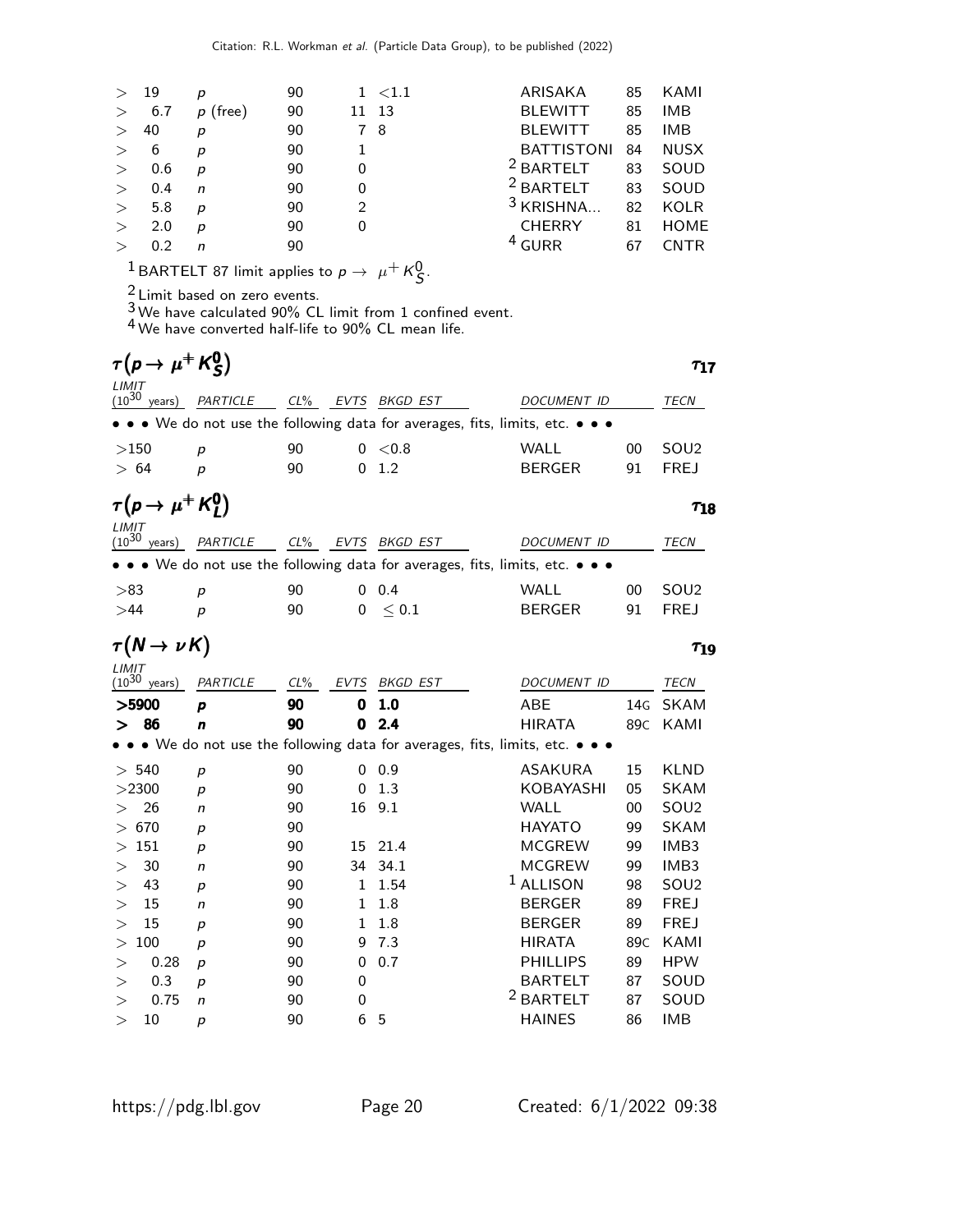| $\geq$ | 15             | n          | 90 |                | 3 <sub>5</sub> | <b>HAINES</b>        | 86 | IMB         |
|--------|----------------|------------|----|----------------|----------------|----------------------|----|-------------|
| $\geq$ | 28             | р          | 90 | 3              | - 3            | KAJITA               | 86 | KAMI        |
| $\geq$ | 32             | n          | 90 | 0              | 1.4            | KAJITA               | 86 | KAMI        |
| $\geq$ | 1.8            | $p$ (free) | 90 | 6              | -11            | <b>BLEWITT</b>       | 85 | <b>IMB</b>  |
| $\geq$ | 9.6            | р          | 90 |                | 6 5            | <b>BLEWITT</b>       | 85 | <b>IMB</b>  |
| $\geq$ | 10             | n          | 90 |                | 2 <sub>2</sub> | <b>PARK</b>          | 85 | IMB         |
| $\geq$ | 5              | n          | 90 | 0              |                | <b>BATTISTONI</b>    | 84 | <b>NUSX</b> |
| $\geq$ | $\mathfrak{D}$ | р          | 90 | 0              |                | <b>BATTISTONI</b>    | 84 | <b>NUSX</b> |
| >      | 0.3            | n          | 90 | 0              |                | <sup>3</sup> BARTELT | 83 | SOUD        |
| >      | 0.1            | р          | 90 | 0              |                | <sup>3</sup> BARTELT | 83 | SOUD        |
| >      | 5.8            | р          | 90 |                |                | $4$ KRISHNA          | 82 | <b>KOLR</b> |
| $\geq$ | 0.3            | n          | 90 | $\mathfrak{D}$ |                |                      | 81 | <b>HOME</b> |
|        |                |            |    |                |                |                      |    |             |

 $<sup>1</sup>$ This ALLISON 98 limit is with no background subtraction; with subtraction the limit</sup> becomes  $>$  46  $\times$   $10^{30}$  years.

<sup>2</sup> BARTELT 87 limit applies to  $n \to \nu \kappa_S^0$ .

 $\frac{3}{4}$  Limit based on zero events.

 $\frac{4}{5}$  We have calculated 90% CL limit from 1 confined event.

5 We have converted 2 possible events to 90% CL limit.

| $\tau(n \to \nu K_S^0)$            |                            |    |       |        |                                                                                                               | <i>T</i> 20      |
|------------------------------------|----------------------------|----|-------|--------|---------------------------------------------------------------------------------------------------------------|------------------|
| LIMIT<br>$(10^{30} \text{ years})$ | PARTICLE CL% EVTS BKGD EST |    |       |        | <b>DOCUMENT ID</b>                                                                                            | TECN             |
| >260                               | n                          | 90 | 34 30 |        | 1 KOBAYASHI 05 SKAM                                                                                           |                  |
|                                    |                            |    |       |        | • • • We do not use the following data for averages, fits, limits, etc. • • •                                 |                  |
| > 51                               | $\overline{a}$             | 90 |       | 16 9.1 | WALL<br>00                                                                                                    | SOU <sub>2</sub> |
| limit.                             |                            |    |       |        | <sup>1</sup> We have doubled the $n \to \nu K^0$ limit given in KOBAYASHI 05 to obtain this $n \to \nu K^0_S$ |                  |

$$
\tau(p \to e^+ K^*(892)^0) \qquad \qquad \tau_{21}
$$
\n
$$
\tau_{(10^{30} \text{ years})} \qquad \text{PARTICE} \qquad \text{CL\%} \qquad \text{EVTS} \qquad \text{BKGD EST} \qquad \text{DOCUMENT ID} \qquad \text{TECN}
$$

| >84 | D | 90 | 38 52.0    | MCGREW                                                                        | 99  | IMB <sub>3</sub> |
|-----|---|----|------------|-------------------------------------------------------------------------------|-----|------------------|
|     |   |    |            | • • • We do not use the following data for averages, fits, limits, etc. • • • |     |                  |
| >10 | D | 90 | $0\;\;0.8$ | <b>BERGER</b>                                                                 | 91  | FREJ             |
| >52 | D | 90 | 2 1.55     | HIRATA                                                                        |     | 89C KAMI         |
| >10 | D | 90 | 1 < 1      | ARISAKA                                                                       | 85. | KAMI             |

## $\tau(N \to \nu K^*(892))$   $\tau_{22}$

| LIMIT<br>$(10^{30}$ | <b>PARTICLE</b><br>years) | $CL\%$ | <b>EVTS</b> | BKGD EST     | <i>DOCUMENT ID</i>                                                                                                    |     | TECN        |
|---------------------|---------------------------|--------|-------------|--------------|-----------------------------------------------------------------------------------------------------------------------|-----|-------------|
| >51                 | p                         | 90     | 7           | 9.1          | <b>MCGREW</b>                                                                                                         | 99  | IMB3        |
| >78                 | n                         | 90     | 40          | 50           | <b>MCGREW</b>                                                                                                         | 99  | IMB3        |
|                     |                           |        |             |              | $\bullet \bullet \bullet$ We do not use the following data for averages, fits, limits, etc. $\bullet \bullet \bullet$ |     |             |
| >22                 | n                         | 90     |             | 02.1         | <b>BERGER</b>                                                                                                         | 89  | <b>FREJ</b> |
| >17                 | р                         | 90     | 0           | 2.4          | <b>BERGER</b>                                                                                                         | 89  | <b>FREJ</b> |
| >20                 | р                         | 90     |             | $5\quad 2.1$ | <b>HIRATA</b>                                                                                                         | 89C | KAMI        |
| >21                 | n                         | 90     |             | $4\quad 2.4$ | <b>HIRATA</b>                                                                                                         | 89C | KAMI        |
| >10                 | р                         | 90     | 7           | -6           | <b>HAINES</b>                                                                                                         | 86  | <b>IMB</b>  |
| > 5                 | n                         | 90     | 8           | -7           | <b>HAINES</b>                                                                                                         | 86  | <b>IMB</b>  |

 $T_{21}$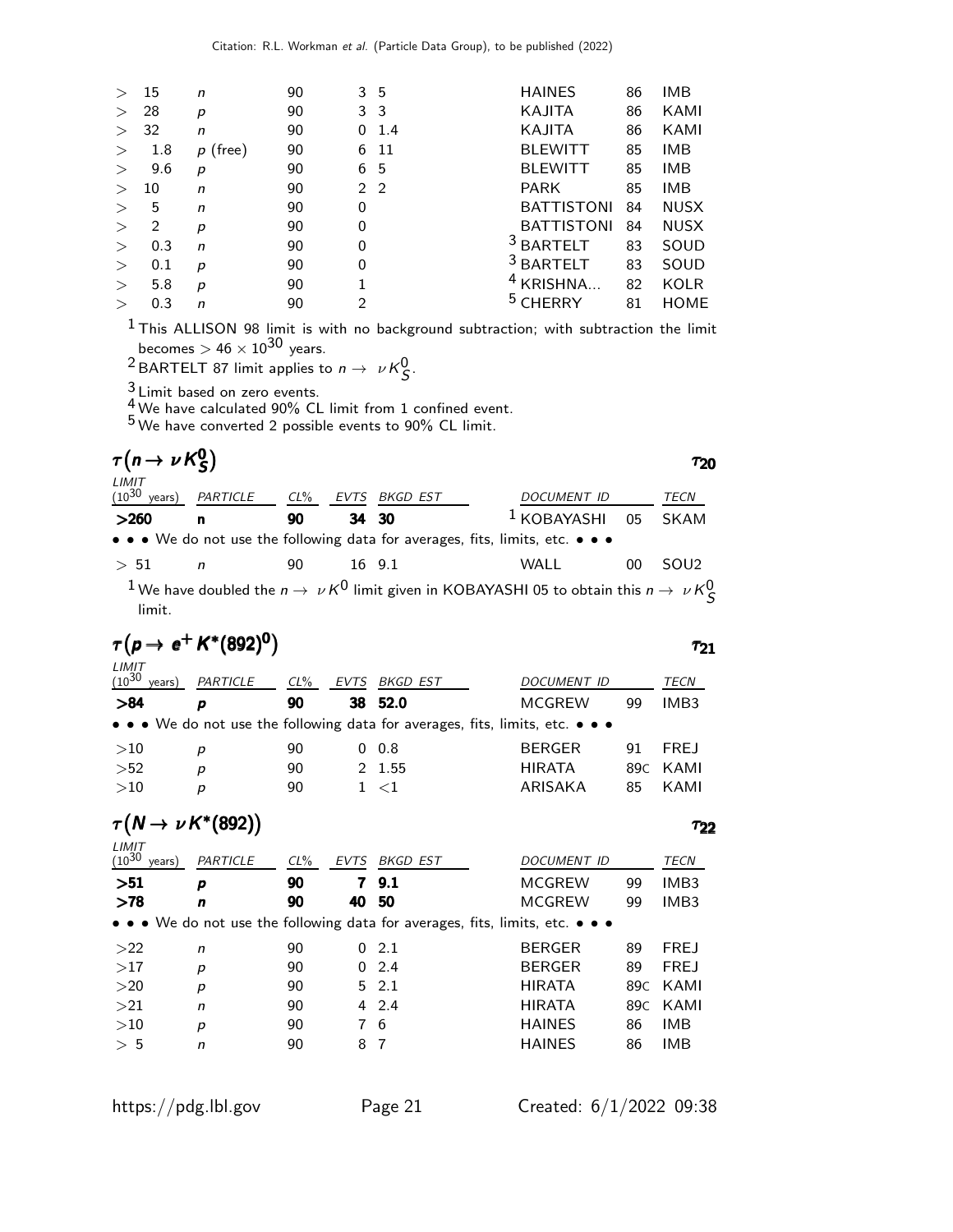| > 8   |            | 90 | 3 2 |       | KAJITA                          |    | 86 KAMI |
|-------|------------|----|-----|-------|---------------------------------|----|---------|
| > 6   | n          | 90 |     | 2 1.6 | KAJITA                          |    | 86 KAMI |
| > 5.8 | $p$ (free) | 90 |     | 10 16 | <b>BLEWITT</b>                  | 85 | IMB     |
| > 9.6 | D          | 90 | 76  |       | <b>BLEWITT</b>                  | 85 | IMB     |
| > 7   | n          | 90 |     | 14    | PARK                            | 85 | IMB     |
| > 2.1 |            | 90 |     |       | <sup>1</sup> BATTISTONI 82 NUSX |    |         |
|       |            |    |     |       |                                 |    |         |

 $1$  We have converted 1 possible event to 90% CL limit.

 $-$  Antilepton  $+$  mesons  $-$ 

| $\tau(p \to e^+ \pi^+ \pi^-)$                      |                                                |        |    |                                                                                                                                      |                           |    | $\tau_{23}$      |
|----------------------------------------------------|------------------------------------------------|--------|----|--------------------------------------------------------------------------------------------------------------------------------------|---------------------------|----|------------------|
| LIMIT<br>$(10^{30} \text{ years})$ <i>PARTICLE</i> |                                                |        |    | CL% EVTS BKGD EST                                                                                                                    | DOCUMENT ID               |    | TECN             |
| >82                                                | p                                              | 90     |    | 16 23.1<br>• • • We do not use the following data for averages, fits, limits, etc. • • •                                             | <b>MCGREW</b>             | 99 | IMB3             |
| >21                                                | $\boldsymbol{p}$                               | 90     |    | 02.2                                                                                                                                 | <b>BERGER</b>             | 91 | <b>FREJ</b>      |
| $\tau(p \to e^+ \pi^0 \pi^0)$                      |                                                |        |    |                                                                                                                                      |                           |    | $\tau_{24}$      |
| LIMIT                                              | $(10^{30} \text{ years})$ <i>PARTICLE CL</i> % |        |    | EVTS BKGD EST                                                                                                                        | DOCUMENT ID               |    | TECN             |
| >147                                               | p                                              | 90     | 2  | 0.8                                                                                                                                  | <b>MCGREW</b>             | 99 | IMB3             |
|                                                    |                                                |        |    | • • • We do not use the following data for averages, fits, limits, etc. • • •                                                        |                           |    |                  |
| > 38                                               | $\boldsymbol{p}$                               | 90     |    | $1 \t0.5$                                                                                                                            | <b>BERGER</b>             | 91 | <b>FREJ</b>      |
| $\tau(n \to e^+ \pi^- \pi^0)$                      |                                                |        |    |                                                                                                                                      |                           |    | $\tau_{25}$      |
| LIMIT<br>$(10^{30} \text{ years})$                 | PARTICLE                                       | $CL\%$ |    | EVTS BKGD EST                                                                                                                        | DOCUMENT ID               |    | TECN             |
| >52                                                | n                                              | 90     | 38 | 34.2                                                                                                                                 | <b>MCGREW</b>             | 99 | IMB <sub>3</sub> |
|                                                    |                                                |        |    | $\bullet\,\bullet\,\bullet\,$ We do not use the following data for averages, fits, limits, etc. $\bullet\,\bullet\,\bullet\,\bullet$ |                           |    |                  |
| >32                                                | n                                              | 90     |    | $1 \t0.8$                                                                                                                            | <b>BERGER</b>             | 91 | <b>FREJ</b>      |
| $\tau(p \to \mu^+ \pi^+ \pi^-)$                    |                                                |        |    |                                                                                                                                      |                           |    | $\tau_{26}$      |
| LIMIT<br>$(10^{30}$ years)                         | PARTICLE CL% EVTS BKGD EST                     |        |    |                                                                                                                                      | DOCUMENT ID               |    | TECN             |
| >133                                               | p                                              | 90     | 25 | 38.0                                                                                                                                 | <b>MCGREW</b>             | 99 | IMB3             |
|                                                    |                                                |        |    | • We do not use the following data for averages, fits, limits, etc. • • •                                                            |                           |    |                  |
| >17                                                | р                                              | 90     |    | $1\,2.6$                                                                                                                             | <b>BERGER</b>             | 91 | <b>FREJ</b>      |
| > 3.3                                              | $\boldsymbol{p}$                               | 90     |    | $0\quad 0.7$                                                                                                                         | <b>PHILLIPS</b>           | 89 | <b>HPW</b>       |
| $\tau(p \to \mu^+ \pi^0 \pi^0)$                    |                                                |        |    |                                                                                                                                      |                           |    | $\tau_{27}$      |
| LIMIT<br>$(10^{30} \text{ years})$                 | PARTICLE                                       | $CL\%$ |    | EVTS BKGD EST                                                                                                                        | DOCUMENT ID               |    | TECN             |
| $>$ 101                                            | p                                              | 90     | 3  | 1.6                                                                                                                                  | <b>MCGREW</b>             | 99 | IMB3             |
|                                                    |                                                |        |    | • • • We do not use the following data for averages, fits, limits, etc. • • •                                                        |                           |    |                  |
| > 33                                               | $\boldsymbol{p}$                               | 90     |    | 10.9                                                                                                                                 | <b>BERGER</b>             | 91 | <b>FREJ</b>      |
| $\tau(n \to \mu^+ \pi^- \pi^0)$                    |                                                |        |    |                                                                                                                                      |                           |    | 728              |
| LIMIT<br>$(10^{30}$ years)                         | PARTICLE                                       | $CL\%$ |    | EVTS BKGD EST                                                                                                                        | DOCUMENT ID               |    | TECN             |
| >74                                                | n                                              | 90     | 17 | 20.8                                                                                                                                 | <b>MCGREW</b>             | 99 | IMB3             |
|                                                    |                                                |        |    | $\bullet\;\bullet\;$ We do not use the following data for averages, fits, limits, etc. $\bullet\;\bullet\;\bullet\;$                 |                           |    |                  |
| >33                                                | n                                              | 90     |    | 0 1.1                                                                                                                                | <b>BERGER</b>             | 91 | <b>FREJ</b>      |
| https://pdg.lbl.gov                                |                                                |        |    | Page 22                                                                                                                              | Created: $6/1/2022$ 09:38 |    |                  |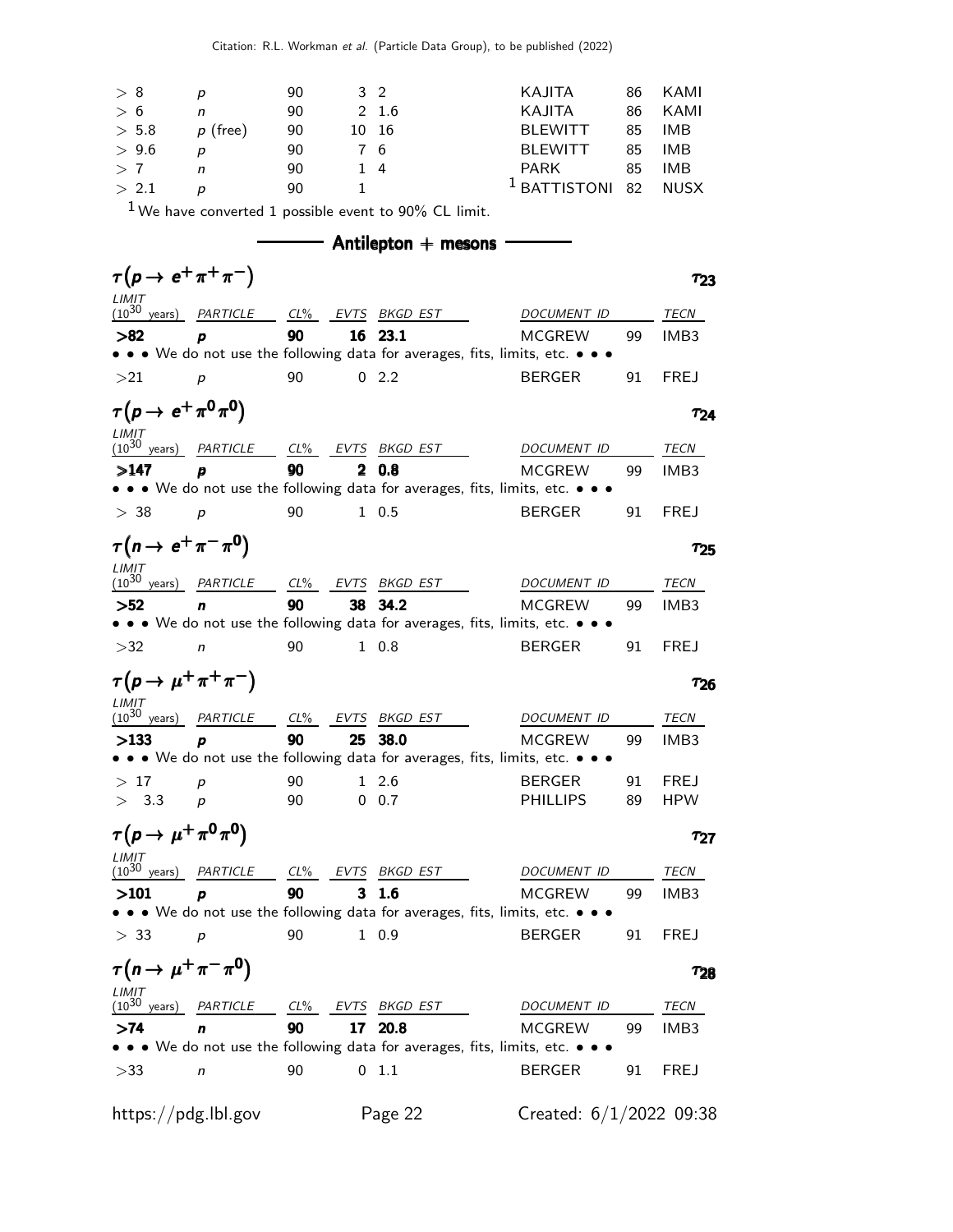| $\tau(n \to e^+ K^0 \pi^-)$        |               |              |              |                      |                                                                                                |                 | $\tau_{29}$        |
|------------------------------------|---------------|--------------|--------------|----------------------|------------------------------------------------------------------------------------------------|-----------------|--------------------|
| LIMIT<br>$(10^{30}$<br>years)      | PARTICLE      | $CL\%$       |              | EVTS BKGD EST        | DOCUMENT ID                                                                                    |                 | TECN               |
| >18                                | n             | 90           | 1            | 0.2                  | <b>BERGER</b>                                                                                  | 91              | <b>FREJ</b>        |
|                                    |               |              |              | Lepton $+$ meson     |                                                                                                |                 |                    |
| $\tau(n \to e^- \pi^+)$            |               |              |              |                      |                                                                                                |                 | $\tau_{30}$        |
| LIMIT<br>$(10^{30}$                |               |              |              |                      |                                                                                                |                 |                    |
| years)<br>>65                      | PARTICLE<br>n | $CL\%$<br>90 | 0            | EVTS BKGD EST<br>1.6 | DOCUMENT ID<br><b>SEIDEL</b>                                                                   | 88              | TECN<br><b>IMB</b> |
|                                    |               |              |              |                      | • • • We do not use the following data for averages, fits, limits, etc. • • •                  |                 |                    |
| >55                                | n             | 90           | 0            | 1.09                 | <b>BERGER</b>                                                                                  | 91B             | <b>FREJ</b>        |
| >16                                | n             | 90           |              | 97                   | <b>HAINES</b>                                                                                  | 86              | <b>IMB</b>         |
| >25                                | n             | 90           |              | 24                   | <b>PARK</b>                                                                                    | 85              | <b>IMB</b>         |
| $\tau(n \to \mu^- \pi^+)$          |               |              |              |                      |                                                                                                |                 | $\tau_{31}$        |
| LIMIT<br>$(10^{30}$<br>years)      | PARTICLE      | $CL\%$       | EVTS         | BKGD EST             | DOCUMENT ID                                                                                    |                 | TECN               |
| >49                                | n             | 90           | $\mathbf 0$  | 0.5                  | SEIDEL                                                                                         | 88              | IMB                |
|                                    |               |              |              |                      | • • We do not use the following data for averages, fits, limits, etc. • • •                    |                 |                    |
| >33                                | n             | 90           |              | $0 \t1.40$           | <b>BERGER</b>                                                                                  | 91B             | <b>FREJ</b>        |
| > 2.7                              | n             | 90           |              | $0\quad 0.7$         | <b>PHILLIPS</b>                                                                                | 89              | <b>HPW</b>         |
| >25                                | n             | 90           |              | 7 6                  | <b>HAINES</b>                                                                                  | 86              | <b>IMB</b>         |
| >27                                | n             | 90           |              | 2 <sub>3</sub>       | <b>PARK</b>                                                                                    | 85              | <b>IMB</b>         |
| $\tau(n \to e^- \rho^+)$           |               |              |              |                      |                                                                                                |                 | $\tau_{32}$        |
| LIMIT<br>$(10^{30} \text{ years})$ | PARTICLE      | $CL\%$       |              | EVTS BKGD EST        | DOCUMENT ID                                                                                    |                 | TECN               |
| >62                                | n             | 90           | $\mathbf{2}$ | 4.1                  | <b>SEIDEL</b>                                                                                  | 88              | IMB                |
|                                    |               |              |              |                      | • • • We do not use the following data for averages, fits, limits, etc. • • •                  |                 |                    |
| >12                                | n             | 90           | 13           | 6                    | <b>HAINES</b>                                                                                  | 86              | IMB                |
| >12                                | n             | 90           | 5            | 3                    | <b>PARK</b>                                                                                    | 85              | IMB                |
| $\tau(n \to \mu^- \rho^+)$         |               |              |              |                      |                                                                                                |                 | $\tau_{33}$        |
| LIMIT                              |               |              |              |                      |                                                                                                |                 |                    |
| $(10^{30}$<br>years)               | PARTICLE      | $CL\%$<br>90 | EVTS<br>1    | BKGD EST<br>1.1      | DOCUMENT ID                                                                                    |                 | TECN               |
| >7                                 | n             |              |              |                      | <b>SEIDEL</b><br>• • • We do not use the following data for averages, fits, limits, etc. • • • | 88              | IMB                |
| >2.6                               | n             | 90           |              | $0\quad 0.7$         | <b>PHILLIPS</b>                                                                                | 89              | <b>HPW</b>         |
| >9                                 | n             | 90           | 7            | 5                    | <b>HAINES</b>                                                                                  | 86              | IMB                |
| >9                                 | n             | 90           | 2            | 2                    | <b>PARK</b>                                                                                    | 85              | IMB                |
| $\tau(n \to e^- K^+)$              |               |              |              |                      |                                                                                                |                 | 734                |
| LIMIT                              |               |              |              |                      |                                                                                                |                 |                    |
| $(10^{30} \text{ years})$          | PARTICLE      | $CL\%$       | EVTS         | BKGD EST             | DOCUMENT ID                                                                                    |                 | TECN               |
| >32                                | n             | 90           | 3            | 2.96                 | <b>BERGER</b>                                                                                  | 91 <sub>B</sub> | <b>FREJ</b>        |
|                                    |               |              |              |                      | • • • We do not use the following data for averages, fits, limits, etc. • • •                  |                 |                    |
| > 0.23                             | n             | 90           |              | $0\quad 0.7$         | <b>PHILLIPS</b>                                                                                | 89              | <b>HPW</b>         |
|                                    |               |              |              |                      |                                                                                                |                 |                    |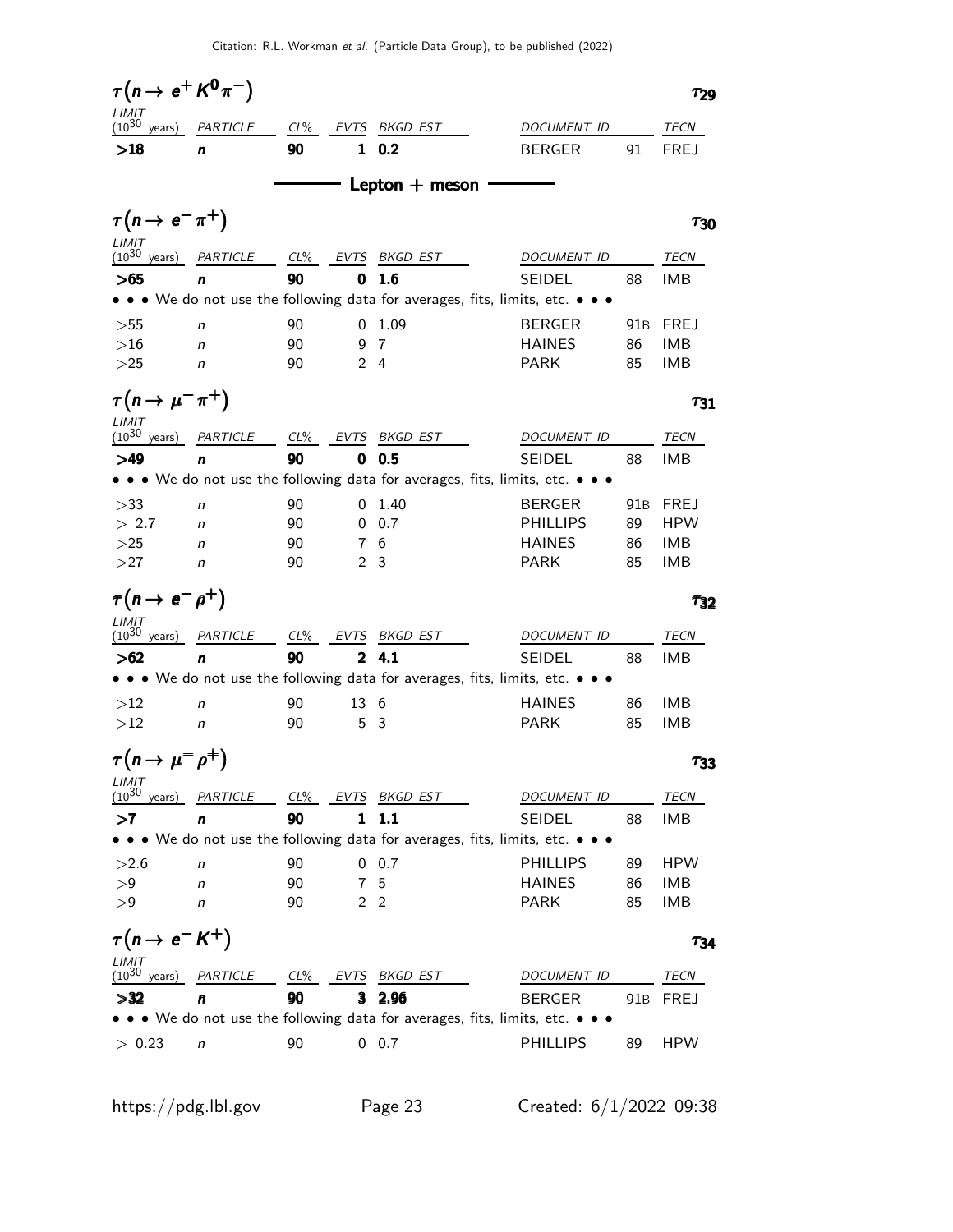| $\tau(n \to \mu^- K^+)$                            |                                                                     |        |    |                   |                                                                                                                       |    | 735              |
|----------------------------------------------------|---------------------------------------------------------------------|--------|----|-------------------|-----------------------------------------------------------------------------------------------------------------------|----|------------------|
| LIMIT                                              | $(10^{30} \text{ years})$ <i>PARTICLE CL</i> % <i>EVTS BKGD EST</i> |        |    |                   | DOCUMENT ID                                                                                                           |    | TECN             |
| >57                                                | n                                                                   | 90     |    | 02.18             | <b>BERGER</b>                                                                                                         |    | 91B FREJ         |
|                                                    |                                                                     |        |    |                   | • • We do not use the following data for averages, fits, limits, etc. • • •                                           |    |                  |
| > 4.7                                              | n                                                                   | 90     |    | $0 \t 0.7$        | <b>PHILLIPS</b>                                                                                                       | 89 | <b>HPW</b>       |
|                                                    |                                                                     |        |    |                   |                                                                                                                       |    |                  |
| $\tau(p \to e^- \pi^+ \pi^+)$                      |                                                                     |        |    |                   |                                                                                                                       |    | T <sub>36</sub>  |
| LIMIT                                              | $(10^{30}$ years) PARTICLE CL% EVTS BKGD EST                        |        |    |                   | DOCUMENT ID                                                                                                           |    | TECN             |
| >30                                                | p                                                                   | 90     |    | 1 2.50            | <b>BERGER</b>                                                                                                         |    | 91B FREJ         |
|                                                    |                                                                     |        |    |                   | • • • We do not use the following data for averages, fits, limits, etc. • • •                                         |    |                  |
| > 2.0                                              | $\boldsymbol{p}$                                                    | 90     |    | $0\quad 0.7$      | <b>PHILLIPS</b>                                                                                                       | 89 | <b>HPW</b>       |
| $\tau(n \to e^- \pi^+ \pi^0)$                      |                                                                     |        |    |                   |                                                                                                                       |    | T37              |
| LIMIT<br>$(10^{30}$ years) PARTICLE                |                                                                     |        |    | CL% EVTS BKGD EST | DOCUMENT ID                                                                                                           |    | TECN             |
| >29                                                | $\mathbf n$                                                         | 90     |    | 1 0.78            | <b>BERGER</b>                                                                                                         |    | 91B FREJ         |
| $\tau(p \to \mu^- \pi^+ \pi^+)$                    |                                                                     |        |    |                   |                                                                                                                       |    | $\tau_{38}$      |
| LIMIT                                              | $(10^{30} \text{ years})$ <i>PARTICLE</i> CL% <i>EVTS BKGD EST</i>  |        |    |                   |                                                                                                                       |    |                  |
| >17                                                | D                                                                   | 90     |    | 1 1.72            | DOCUMENT ID<br><b>BERGER</b>                                                                                          |    | TECN<br>91B FREJ |
|                                                    |                                                                     |        |    |                   | • • • We do not use the following data for averages, fits, limits, etc. • • •                                         |    |                  |
| > 7.8                                              | p                                                                   | 90     |    | $0\quad 0.7$      | <b>PHILLIPS</b>                                                                                                       | 89 | <b>HPW</b>       |
|                                                    |                                                                     |        |    |                   |                                                                                                                       |    |                  |
| $\tau(n \to \mu^- \pi^+ \pi^0)$                    |                                                                     |        |    |                   |                                                                                                                       |    | T39              |
| LIMIT<br>$(10^{30} \text{ years})$ <i>PARTICLE</i> |                                                                     | $CL\%$ |    | EVTS BKGD EST     | DOCUMENT ID                                                                                                           |    | TECN             |
| >34                                                | n                                                                   | 90     | 0  | 0.78              | <b>BERGER</b>                                                                                                         |    | 91B FREJ         |
| $\tau(p \to e^- \pi^+ K^+)$                        |                                                                     |        |    |                   |                                                                                                                       |    | $\tau_{40}$      |
| <i>LIMIT</i><br>$(10^{30} \text{ years})$          | PARTICLE                                                            | $CL\%$ |    | EVTS BKGD EST     | DOCUMENT ID                                                                                                           |    | TECN             |
| >75                                                | p                                                                   | 90     | 81 | 127.2             | <b>MCGREW</b>                                                                                                         | 99 | IMB3             |
|                                                    |                                                                     |        |    |                   | • • • We do not use the following data for averages, fits, limits, etc. • • •                                         |    |                  |
| >20                                                | p                                                                   | 90     |    | 3 2.50            | <b>BERGER</b>                                                                                                         |    | 91B FREJ         |
| $\tau(p \to \mu^- \pi^+ K^+)$                      |                                                                     |        |    |                   |                                                                                                                       |    | T41              |
| LIMIT<br>$(10^{30} \text{ years})$                 | PARTICLE                                                            |        |    | CL% EVTS BKGD EST | DOCUMENT ID                                                                                                           |    | TECN             |
| >245                                               | p                                                                   | 90     | 3  | 4.0               | <b>MCGREW</b>                                                                                                         | 99 | IMB3             |
|                                                    |                                                                     |        |    |                   | $\bullet \bullet \bullet$ We do not use the following data for averages, fits, limits, etc. $\bullet \bullet \bullet$ |    |                  |
| 5<br>>                                             | $\boldsymbol{p}$                                                    | 90     |    | 2 0.78            | BERGER                                                                                                                |    | 91B FREJ         |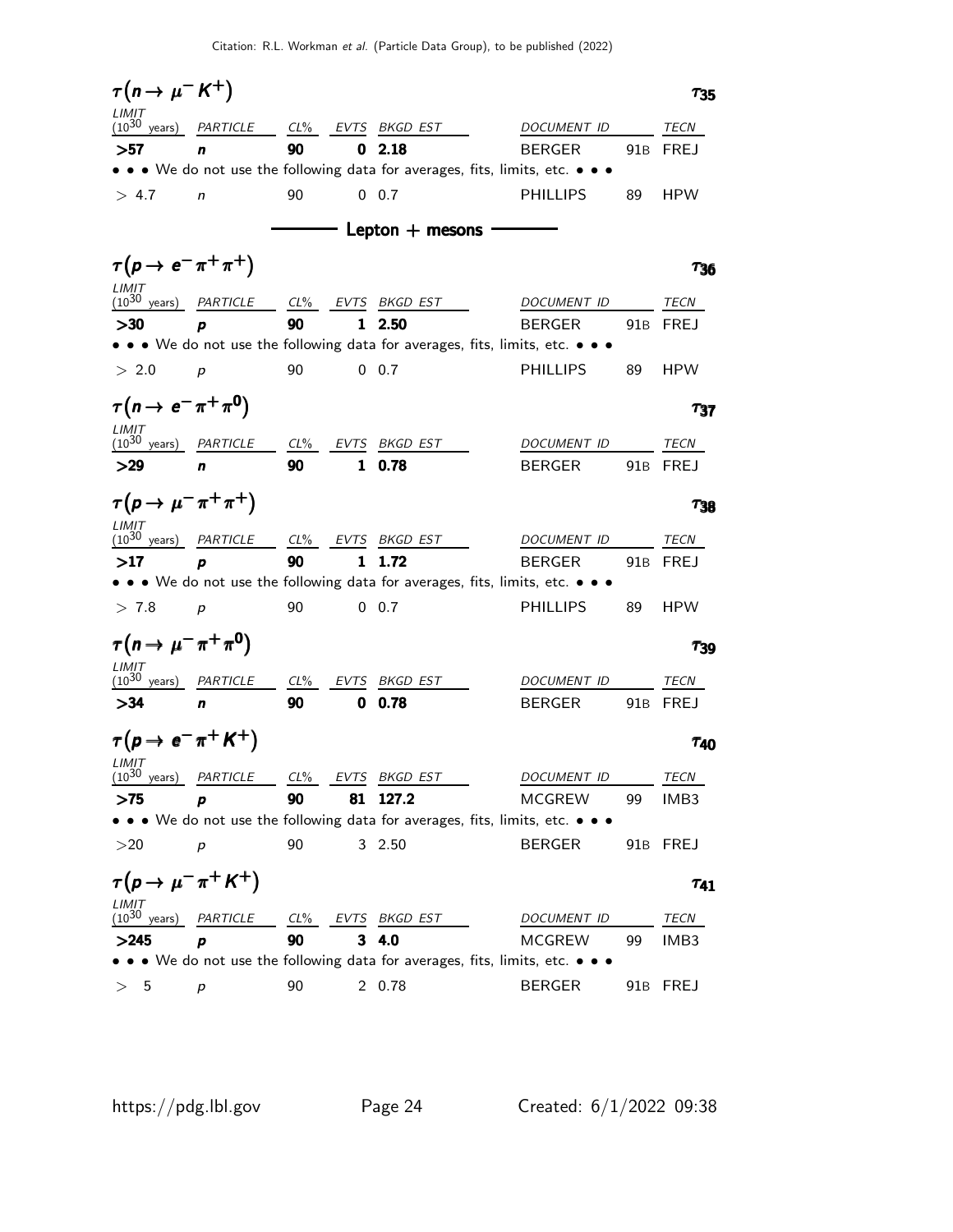## $-$  Antilepton  $+$  photon(s)  $-$

|                               |            |        |             |                                                                                                                       |                |    | $\tau_{42}$      |
|-------------------------------|------------|--------|-------------|-----------------------------------------------------------------------------------------------------------------------|----------------|----|------------------|
| LIMIT<br>$(10^{30}$<br>years) | PARTICLE   | $CL\%$ | <b>EVTS</b> | BKGD EST                                                                                                              | DOCUMENT ID    |    | <b>TECN</b>      |
| >670                          | p          | 90     | 0           | 0.1                                                                                                                   | <b>MCGREW</b>  | 99 | IMB <sub>3</sub> |
|                               |            |        |             | $\bullet \bullet \bullet$ We do not use the following data for averages, fits, limits, etc. $\bullet \bullet \bullet$ |                |    |                  |
| >133                          | p          | 90     |             | $0\quad 0.3$                                                                                                          | <b>BERGER</b>  | 91 | <b>FREJ</b>      |
| >460                          | р          | 90     | 0           | 0.6                                                                                                                   | <b>SEIDEL</b>  | 88 | IMB              |
| >360                          | р          | 90     | 0.          | 0.3                                                                                                                   | <b>HAINES</b>  | 86 | <b>IMB</b>       |
| > 87                          | $p$ (free) | 90     | 0           | 0.2                                                                                                                   | <b>BLEWITT</b> | 85 | <b>IMB</b>       |
| >360                          | р          | 90     | 0           | 0.2                                                                                                                   | <b>BLEWITT</b> | 85 | <b>IMB</b>       |
| 0.1<br>$\gt$                  | p          | 90     |             |                                                                                                                       | <b>GURR</b>    | 67 | <b>CNTR</b>      |
| -                             |            |        |             |                                                                                                                       |                |    |                  |

 $1$  We have converted half-life to 90% CL mean life.

|                               |            |        |             |                |                                                                                                                       |    | T43              |
|-------------------------------|------------|--------|-------------|----------------|-----------------------------------------------------------------------------------------------------------------------|----|------------------|
| LIMIT<br>$(10^{30}$<br>years) | PARTICLE   | $CL\%$ | <b>EVTS</b> | BKGD EST       | <b>DOCUMENT ID</b>                                                                                                    |    | <b>TECN</b>      |
| >478                          | p          | 90     | 0           | 0.1            | <b>MCGREW</b>                                                                                                         | 99 | IMB <sub>3</sub> |
|                               |            |        |             |                | $\bullet \bullet \bullet$ We do not use the following data for averages, fits, limits, etc. $\bullet \bullet \bullet$ |    |                  |
| >155                          | р          | 90     |             | $0 \t 0.1$     | <b>BERGER</b>                                                                                                         | 91 | <b>FREJ</b>      |
| >380                          | p          | 90     | 0           | 0.5            | <b>SEIDEL</b>                                                                                                         | 88 | IMB              |
| > 97                          | р          | 90     |             | 3 <sup>2</sup> | <b>HAINES</b>                                                                                                         | 86 | IMB              |
| >61                           | $p$ (free) | 90     | 0           | 0.2            | <b>BLEWITT</b>                                                                                                        | 85 | IMB              |
| >280                          | p          | 90     | 0           | 0.6            | <b>BLEWITT</b>                                                                                                        | 85 | IMB              |
| 0.3                           | p          | 90     |             |                | <sup>1</sup> GURR                                                                                                     | 67 | <b>CNTR</b>      |
| $\overline{ }$                |            |        |             |                |                                                                                                                       |    |                  |

 $1$  We have converted half-life to 90% CL mean life.

| $\tau(n \to \nu \gamma)$                 |              |        |      |                                                                               |                    |     | T44         |
|------------------------------------------|--------------|--------|------|-------------------------------------------------------------------------------|--------------------|-----|-------------|
| LIMIT<br>$(10^{30}$<br>years)            | PARTICLE     | $CL\%$ | EVTS | BKGD EST                                                                      | <b>DOCUMENT ID</b> |     | TECN        |
| >550                                     |              | 90     |      |                                                                               | <b>TAKHISTOV</b>   | 15  | <b>SKAM</b> |
|                                          |              |        |      | • • • We do not use the following data for averages, fits, limits, etc. • • • |                    |     |             |
| >28                                      | n            | 90     | 163  | 144.7                                                                         | <b>MCGREW</b>      | 99  | IMB3        |
| > 24                                     | $\mathsf{n}$ | 90     | 10   | 6.86                                                                          | <b>BERGER</b>      | 91B | <b>FREJ</b> |
| 9<br>$\geq$                              | n            | 90     | 73   | 60                                                                            | <b>HAINES</b>      | 86  | IMB         |
| >11                                      | $\mathsf{n}$ | 90     | 28   | 19                                                                            | <b>PARK</b>        | 85  | IMB         |
| $\tau(p \to e^+ \gamma \gamma)$          |              |        |      |                                                                               |                    |     | $\tau_{45}$ |
| LIMIT<br>$(10^{30}$<br>years)            | PARTICLE     | $CL\%$ | EVTS | BKGD EST                                                                      | <b>DOCUMENT ID</b> |     | TECN        |
| >100                                     | p            | 90     | 1    | 0.8                                                                           | <b>BERGER</b>      | 91  | <b>FREJ</b> |
| $\tau(n \to \nu \gamma \gamma)$<br>LIMIT |              |        |      |                                                                               |                    |     | 746         |
| $(10^{30}$<br>years)                     | PARTICLE     | $CL\%$ | EVTS | <b>BKGD EST</b>                                                               | <b>DOCUMENT ID</b> |     | <b>TECN</b> |
| >219                                     | n            | 90     | 5.   | 7.5                                                                           | <b>MCGREW</b>      | 99  | IMB3        |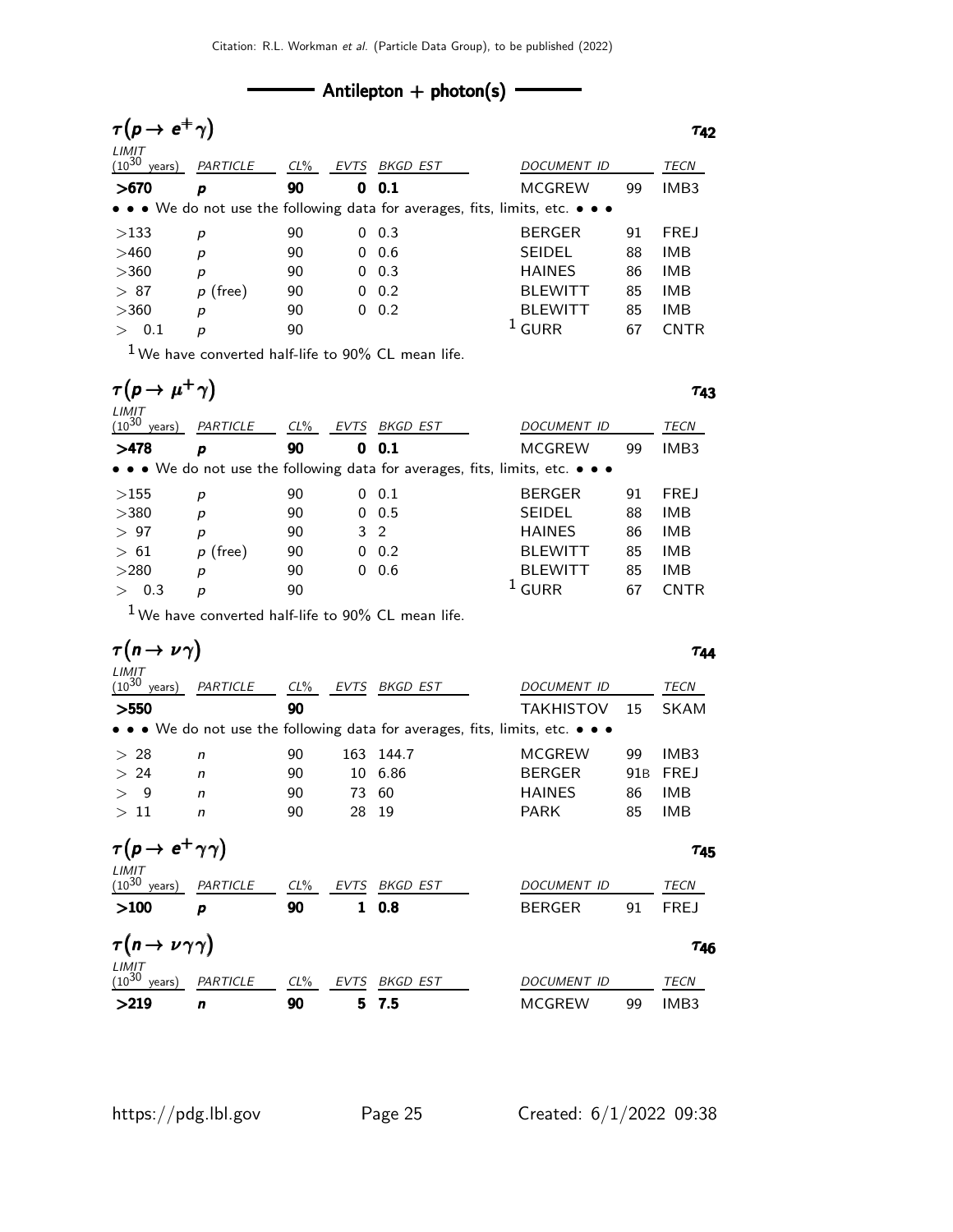|                                              |                                       |          |      | $\overline{\phantom{a}}$ Antilepton $+$ single massless |    |                                                                               |          |                  |  |
|----------------------------------------------|---------------------------------------|----------|------|---------------------------------------------------------|----|-------------------------------------------------------------------------------|----------|------------------|--|
| $\tau(p \to e^+ X)$                          |                                       |          |      |                                                         |    |                                                                               |          | T47              |  |
| VALUE $(10^{30}$ years)                      |                                       | $CL\%$   |      | DOCUMENT ID                                             |    | <b>TECN</b>                                                                   |          |                  |  |
| >790                                         |                                       | 90       |      | <b>TAKHISTOV</b>                                        | 15 | <b>SKAM</b>                                                                   |          |                  |  |
|                                              |                                       |          |      |                                                         |    |                                                                               |          |                  |  |
| $\tau(p \to \mu^+ X)$                        |                                       |          |      |                                                         |    |                                                                               |          | T48              |  |
| VALUE $(10^{30}$ years)                      |                                       | $CL\%$   |      | DOCUMENT ID                                             |    | TECN                                                                          |          |                  |  |
| >410                                         |                                       | 90       |      | <b>TAKHISTOV</b>                                        | 15 | <b>SKAM</b>                                                                   |          |                  |  |
|                                              |                                       |          |      |                                                         |    |                                                                               |          |                  |  |
|                                              |                                       |          |      |                                                         |    |                                                                               |          |                  |  |
| $\tau(p \to e^+e^+e^-)$                      |                                       |          |      |                                                         |    |                                                                               |          | T49              |  |
| LIMIT<br>$(10^{30}$ years)                   | PARTICLE                              | $CL\%$   | EVTS | BKGD EST                                                |    |                                                                               |          | <b>TECN</b>      |  |
| >34000                                       |                                       | 90       | 0    | 0.58                                                    |    | DOCUMENT ID<br><b>TANAKA</b>                                                  | 20       | <b>SKAM</b>      |  |
|                                              | p                                     |          |      |                                                         |    | • • • We do not use the following data for averages, fits, limits, etc. • • • |          |                  |  |
|                                              |                                       |          |      |                                                         |    |                                                                               |          |                  |  |
| 793<br>>                                     | р                                     | 90       | 0    | 0.5                                                     |    | <b>MCGREW</b>                                                                 | 99       | IMB3             |  |
| 147<br>>                                     | p                                     | 90       |      | $0 \t 0.1$                                              |    | <b>BERGER</b>                                                                 | 91       | <b>FREJ</b>      |  |
| 510<br>>                                     | p                                     | 90       |      | $0\quad 0.3$                                            |    | <b>HAINES</b>                                                                 | 86       | <b>IMB</b>       |  |
| 89<br>$\,>$                                  | $p$ (free)                            | 90       |      | 0.5                                                     |    | <b>BLEWITT</b>                                                                | 85       | <b>IMB</b>       |  |
| 510<br>$\geq$                                | $\boldsymbol{p}$                      | 90       |      | $0\quad 0.7$                                            |    | <b>BLEWITT</b>                                                                | 85       | IMB              |  |
| $\tau(p \to e^+ \mu^+ \mu^-)$                |                                       |          |      |                                                         |    |                                                                               |          | $\tau_{50}$      |  |
| LIMIT<br>$(10^{30} \text{ years})$           | PARTICLE                              |          |      | CL% EVTS BKGD EST                                       |    | DOCUMENT ID                                                                   |          | TECN             |  |
| >9200                                        | D                                     | 90       |      | 10.27                                                   |    | <b>TANAKA</b>                                                                 | 20       | <b>SKAM</b>      |  |
|                                              |                                       |          |      |                                                         |    | • • We do not use the following data for averages, fits, limits, etc. • • •   |          |                  |  |
| > 359                                        | p                                     | 90       |      | $1 \t0.9$                                               |    | <b>MCGREW</b>                                                                 | 99       | IMB <sub>3</sub> |  |
| 81<br>>                                      | р                                     | 90       |      | 0 0.16                                                  |    | <b>BERGER</b>                                                                 | 91       | <b>FREJ</b>      |  |
| 5.0<br>$\geq$                                | $\boldsymbol{p}$                      | 90       |      | $0\quad 0.7$                                            |    | <b>PHILLIPS</b>                                                               | 89       | <b>HPW</b>       |  |
|                                              |                                       |          |      |                                                         |    |                                                                               |          |                  |  |
| $\tau(p \to e^+ \nu \nu)$                    |                                       |          |      |                                                         |    |                                                                               |          | $\tau_{51}$      |  |
| $LIMIT$<br>(10 <sup>30</sup> years) PARTICLE |                                       |          |      | CL% EVTS BKGD EST                                       |    | DOCUMENT ID                                                                   |          | <b>TECN</b>      |  |
| >170                                         | p                                     | 90       |      |                                                         |    | T<br><b>TAKHISTOV</b>                                                         | 14       | <b>SKAM</b>      |  |
|                                              |                                       |          |      |                                                         |    | • • We do not use the following data for averages, fits, limits, etc. • • •   |          |                  |  |
| >17                                          | $\boldsymbol{p}$                      | 90       |      | 152 153.7                                               |    | <b>MCGREW</b>                                                                 | 99       | IMB3             |  |
| >11                                          | $\boldsymbol{p}$                      | 90       |      | 11 6.08                                                 |    | <b>BERGER</b>                                                                 | 91B      | <b>FREJ</b>      |  |
|                                              | $1$ Allowed events at 90% CL are 459. |          |      |                                                         |    |                                                                               |          |                  |  |
|                                              |                                       |          |      |                                                         |    |                                                                               |          |                  |  |
| $\tau(n \to e^+e^-\nu)$                      |                                       |          |      |                                                         |    |                                                                               |          | $\tau_{52}$      |  |
|                                              |                                       |          |      | CL% EVT <u>S</u> BKGD EST                               |    | DOCUMENT ID                                                                   |          | <b>TECN</b>      |  |
| LIMIT<br>$(10^{30} \text{ years})$           | PARTICLE                              |          |      |                                                         |    |                                                                               |          |                  |  |
| >257                                         | n                                     | 90       | 5    | 7.5                                                     |    | <b>MCGREW</b>                                                                 | 99       | IMB3             |  |
|                                              |                                       |          |      |                                                         |    | • • • We do not use the following data for averages, fits, limits, etc. • • • |          |                  |  |
|                                              |                                       |          |      |                                                         |    |                                                                               |          |                  |  |
| > 74                                         | n<br>n                                | 90       | 5    | 0 < 0.1                                                 |    | <b>BERGER</b>                                                                 | 91B      | <b>FREJ</b>      |  |
| >45<br>> 26                                  | n                                     | 90<br>90 |      | 5<br>4 3                                                |    | <b>HAINES</b><br><b>PARK</b>                                                  | 86<br>85 | IMB              |  |
|                                              |                                       |          |      |                                                         |    |                                                                               |          | <b>IMB</b>       |  |

https://pdg.lbl.gov Page 26 Created: 6/1/2022 09:38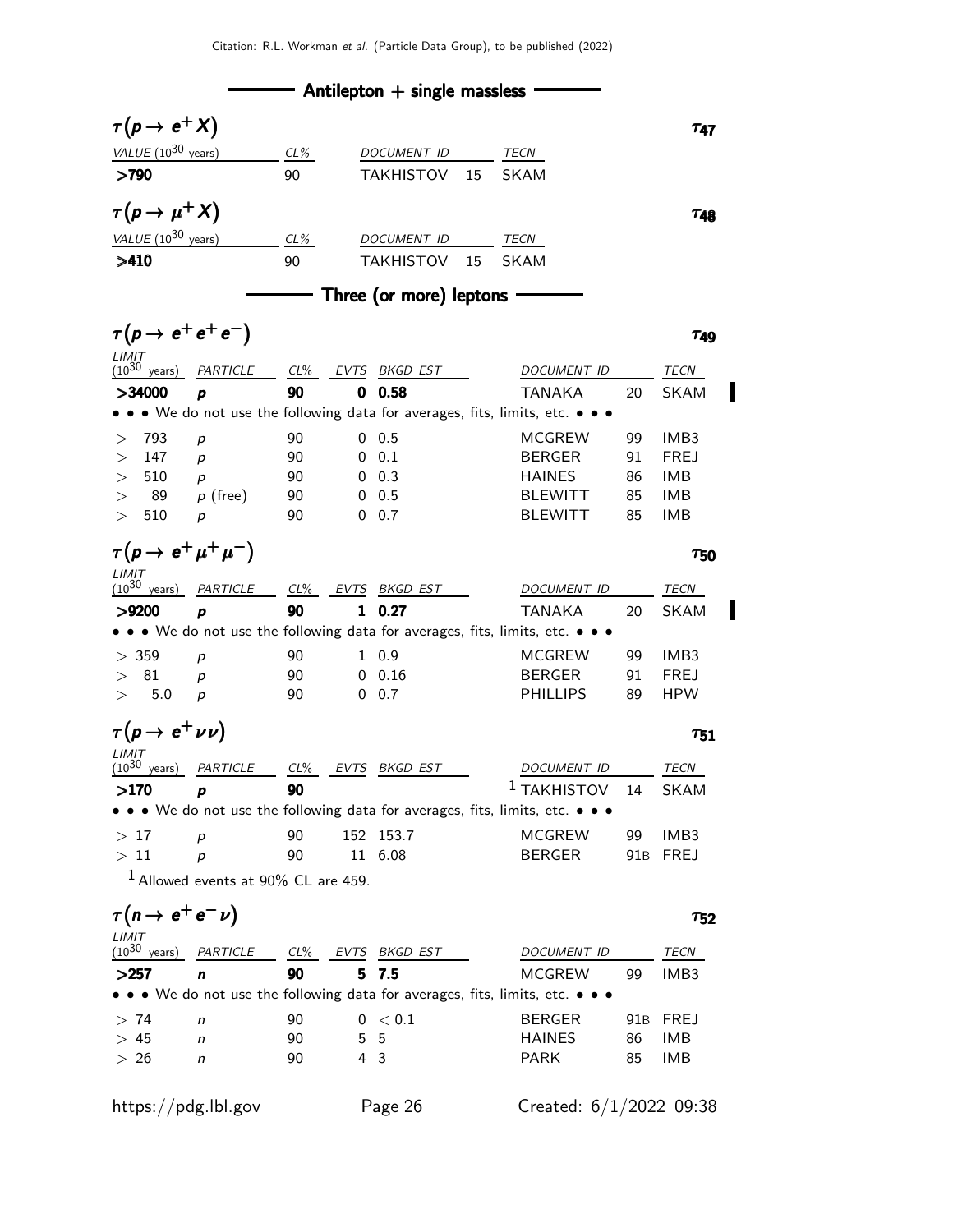| $\tau(n \to \mu^+ e^- \nu)$          |                                |          |              |                                                         |                                                                                                                                      |                 | 753                 |
|--------------------------------------|--------------------------------|----------|--------------|---------------------------------------------------------|--------------------------------------------------------------------------------------------------------------------------------------|-----------------|---------------------|
| LIMIT<br>$(10^{30}$<br>years)        | PARTICLE                       | $CL\%$   | EVTS         | BKGD EST                                                | DOCUMENT ID                                                                                                                          |                 | TECN                |
| > 83                                 | n                              | 90       | 25           | 29.4                                                    | <b>MCGREW</b>                                                                                                                        | 99              | IMB <sub>3</sub>    |
|                                      |                                |          |              |                                                         | $\bullet\,\bullet\,\bullet\,$ We do not use the following data for averages, fits, limits, etc. $\bullet\,\bullet\,\bullet\,\bullet$ |                 |                     |
| >47                                  | n                              | 90       |              | 0 < 0.1                                                 | <b>BERGER</b>                                                                                                                        | 91B             | FREJ                |
| $\tau(n \to \mu^+ \mu^- \nu)$        |                                |          |              |                                                         |                                                                                                                                      |                 | $\tau_{54}$         |
| LIMIT<br>$(10^{30}$ years)           | PARTICLE                       |          |              | CL% EVTS BKGD EST                                       | DOCUMENT ID                                                                                                                          |                 | TECN                |
| >79                                  | n                              | 90       | 100          | 145                                                     | <b>MCGREW</b>                                                                                                                        | 99              | IMB <sub>3</sub>    |
|                                      |                                |          |              |                                                         | • We do not use the following data for averages, fits, limits, etc. • • •                                                            |                 |                     |
| >42                                  | n                              | 90       | 0            | 1.4                                                     | <b>BERGER</b>                                                                                                                        | 91 <sub>B</sub> | <b>FREJ</b>         |
| > 5.1                                | n                              | 90       | 0            | 0.7                                                     | <b>PHILLIPS</b>                                                                                                                      | 89              | <b>HPW</b>          |
| >16                                  | n                              | 90       | 14           | 7                                                       | <b>HAINES</b>                                                                                                                        | 86              | <b>IMB</b>          |
| >19                                  | n                              | 90       | 4 7          |                                                         | <b>PARK</b>                                                                                                                          | 85              | <b>IMB</b>          |
| $\tau(p \to \mu^+e^+e^-)$<br>LIMIT   |                                |          |              |                                                         |                                                                                                                                      |                 | $\tau_{55}$         |
| $(10^{30}$ years)                    | PARTICLE                       | $CL\%$   | EVTS         | BKGD EST                                                | DOCUMENT ID                                                                                                                          |                 | TECN                |
| >23000                               | p                              | 90       | 0            | 0.5                                                     | <b>TANAKA</b>                                                                                                                        | 20              | <b>SKAM</b>         |
|                                      |                                |          |              |                                                         | $\bullet\,\bullet\,\bullet\,$ We do not use the following data for averages, fits, limits, etc. $\bullet\,\bullet\,\bullet\,\bullet$ |                 |                     |
| 529<br>>                             | $\boldsymbol{p}$               | 90       |              | $0$ 1.0                                                 | <b>MCGREW</b>                                                                                                                        | 99              | IMB <sub>3</sub>    |
| 91<br>$\rm{>}$                       | p                              | 90       |              | $0 \le 0.1$                                             | <b>BERGER</b>                                                                                                                        | 91              | <b>FREJ</b>         |
|                                      |                                |          |              |                                                         |                                                                                                                                      |                 |                     |
| $\tau(p \to \mu^- e^+ e^+)$<br>LIMIT |                                |          |              |                                                         |                                                                                                                                      |                 | T <sub>56</sub>     |
| $(10^{30} \text{ years})$            | PARTICLE                       | $CL\%$   | EVTS         | BKGD EST                                                | DOCUMENT ID                                                                                                                          |                 | TECN                |
| >19000                               | p                              | 90       | 0            | 0.5                                                     | <b>TANAKA</b>                                                                                                                        | 20              | <b>SKAM</b>         |
| $\tau(p \to \mu^+ \mu^+ \mu^-)$      |                                |          |              |                                                         |                                                                                                                                      |                 | $\tau_{57}$         |
| LIMIT<br>$(10^{30}$<br>years)        | PARTICLE                       | $CL\%$   |              |                                                         | DOCUMENT ID                                                                                                                          |                 | TECN                |
| $>\!\!10000$                         | D                              | 90       | 1            | EVTS BKGD EST<br>0.4                                    | TANAKA                                                                                                                               | 20              | <b>SKAM</b>         |
|                                      |                                |          |              |                                                         | • • We do not use the following data for averages, fits, limits, etc. • • •                                                          |                 |                     |
|                                      |                                | 90       |              |                                                         |                                                                                                                                      |                 |                     |
| $\qquad \qquad >$<br>675             | р                              |          | 0            | $0\quad 0.3$                                            | <b>MCGREW</b>                                                                                                                        | 99<br>91        | IMB3<br><b>FREJ</b> |
| 119<br>><br>10.5<br>>                | р<br>p                         | 90<br>90 | 0            | 0.2<br>0.7                                              | <b>BERGER</b><br><b>PHILLIPS</b>                                                                                                     | 89              | <b>HPW</b>          |
| 190<br>$\,>$                         | p                              | 90       | 1            | 0.1                                                     | <b>HAINES</b>                                                                                                                        | 86              | IMB                 |
| 44                                   |                                | 90       | $\mathbf{1}$ | 0.7                                                     | <b>BLEWITT</b>                                                                                                                       | 85              | IMB                 |
| $\rm{>}$<br>190<br>>                 | $p$ (free)<br>$\boldsymbol{p}$ | 90       | $\mathbf{1}$ | 0.9                                                     | <b>BLEWITT</b>                                                                                                                       | 85              | <b>IMB</b>          |
| 2.1<br>>                             | $\overline{p}$                 | 90       | $\mathbf{1}$ |                                                         | $1$ BATTISTONI                                                                                                                       | 82              | <b>NUSX</b>         |
|                                      |                                |          |              | $1$ We have converted 1 possible event to 90% CL limit. |                                                                                                                                      |                 |                     |
| $\tau(p \to \mu^+ \nu \nu)$          |                                |          |              |                                                         |                                                                                                                                      |                 | $\tau_{58}$         |
| LIMIT                                |                                |          |              |                                                         |                                                                                                                                      |                 |                     |
| $(10^{30} \text{ years})$            | PARTICLE                       |          |              | CL% EVTS BKGD EST                                       | DOCUMENT ID                                                                                                                          |                 | TECN                |
| >220                                 | p                              | 90       |              |                                                         | $1$ TAKHISTOV<br>• We do not use the following data for averages, fits, limits, etc. • • •                                           | 14              | <b>SKAM</b>         |

1 Allowed events at 90% CL are 286.

https://pdg.lbl.gov Page 27 Created: 6/1/2022 09:38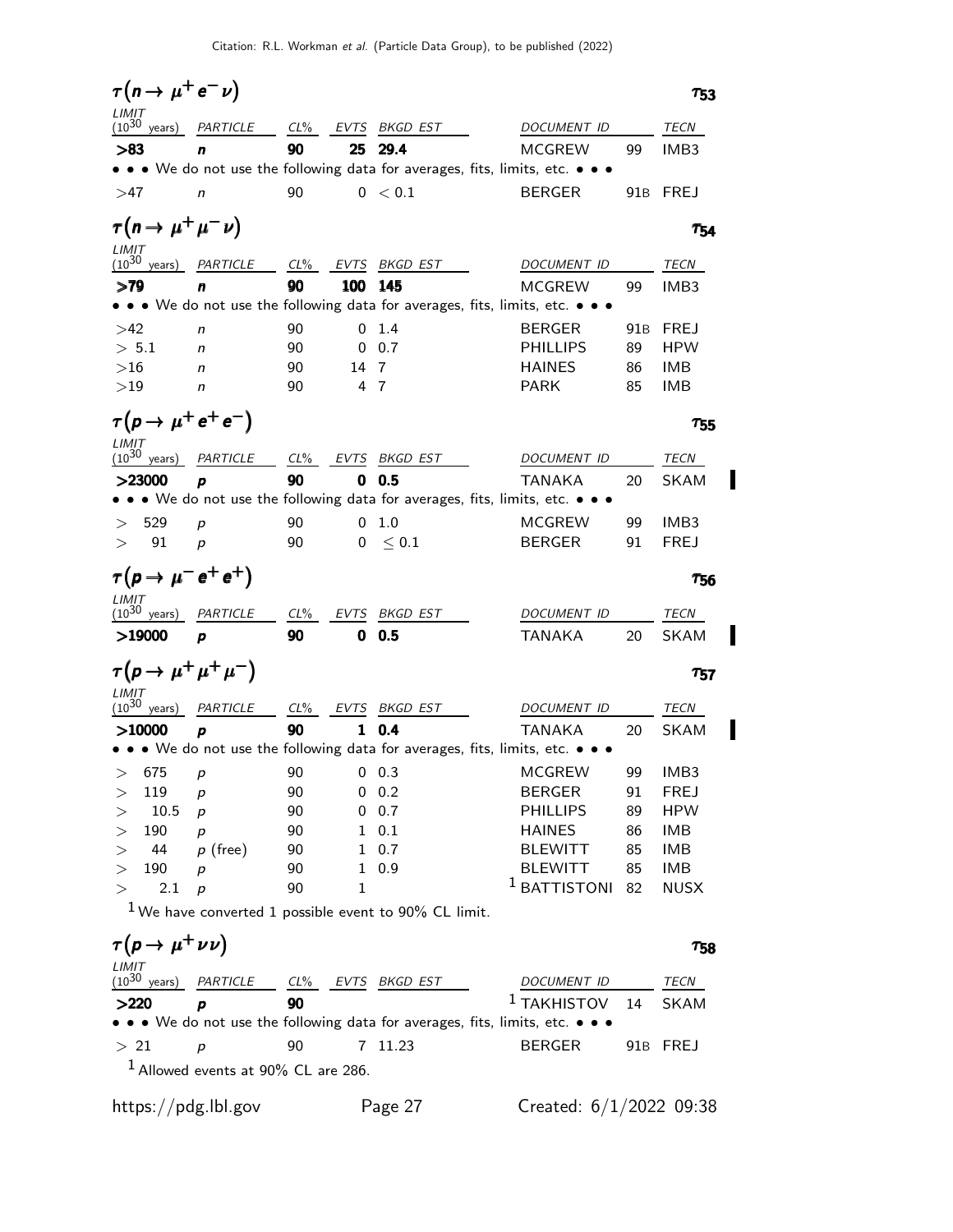| $\tau(p \to e^- \mu^+ \mu^+)$ |                                                |    |                                                                                                                       |                 |    | $\tau_{59}$ |
|-------------------------------|------------------------------------------------|----|-----------------------------------------------------------------------------------------------------------------------|-----------------|----|-------------|
| LIMIT                         | $(10^{30} \text{ years})$ <i>PARTICLE CL</i> % |    | EVTS BKGD EST                                                                                                         | DOCUMENT ID     |    | TECN        |
| >11000                        | D                                              | 90 | 1 0.27                                                                                                                | TANAKA          | 20 | SKAM        |
|                               |                                                |    | $\bullet \bullet \bullet$ We do not use the following data for averages, fits, limits, etc. $\bullet \bullet \bullet$ |                 |    |             |
| > 6.0 p                       |                                                | 90 | $0\;\;0.7$                                                                                                            | <b>PHILLIPS</b> | 89 | <b>HPW</b>  |
| $\tau(n \to 3\nu)$            |                                                |    |                                                                                                                       |                 |    | Τ60         |

## $(n \rightarrow 3\nu)$   $\tau_{60}$

 $\tau_{61}$ 

See also the "to anything" and "disappearance" limits for bound nucleons in the " $\mu$ Mean Life" data block just in front of the list of possible  $p$  decay modes. Such modes could of course be to three (or five) neutrinos, and the limits are stronger, but we do not repeat them here.

| LIMIT<br>$(10^{30}$<br>years) | PARTICLE     | $CL\%$ | EVTS   | BKGD EST | <b>DOCUMENT ID</b>                                                            | TECN        |
|-------------------------------|--------------|--------|--------|----------|-------------------------------------------------------------------------------|-------------|
| >0.00049                      | n            | 90     | 22     |          | <sup>1</sup> SUZUKI<br>93 <sub>B</sub>                                        | KAMI        |
|                               |              |        |        |          | • • • We do not use the following data for averages, fits, limits, etc. • • • |             |
| >0.0023                       | $\mathsf{n}$ | 90     |        |          | <sup>2</sup> GLICENSTEIN 97                                                   | KAMI        |
| >0.00003                      | $\mathsf{n}$ | 90     | 11 6.1 |          | $3$ BERGER                                                                    | 91B FREJ    |
| >0.00012                      | n            | 90     |        | 7 11.2   | $3$ BERGER<br>91 <sub>B</sub>                                                 | <b>FREJ</b> |
| >0.0005                       | n            | 90     |        |          | I FARNED<br>79                                                                | <b>RVUF</b> |

<sup>1</sup> The SUZUKI 93B limit applies to any of  $\nu_e \nu_e \overline{\nu}_e$ ,  $\nu_\mu \nu_\mu \overline{\nu}_\mu$ , or  $\nu_\tau \nu_\tau \overline{\nu}_\tau$ .

 $2$  GLICENSTEIN 97 uses Kamioka data and the idea that the disappearance of the neutron's magnetic moment should produce radiation.

 $^3$  The first BERGER 91B limit is for  $n\to~\nu_e\overline{\nu}_e\overline{\nu}_e$ , the second is for  $n\to~\nu_\mu\overline{\nu}_\mu\overline{\nu}_\mu.$ 

## $\tau(n \to 5\nu)$   $\tau_{61}$

See the note on  $\tau(n \to \ 3\nu)$  on the previous data block.

| LIMIT      | $(10^{30} \text{ years})$ PARTICLE CL% EVTS BKGD EST |     |  | <i>DOCUMENT ID</i>                                                            | TECN |
|------------|------------------------------------------------------|-----|--|-------------------------------------------------------------------------------|------|
|            |                                                      |     |  | • • • We do not use the following data for averages, fits, limits, etc. • • • |      |
| $>$ 0.0017 | $\mathbf n$                                          | 90. |  | $1$ GLICENSTEIN 97 KAMI                                                       |      |

 $<sup>1</sup>$  GLICENSTEIN 97 uses Kamioka data and the idea that the disappearance of the neu-</sup> tron's magnetic moment should produce radiation.

- Inclusive modes -

|       | $\tau(N \to e^+$ anything)                   |    |  |                     | Т62  |
|-------|----------------------------------------------|----|--|---------------------|------|
| LIMIT | $(10^{30}$ years) PARTICLE CL% EVTS BKGD EST |    |  | <i>DOCUMENT ID</i>  | TECN |
| >0.6  | p, n                                         | 90 |  | $1$ LEARNED 79 RVUE |      |

 $<sup>1</sup>$  The electron may be primary or secondary.</sup>

|                               | $\tau(N \to \mu^+$ anything) |        |      |                                                          |                                                                               |    | Т63         |
|-------------------------------|------------------------------|--------|------|----------------------------------------------------------|-------------------------------------------------------------------------------|----|-------------|
| LIMIT<br>$(10^{30}$<br>years) | PARTICLE                     | $CL\%$ | EVTS | BKGD EST                                                 | <b>DOCUMENT ID</b>                                                            |    | TECN        |
| >12                           | p, n                         | 90     | 2    |                                                          | $1,2$ CHERRY                                                                  | 81 | <b>HOME</b> |
|                               |                              |        |      |                                                          | • • • We do not use the following data for averages, fits, limits, etc. • • • |    |             |
| > 1.8                         | p, n                         | 90     |      |                                                          | <sup>2</sup> COWSIK                                                           | 80 | <b>CNTR</b> |
| > 6                           | p, n                         | 90     |      |                                                          | $2$ LEARNED 79                                                                |    | <b>RVUE</b> |
|                               |                              |        |      | $1$ We have converted 2 possible events to 90% CL limit. |                                                                               |    |             |

 $2$  The muon may be primary or secondary.

https://pdg.lbl.gov Page 28 Created: 6/1/2022 09:38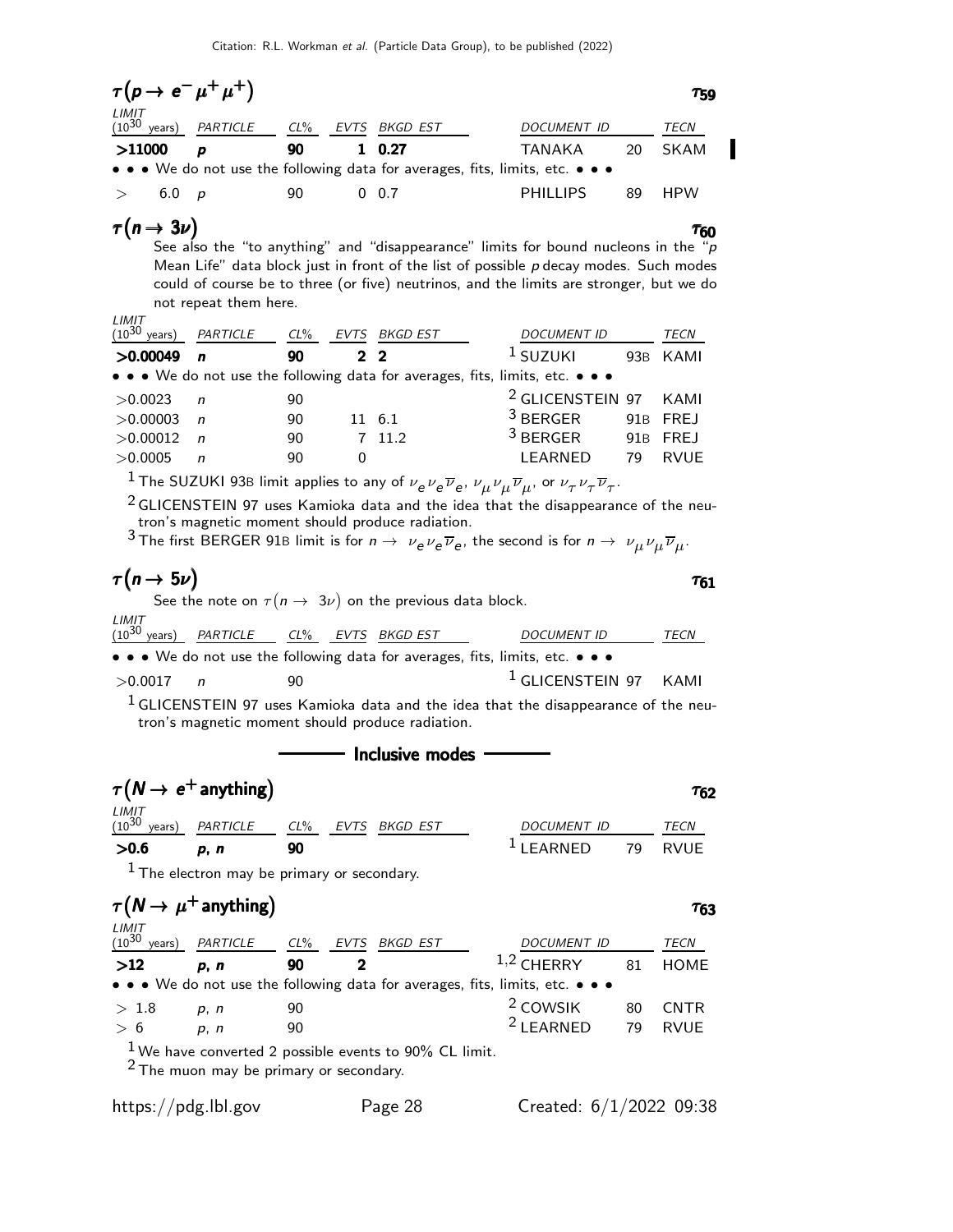$\tau(N \to \nu \text{ anything})$  anything  $\tau_{64}$ Anything  $= \pi$ ,  $\rho$ , K, etc.  $LIMIT$   $(10^{30}$ years) PARTICLE CL% EVTS BKGD EST DOCUMENT ID TECN • • • We do not use the following data for averages, fits, limits, etc. • • • >0.0002 p, n 90 0 LEARNED 79 RVUE  $\tau(N \to e^+ \pi^0$  anything) and the state of  $\tau_{65}$ LIMIT (10<sup>30</sup> years) PARTICLE CL% EVTS BKGD EST DOCUMENT ID TECN  $>0.6$  p, n 90 0 bears the LEARNED 79 RVUE  $\tau(N\to2$  bodies,  $\nu$ -free $)$  and  $\tau_{66}$ LIMIT (10<sup>30</sup> years) PARTICLE CL% EVTS BKGD EST DOCUMENT ID TECN • • • We do not use the following data for averages, fits, limits, etc. • • •  $>1.3$  p, n 90 0 0 ALEKSEEV 81 BAKS  $\textsf{C}-\Delta B=2$  dinucleon modes  $\tau(p p \to \pi^+ \pi^+)$  τ67 LIMIT<br>(10<sup>30</sup> years) CL% EVTS BKGD-EST DOCUMENT ID TECN COMMENT >72.2 90 2 4.45 GUSTAFSON 15 SKAM per oxygen nucleus • • • We do not use the following data for averages, fits, limits, etc. • • • > 0.7 90 4 2.34 BERGER 91B FREJ per iron nucleus  $\tau(p \, n \to \pi^+ \pi^0)$   $\tau_{68}$  $\tau$ 68 **LIMIT** (10<sup>30</sup> years) CL% EVTS BKGD EST DOCUMENT ID TECN COMMENT >170 90 GUSTAFSON 15 SKAM per oxygen nucleus • • • We do not use the following data for averages, fits, limits, etc. • • • > 2.0 90 0 0.31 BERGER 91B FREJ per iron nucleus  $\tau(n \to \pi^+ \pi^-)$   $\tau_{69}$ τ LIMIT (1030 years) CL% EVTS BKGD EST DOCUMENT ID TECN COMMENT  $>0.7$  90 4 2.18 BERGER 91B FREJ  $\tau$  per iron nucleus  $\tau(n \to \pi^0 \pi^0)$   $\tau_{70}$ LIMIT (10<sup>30</sup> years) CL% EVTS BKGD EST DOCUMENT ID TECN COMMENT >404 90 GUSTAFSON 15 SKAM per oxygen nucleus • • • We do not use the following data for averages, fits, limits, etc. • • • > 3.4 90 0 0.78 BERGER 91B FREJ per iron nucleus  $\tau(p \rightarrow K^+ K^+)$   $\tau_{71}$ LIMIT<br>(10<sup>30</sup> years) CL% EVTS BKGD EST DOCUMENT ID TECN COMMENT **>170 90 0.28** LITOS 14 SKAM  $\tau$  per oxygen nucleus https://pdg.lbl.gov Page 29 Created: 6/1/2022 09:38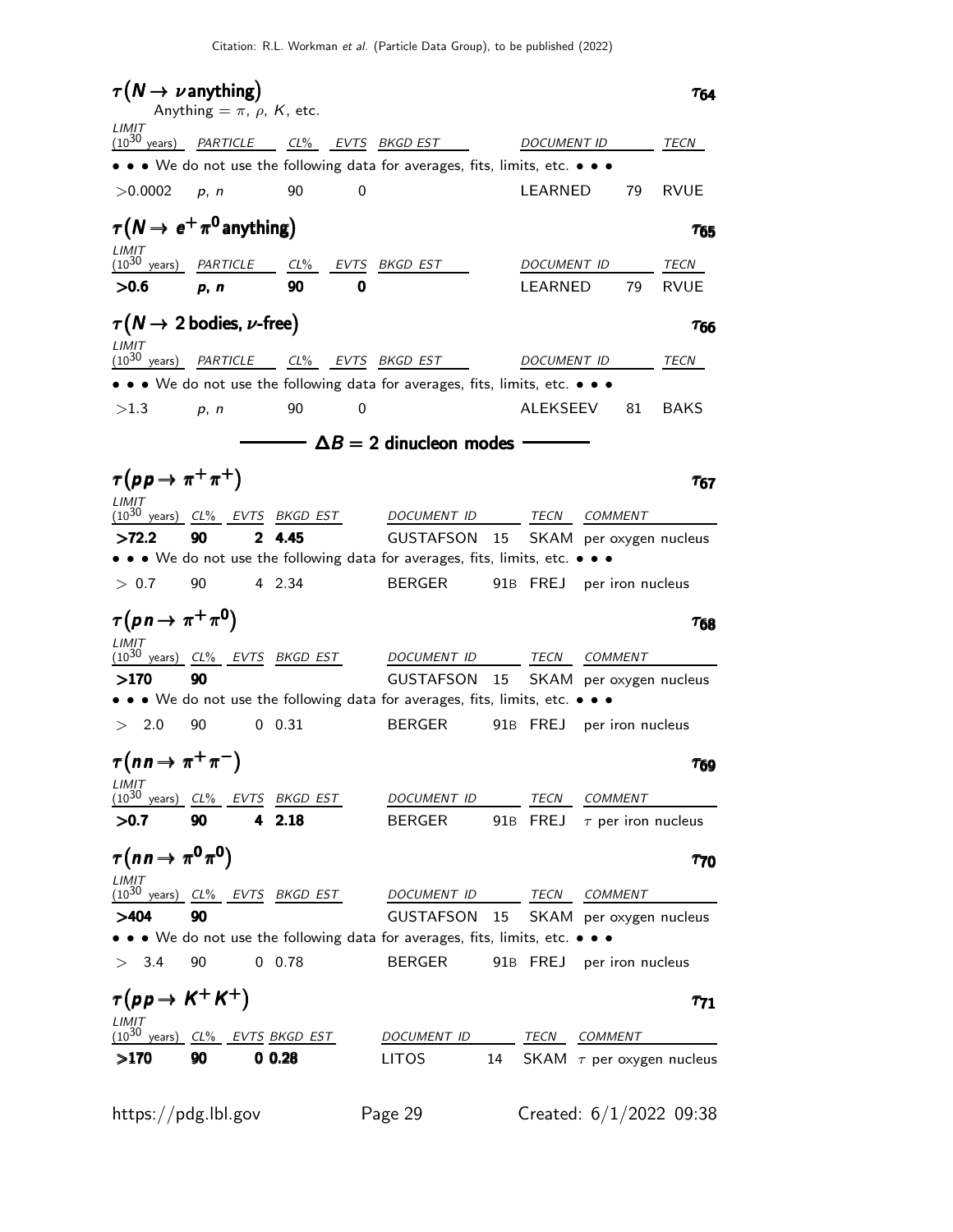$\tau(p \rightarrow e^+ e^+)$   $\tau_{72}$  $T<sub>72</sub>$ LIMIT (1030 years) CL% EVTS BKGD EST DOCUMENT ID TECN COMMENT  $>5.8$  90 0 < 0.1 BERGER 91B FREJ  $\tau$  per iron nucleus  $\tau(p \rightarrow e^+ \mu^+)$  τ73 LIMIT<br>(10<sup>30</sup> years) CL% EVTS BKGD-EST DOCUMENT ID TECN COMMENT **>3.6 90 0 <0.1** BERGER 91B FREJ  $\tau$  per iron nucleus  $\tau(p p \to \mu^+ \mu^+)$   $\tau_{74}$ LIMIT (1030 years) CL% EVTS BKGD EST DOCUMENT ID TECN COMMENT **>1.7 90 0 0.62** BERGER 91B FREJ  $\tau$  per iron nucleus  $\tau(p \, n \to \, e^+ \, \overline{\nu})$  τ<sub>75</sub>  $\mathcal{T}_{75}$ LIMIT (10<sup>30</sup> years) CL% EVTS BKGD EST DOCUMENT ID TECN COMMENT >260 90 TAKHISTOV 15 SKAM • • • We do not use the following data for averages, fits, limits, etc. • • •  $> 2.8$  90 5 9.67 BERGER 91B FREJ  $\tau$  per iron nucleus  $\tau(p \, n \to \mu^+ \overline{\nu})$   $\tau_{76}$ T76 LIMIT (1030 years) CL% EVTS BKGD EST DOCUMENT ID TECN COMMENT >200 90 TAKHISTOV 15 SKAM • • • We do not use the following data for averages, fits, limits, etc. • • •  $> 1.6$  90 4 4.37 BERGER 91B FREJ  $\tau$  per iron nucleus  $\tau(p \, n \to \tau^+ \, \overline{\nu}_{\tau})$   $\tau_{77}$ LIMIT  $(10^{30} \text{ years})$  CL% EVTS BKGD EST DOCUMENT ID TECN >29 90 TAKHISTOV 15 SKAM • • • We do not use the following data for averages, fits, limits, etc. • • •  $> 1$  90  $^{1}$  BRYMAN 14 CHER <sup>1</sup> BRYMAN 14 uses a MCGREW 99 limit on the  $p \rightarrow e^+ \nu \nu$  lifetime to extract this value.  $\tau(n \, n \to \nu_e \, \overline{\nu}_e)$   $\tau_{78}$  $T78$ We include "invisible" modes here. LIMIT (10<sup>30</sup> years) CL% EVTS BKGD EST DOCUMENT ID TECN COMMENT  $>1.4$  90  $1$  ARAKI 06 KLND  $nn \rightarrow$  invisible • • • We do not use the following data for averages, fits, limits, etc. • • •  $>0.013$  90 2 ANDERSON 19A SNO+  $nn \rightarrow$  invisible<br> $>0.00004290$  3 TRETYAK 04 CNTR  $nn \rightarrow$  invisible  $>$ 0.000042 90 3 TRETYAK 04 CNTR  $nn \rightarrow$  invisible<br> $>$ 0.000049 90 3 BORX  $nn \rightarrow$  invisible  $>$ 0.000049 90  $>$   $<sup>4</sup>$  BACK 03 BORX  $nn \rightarrow$  invisible<br> $>$ 0.000012 90  $<sup>5</sup>$  BERNABEI 00B DAMA  $nn \rightarrow$  invisible</sup></sup>  $>0.00001290$  5 BERNABEI 00B DAMA  $nn \rightarrow$  invisible  $>0.00001290$  5 9.7 BERGER 91B FREJ  $\tau$  per iron nucleus

 $<sup>1</sup>$ ARAKI 06 looks for signs of de-excitation of the residual nucleus after disappearance of</sup> two neutrons from the  $s$  shell of  $^{12}$ C.

https://pdg.lbl.gov Page 30 Created: 6/1/2022 09:38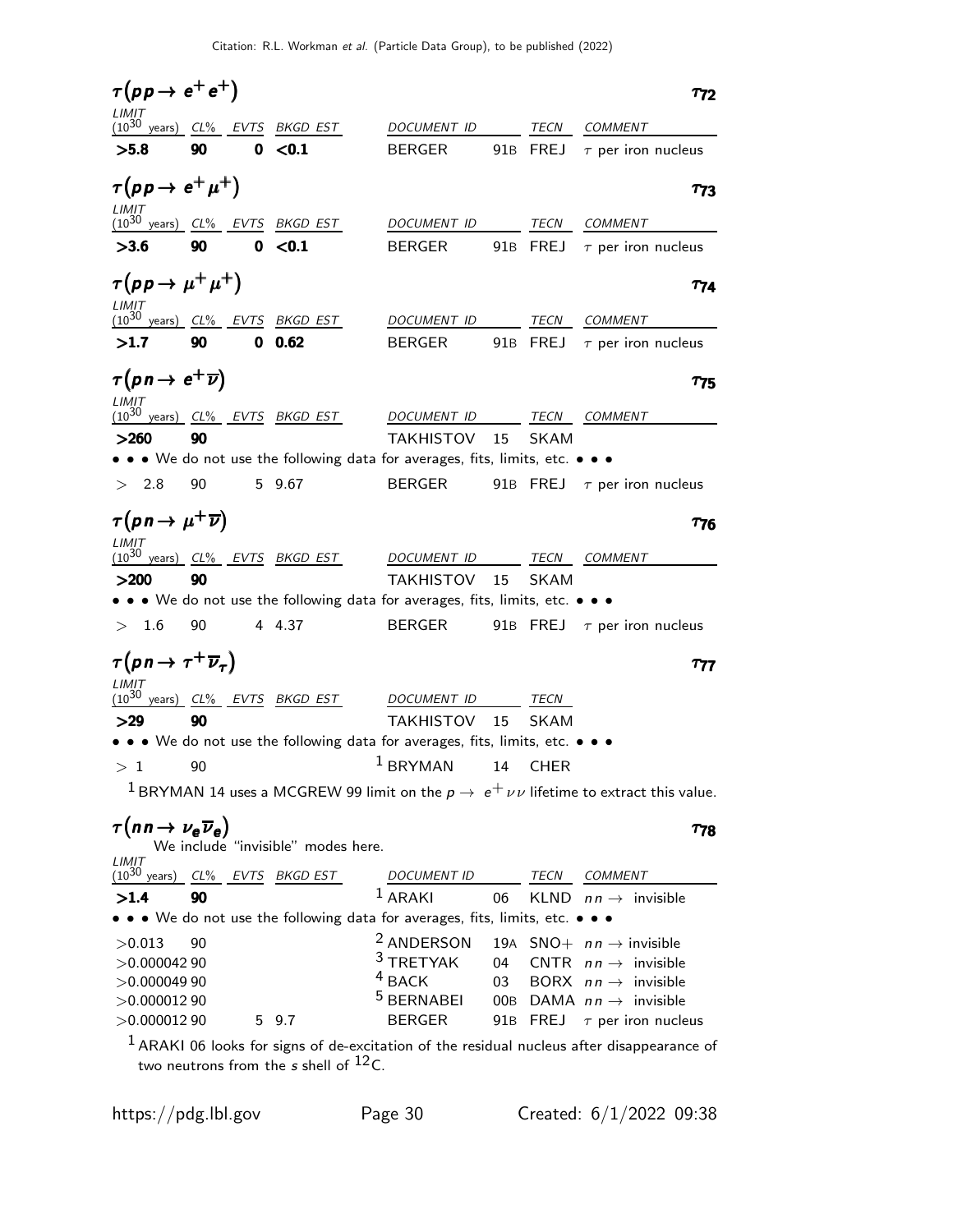- <sup>2</sup> ANDERSON 19A looks for  $\gamma$  rays from the de-excitation of a residual  $^{14}O^*$  following the disappearance of  $nn$  in  $^{16}$ O.
- 3 TRETYAK 04 uses data from an old Homestake-mine radiochemical experiment on limits for invisible decays of  $39K$  to  $37Ar$ .
- <sup>4</sup> BACK 03 looks for decays of unstable nuclides left after NN decays of parent <sup>12</sup>C, <sup>13</sup>C,  $^{16}$ O nuclei. These are "invisible channel" limits.
- <sup>5</sup> BERNABEI 00B looks for the decay of a  $\frac{127}{54}$ Xe nucleus following the disappearance of an nn pair in the otherwise-stable  $^{129}_{54}$ Xe nucleus. The limit here applies as well to nn  $\rightarrow$  $\nu_\mu \overline{\nu}_\mu$ , nn  $\rightarrow \;\nu_\tau \overline{\nu}_\tau$ , or any "disappearance" mode.

 $\tau_{81}$ 

 $\tau(n \, n \to \nu_\mu \overline{\nu}_\mu)$   $\tau_{79}$  $\tau(\mathsf{n}\,\mathsf{n}\to\nu_\mu\overline{\nu}_\mu)$   $\tau_{79}$ See the proceeding data block. "Invisible modes" would include any multi-neutrino mode.

| LIMIT                                       |  |                                                                                                                                                                                                                                                                                                                                                                                                                                                                                       |  |             |                                    |              |  |
|---------------------------------------------|--|---------------------------------------------------------------------------------------------------------------------------------------------------------------------------------------------------------------------------------------------------------------------------------------------------------------------------------------------------------------------------------------------------------------------------------------------------------------------------------------|--|-------------|------------------------------------|--------------|--|
| $(10^{30} \text{ years})$ CL% EVTS BKGD EST |  |                                                                                                                                                                                                                                                                                                                                                                                                                                                                                       |  | DOCUMENT ID |                                    | TECN COMMENT |  |
| > 1.4 (CL=90%) OUR LIMIT                    |  |                                                                                                                                                                                                                                                                                                                                                                                                                                                                                       |  |             |                                    |              |  |
|                                             |  | $\mathbf{11} \quad \mathbf{1} \quad \mathbf{1} \quad \mathbf{1} \quad \mathbf{1} \quad \mathbf{1} \quad \mathbf{1} \quad \mathbf{1} \quad \mathbf{1} \quad \mathbf{1} \quad \mathbf{1} \quad \mathbf{1} \quad \mathbf{1} \quad \mathbf{1} \quad \mathbf{1} \quad \mathbf{1} \quad \mathbf{1} \quad \mathbf{1} \quad \mathbf{1} \quad \mathbf{1} \quad \mathbf{1} \quad \mathbf{1} \quad \mathbf{1} \quad \mathbf{1} \quad \mathbf{1} \quad \mathbf{1} \quad \mathbf{1} \quad \mathbf$ |  |             | $\sim$ $\sim$ $\sim$ $\sim$ $\sim$ |              |  |

• • • We do not use the following data for averages, fits, limits, etc. • • •

| $>$ 0.000006 90 | 4 4 4 | <b>BERGER</b> | 91B FREJ $\tau$ per iron nucleus |
|-----------------|-------|---------------|----------------------------------|
|                 |       |               |                                  |

## $\tau(p \, n \rightarrow \text{invisible})$  τ

This violates charge conservation as well as baryon number conservation.

| $VALUE (10^{30} \text{ years})$ | $CL\%$ | <b>DOCUMENT ID</b>    |    | <b>TFCN</b> |
|---------------------------------|--------|-----------------------|----|-------------|
| >0.026                          | 90.    | $1$ ANDERSON 19A SNO+ |    |             |
| >0.000021                       | 90.    | $2$ TRFTYAK           | 04 | CNTR        |

<sup>1</sup> ANDERSON 19A looks for  $\gamma$  rays from the de-excitation of a residual  $14N^*$  following the disappearance of  $p n$  in  $16$ O.

 $^2$ TRETYAK 04 uses data from an old Homestake-mine radiochemical experiment on limits for invisible decays of  $^{39}\mathrm{K}$  to  $^{37}\mathrm{Ar}.$ 

## $\tau(p \, p \to \text{invisible})$   $\tau_{81}$

This violates charge conservation as well as baryon number conservation. LIMIT

| $(10^{30} \text{ years})$ $CL\%$ EVTS BKGD EST |      |  | <b>DOCUMENT ID</b>                                                                                                    | TECN    |
|------------------------------------------------|------|--|-----------------------------------------------------------------------------------------------------------------------|---------|
| >0.047                                         | 90   |  | $1$ ANDERSON 19A SNO+                                                                                                 |         |
|                                                |      |  | $\bullet \bullet \bullet$ We do not use the following data for averages, fits, limits, etc. $\bullet \bullet \bullet$ |         |
| >0.00005                                       | - 90 |  | $2$ BACK                                                                                                              | 03 BORX |
| $>0.00000055$ 90                               |      |  | <sup>3</sup> BERNABEI 00B DAMA                                                                                        |         |

 $^{\rm 1}$  ANDERSON 19A looks for  $\gamma$  rays from the de-excitation of a residual  $^{\rm 14}$ C\* following the disappearance of  $p p$  in  $^{16}$ O.

<sup>2</sup> BACK 03 looks for decays of unstable nuclides left after N N decays of parent <sup>12</sup>C, <sup>13</sup>C,  $16$ O nuclei. These are "invisible channel" limits.

<sup>3</sup> BERNABEI 00B looks for the decay of a  $\frac{127}{52}$  Te nucleus following the disappearance of a *pp* pair in the otherwise-stable  $\frac{129}{54}$ Xe nucleus.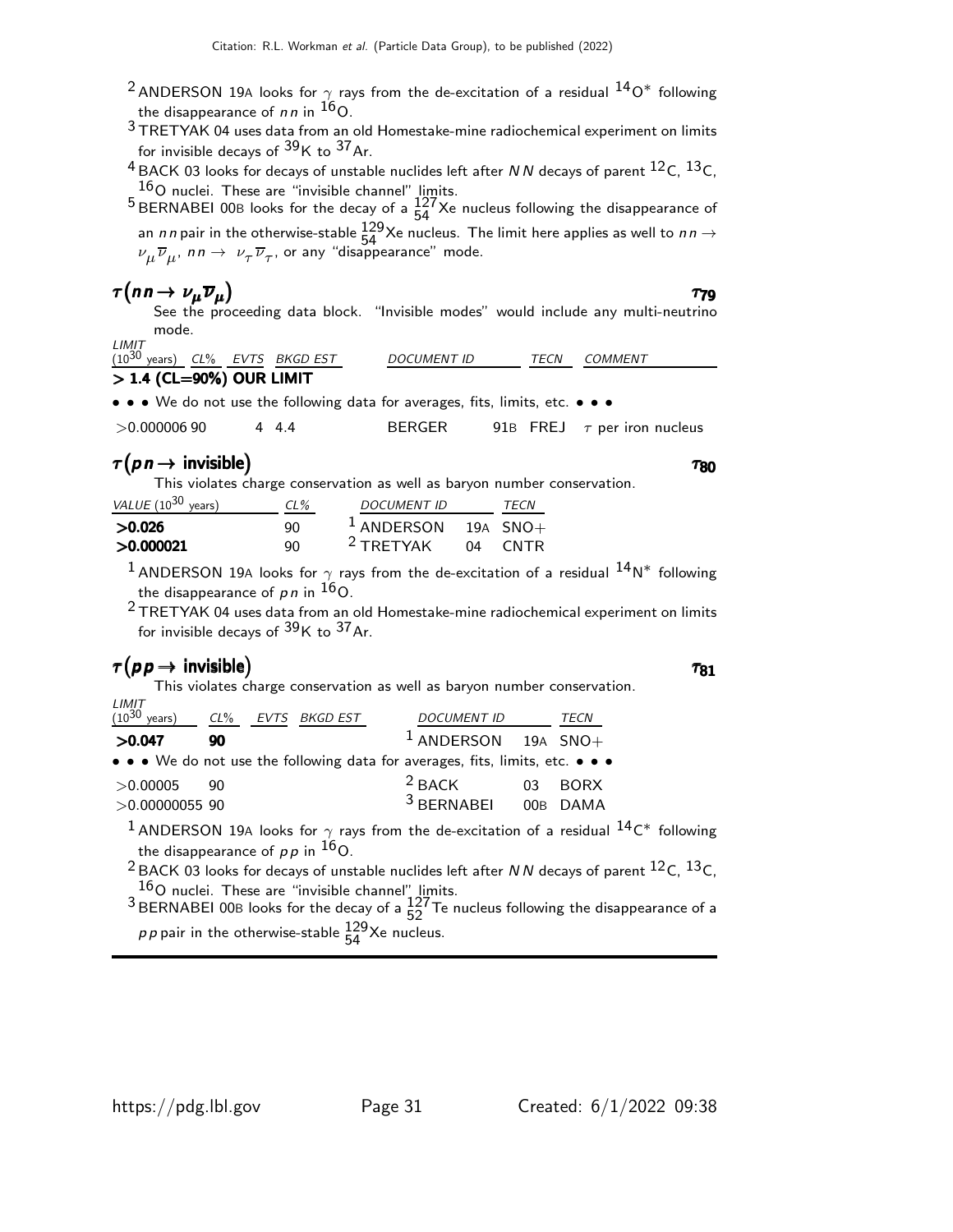## $\overline{p}$  PARTIAL MEAN LIVES

The "partial mean life" limits tabulated here are the limits on  $\overline{\tau}/\mathsf{B}_i$ , where  $\overline{\tau}$  is the total mean life for the antiproton and  $\boldsymbol{\mathsf{B}}_{\vec{\textit{\i}}}$  is the branching fraction for the mode in question.

|        | $\tau(\overline{p} \rightarrow e^-\gamma)$                                                                                           |           |                    |        |      |                                        | Τ82         |
|--------|--------------------------------------------------------------------------------------------------------------------------------------|-----------|--------------------|--------|------|----------------------------------------|-------------|
|        | VALUE (years)                                                                                                                        | $CL\%$    | DOCUMENT ID        |        |      | TECN COMMENT                           |             |
| $\geq$ | $7 \times 10^5$                                                                                                                      | 90        | <b>GEER</b>        | 00     |      | APEX 8.9 GeV/ $c\overline{p}$ beam     |             |
|        | • • We do not use the following data for averages, fits, limits, etc. • • •                                                          |           |                    |        |      |                                        |             |
|        | >1848                                                                                                                                | 95        | <b>GEER</b>        | 94     |      | CALO 8.9 GeV/ $c\bar{p}$ beam          |             |
|        | $\tau(\overline{p} \to \mu^- \gamma)$                                                                                                |           |                    |        |      |                                        | 783         |
|        | VALUE (years)                                                                                                                        | $CL\%$    | DOCUMENT ID        |        |      | TECN COMMENT                           |             |
|        | $>5 \times 10^4$                                                                                                                     | 90        | <b>GEER</b>        | $00\,$ |      | APEX 8.9 GeV/ $c\overline{p}$ beam     |             |
|        | $\bullet\,\bullet\,\bullet\,$ We do not use the following data for averages, fits, limits, etc. $\bullet\,\bullet\,\bullet\,\bullet$ |           |                    |        |      |                                        |             |
|        | $>5.0\times10^{4}$                                                                                                                   | 90        | HU                 |        |      | 98B APEX 8.9 GeV/ $c\overline{p}$ beam |             |
|        |                                                                                                                                      |           |                    |        |      |                                        |             |
|        | $\tau(\overline{p} \to e^- \pi^0)$                                                                                                   |           |                    |        |      |                                        | 784         |
|        | VALUE (years)                                                                                                                        | CL%       | DOCUMENT ID        |        |      | TECN COMMENT                           |             |
|        | $> 4 \times 10^5$                                                                                                                    | 90        | <b>GEER</b>        | $00\,$ |      | APEX 8.9 GeV/ $c\overline{p}$ beam     |             |
|        | • • • We do not use the following data for averages, fits, limits, etc. • • •                                                        |           |                    |        |      |                                        |             |
| >554   |                                                                                                                                      | 95        | <b>GEER</b>        | 94     |      | CALO 8.9 GeV/c $\overline{p}$ beam     |             |
|        | $\tau(\overline{p} \to \mu^- \pi^0)$                                                                                                 |           |                    |        |      |                                        |             |
|        |                                                                                                                                      |           |                    |        |      |                                        | 785         |
|        | VALUE (years)<br>$>5 \times 10^4$                                                                                                    | CL%<br>90 | DOCUMENT ID        |        |      | TECN COMMENT                           |             |
|        | $\bullet\,\bullet\,\bullet\,$ We do not use the following data for averages, fits, limits, etc. $\bullet\,\bullet\,\bullet\,\bullet$ |           | <b>GEER</b>        | $00\,$ |      | APEX 8.9 GeV/ $c\bar{p}$ beam          |             |
|        | $>4.8\times10^{4}$                                                                                                                   |           |                    |        |      |                                        |             |
|        |                                                                                                                                      | 90        | HU                 |        |      | 98B APEX 8.9 GeV/ $c\bar{p}$ beam      |             |
|        | $\tau(\overline{p} \to e^- \eta)$                                                                                                    |           |                    |        |      |                                        | 786         |
|        | VALUE (years)                                                                                                                        | $CL\%$    | DOCUMENT ID        |        | TECN | <b>COMMENT</b>                         |             |
|        | $> 2 \times 10^4$                                                                                                                    | 90        | <b>GEER</b>        | $00\,$ |      | APEX 8.9 GeV/c $\overline{p}$ beam     |             |
|        | • • • We do not use the following data for averages, fits, limits, etc. • • •                                                        |           |                    |        |      |                                        |             |
| >171   |                                                                                                                                      | 95        | <b>GEER</b>        | 94     |      | CALO 8.9 GeV/c $\overline{p}$ beam     |             |
|        |                                                                                                                                      |           |                    |        |      |                                        |             |
|        | $\tau(\overline{p} \to \mu^- \eta)$                                                                                                  |           |                    |        |      |                                        | 787         |
|        | VALUE (years)                                                                                                                        | CL%       | <i>DOCUMENT ID</i> |        | TECN | COMMENT                                |             |
| >8     | $\times 10^3$                                                                                                                        | 90        | <b>GEER</b>        | $00\,$ |      | APEX 8.9 GeV/ $c\overline{p}$ beam     |             |
|        | $\bullet\,\bullet\,\bullet\,$ We do not use the following data for averages, fits, limits, etc. $\bullet\,\bullet\,\bullet\,\bullet$ |           |                    |        |      |                                        |             |
|        | $>7.9\times10^{3}$                                                                                                                   | 90        | HU                 |        |      | 98B APEX 8.9 GeV/ $c\overline{p}$ beam |             |
|        |                                                                                                                                      |           |                    |        |      |                                        |             |
|        | $\tau(\overline{p} \to e^- K_S^0)$                                                                                                   |           |                    |        |      |                                        | $\tau_{88}$ |
|        | VALUE (years)                                                                                                                        | CL%       | DOCUMENT ID        |        |      | TECN COMMENT                           |             |
| > 900  |                                                                                                                                      | 90        | <b>GEER</b>        | 00     |      | APEX 8.9 GeV/ $c\overline{p}$ beam     |             |
|        | $\bullet\,\bullet\,\bullet\,$ We do not use the following data for averages, fits, limits, etc. $\bullet\,\bullet\,\bullet\,\bullet$ |           |                    |        |      |                                        |             |
| > 29   |                                                                                                                                      | 95        | <b>GEER</b>        | 94     |      | CALO 8.9 GeV/c $\overline{p}$ beam     |             |
|        | https://pdg.lbl.gov                                                                                                                  |           | Page 32            |        |      | Created: $6/1/2022$ 09:38              |             |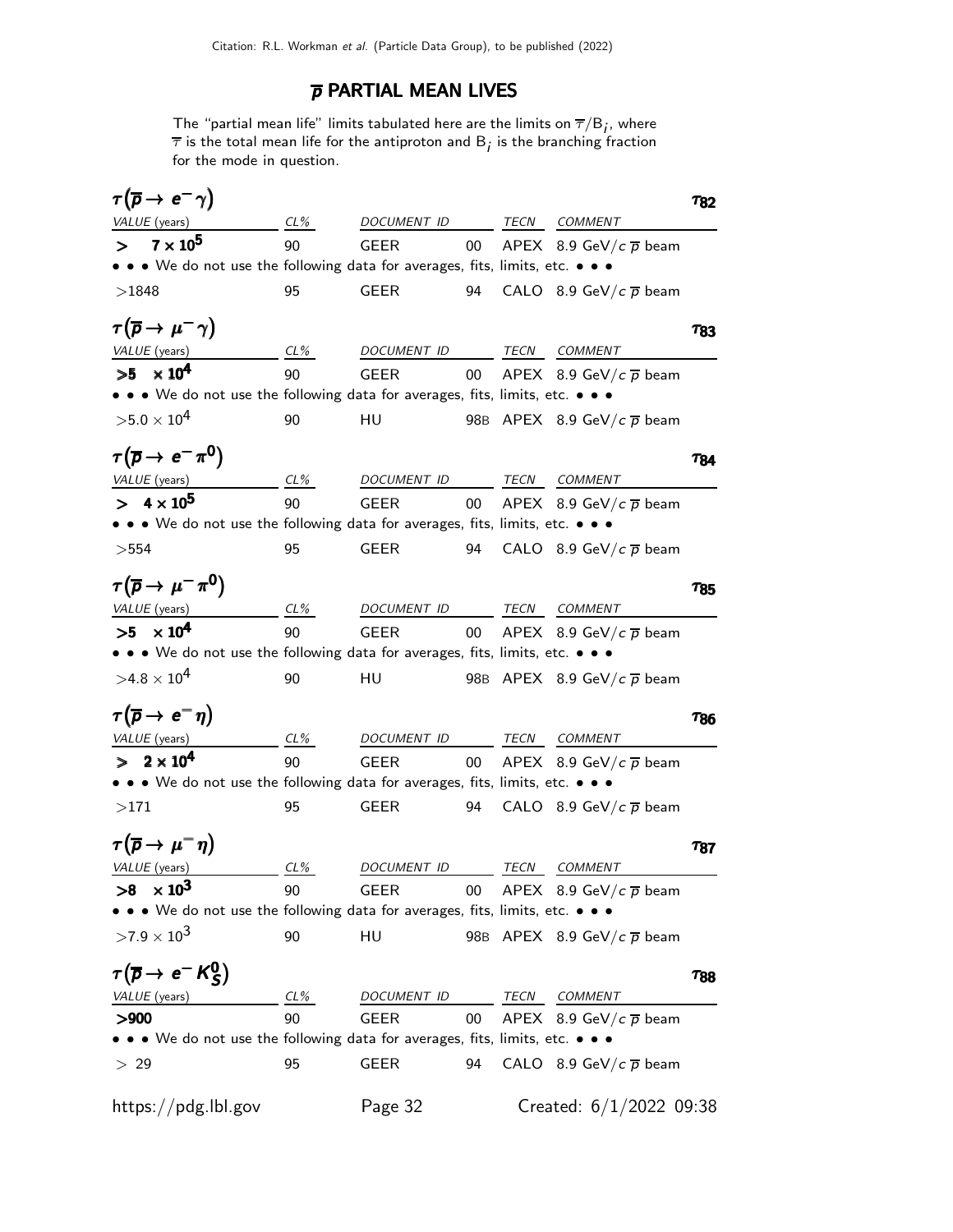| $\tau(\overline{p} \to \mu^- K_S^0)$                                          |        |                    |        |             |                                    | 789 |
|-------------------------------------------------------------------------------|--------|--------------------|--------|-------------|------------------------------------|-----|
| VALUE (years)                                                                 | $CL\%$ | DOCUMENT ID        |        | <b>TECN</b> | <b>COMMENT</b>                     |     |
| $>4 \times 10^3$                                                              | 90     | <b>GEER</b>        | $00\,$ |             | APEX 8.9 GeV/c $\overline{p}$ beam |     |
| • • We do not use the following data for averages, fits, limits, etc. • • •   |        |                    |        |             |                                    |     |
| $>4.3\times10^{3}$                                                            | 90     | HU                 |        |             | 98B APEX 8.9 GeV/ $c\bar{p}$ beam  |     |
| $\tau(\overline{p} \to e^- K_I^0)$                                            |        |                    |        |             |                                    | T90 |
| VALUE (years)                                                                 | $CL\%$ | DOCUMENT ID        |        | <b>TECN</b> | COMMENT                            |     |
| $>9 \times 10^{3}$                                                            | 90     | <b>GEER</b>        | $00\,$ |             | APEX 8.9 GeV/c $\overline{p}$ beam |     |
| • • • We do not use the following data for averages, fits, limits, etc. • • • |        |                    |        |             |                                    |     |
| >9                                                                            | 95     | <b>GEER</b>        | 94     |             | CALO 8.9 GeV/ $c\bar{p}$ beam      |     |
| $\tau(\overline{p} \to \mu^- K_I^0)$                                          |        |                    |        |             |                                    | T91 |
| VALUE (years)                                                                 | $CL\%$ | DOCUMENT ID        |        | <b>TECN</b> | COMMENT                            |     |
| $>7 \times 10^3$                                                              | 90     | <b>GEER</b>        | 00     |             | APEX 8.9 GeV/c $\overline{p}$ beam |     |
| • • • We do not use the following data for averages, fits, limits, etc. • • • |        |                    |        |             |                                    |     |
| $> 6.5 \times 10^{3}$                                                         | 90     | HU                 |        |             | 98B APEX 8.9 GeV/ $c\bar{p}$ beam  |     |
| $\tau(\overline{p} \to e^- \gamma \gamma)$                                    |        |                    |        |             |                                    | T92 |
| VALUE (years)                                                                 | CL%    | <b>DOCUMENT ID</b> |        | TECN        | COMMENT                            |     |
| $>2\times10^4$                                                                | 90     | <b>GEER</b>        | $00\,$ |             | APEX 8.9 GeV/ $c\bar{p}$ beam      |     |
| $\tau(\overline{p} \to \mu^- \gamma \gamma)$                                  |        |                    |        |             |                                    | 793 |
| VALUE (years)                                                                 | CL%    | DOCUMENT ID        |        | TECN        | COMMENT                            |     |
| $>2 \times 10^4$                                                              | 90     | <b>GEER</b>        | $00\,$ |             | APEX 8.9 GeV/ $c\bar{p}$ beam      |     |
| • • • We do not use the following data for averages, fits, limits, etc. • • • |        |                    |        |             |                                    |     |
| $>2.3\times10^{4}$                                                            | 90     | HU                 |        |             | 98B APEX 8.9 GeV/ $c\bar{p}$ beam  |     |
| $\tau(\overline{p} \to e^- \omega)$                                           |        |                    |        |             |                                    | Τ94 |
| VALUE (years)                                                                 | $CL\%$ | <b>DOCUMENT ID</b> |        | TECN        | <b>COMMENT</b>                     |     |
| >200                                                                          | 90     | <b>GEER</b>        | 00     |             | APEX 8.9 GeV/c $\overline{p}$ beam |     |

## p REFERENCES

| <b>BORCHERT</b>      | 22              | NAT 601 53     | M.J. Borchert et al.                   | (BASE Collab.)             |        |
|----------------------|-----------------|----------------|----------------------------------------|----------------------------|--------|
| CUI.                 | 21              | PRL 127 092001 | $Z.-F.$ Cui et al.                     | (NJU, ECT, HZDR)           |        |
| CUI.                 | 21 <sub>B</sub> | CPL 38 121401  | $Z.-F.$ Cui et al.                     | (NJU, ECT, HZDR)           |        |
| <b>FINK</b>          | 21              | PRL 127 243001 | D.J. Fink, E.G. Myers                  |                            | (FSU)  |
| <b>MIHOVILOVIC</b>   | 21              | EPJ A57 107    | M. Mihovilovic et al.                  | $(LJUB, MAINZ, MIT+)$      |        |
| <b>TIESINGA</b>      | 21              | RMP 93 025010  | E. Tiesinga et al.                     |                            | (NIST) |
| <b>TAKENAKA</b>      | 20              | PR D102 112011 | A. Takenaka et al.                     | (Super-Kamiokande Collab.) |        |
| <b>TANAKA</b>        | 20              | PR D101 052011 | M. Tanaka <i>et al.</i>                | (Super-Kamiokande Collab.) |        |
| ANDERSON             | 19A             | PR D99 032008  | M. Anderson et al.                     | $(SNO+$ Collab.)           |        |
| <b>BEZGINOV</b>      | 19              | SCI 365 1007   | N. Bezginov <i>et al.</i>              | (YORKC, TNTO)              |        |
| <b>HEISSE</b>        | 19              | PR A100 022518 | F. Heisse et al.                       | (MPIK, GSI, MAINZ)         |        |
| <b>PASQUINI</b>      | 19              | JP G46 104001  | B. Pasquini, P. Pedroni, S. Sconfietti |                            | (PAVI) |
| <b>SCHUMACHER 19</b> |                 | LHEP 4 4       | M. Schumacher                          |                            | (GOET) |
| <b>XIONG</b>         | 19              | NAT 575 147    | W. Xiong et al.                        | (PRad Collab.)             |        |
| <b>FLEURBAEY</b>     | 18              | PRL 120 183001 | H. Fleurbaey et al.                    |                            | (SORB) |
| PDG.                 | 18              | PR D98 030001  | M. Tanabashi et al.                    | (PDG Collab.)              |        |
| ABE                  | 17              | PR D95 012004  | K. Abe <i>et al.</i>                   | (Super-Kamiokande Collab.) |        |
| ABE                  | 17D             | PR D96 012003  | K. Abe <i>et al.</i>                   | (Super-Kamiokande Collab.) |        |
| <b>BEYER</b>         | 17              | SCI 358 79     | A. Beyer et al.                        | (MPQG Collab.)             |        |

https://pdg.lbl.gov Page 33 Created: 6/1/2022 09:38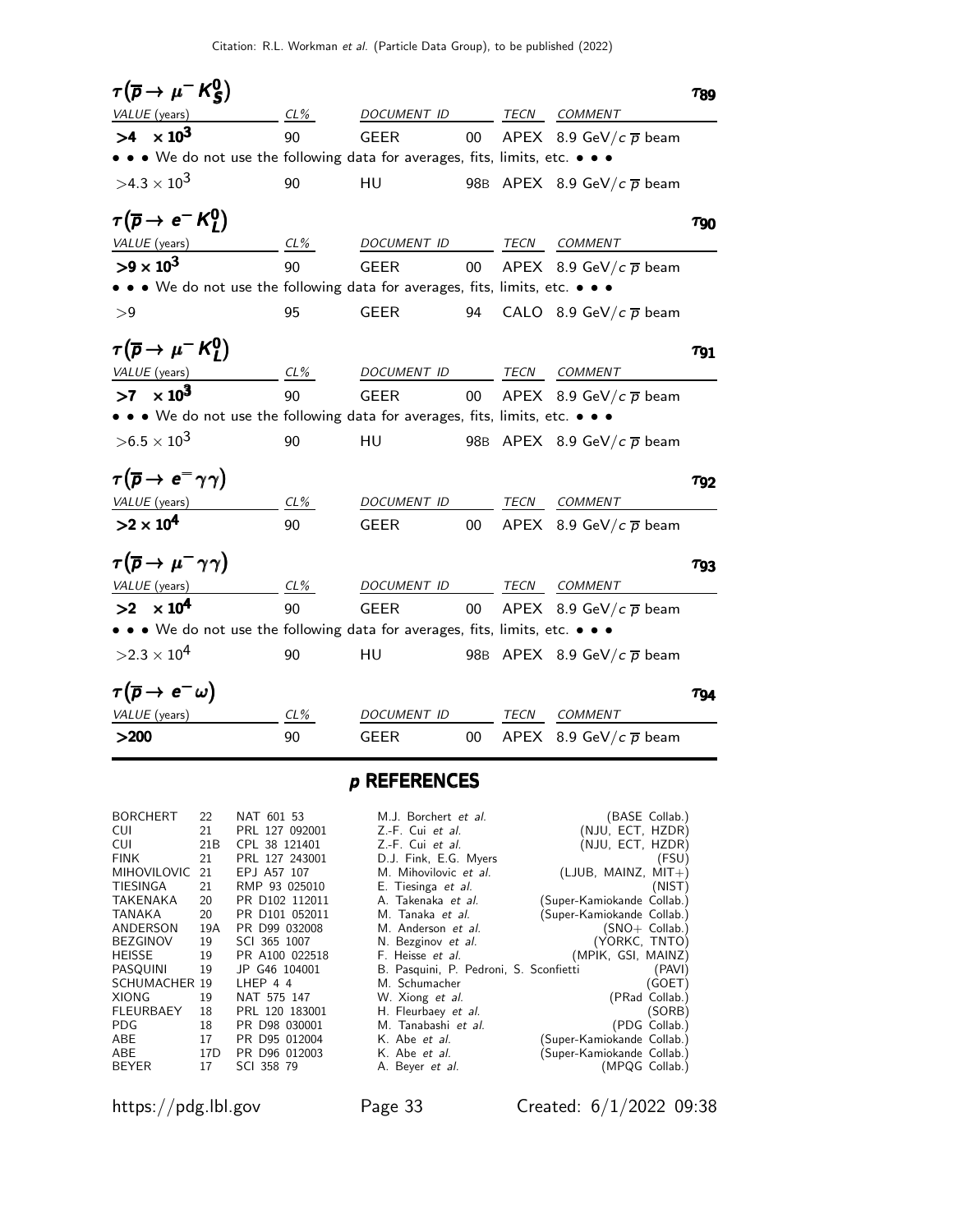| <b>HEISSE</b>               | 17       | PRL 119 033001                 | F. Heisse et al.                                        | (MPIK, GSI, MAINZ, RIKEN)                        |
|-----------------------------|----------|--------------------------------|---------------------------------------------------------|--------------------------------------------------|
| NAGAHAMA                    | 17       | NATC 8 14084                   | H. Nagahama et al.                                      | $(RIKEN, TOKY, CERN+)$                           |
| SAHOO                       | 17       | PR D95 013002                  | B.K. Sahoo                                              | (AHMEB)                                          |
| <b>SCHNEIDER</b>            | 17       | SCI 358 1081                   | G. Schneider et al.                                     | $(MAINZ, RIKEN, +)$                              |
| SELLNER                     | 17       | NJP 19 083023                  | S. Sellner et al.                                       | $(RIKEN, MPIK, +)$                               |
| SMORRA                      | 17       | NAT 550 371                    | C. Smorra et al.                                        | (RIKEN, CERN, +)                                 |
| MOHR                        | 16       | RMP 88 035009                  | P.J. Mohr, D.B. Newell, B.N. Taylor                     | (NIST)                                           |
| ASAKURA<br><b>GUSTAFSON</b> | 15<br>15 | PR D92 052006<br>PR D91 072009 | K. Asakura et al.<br>J. Gustafson et al.                | (KamLAND Collab.)                                |
| LEE                         | 15       | PR D92 013013                  | G. Lee, J.R. Arrington, R.J. Hill                       | (Super-Kamiokande Collab.)<br>$(ANL, EFI+)$      |
| TAKHISTOV                   | 15       | PRL 115 121803                 | V. Takhistov et al.                                     | (Super-Kamiokande Collab.)                       |
| <b>ULMER</b>                | 15       | NAT 524 196                    | S. Ulmer et al.                                         | $(RIKEN, CERN, MPIK, +)$                         |
| ABE                         | 14E      | PRL 113 121802                 | K. Abe et al.                                           | (Super-Kamiokande Collab.)                       |
| ABE                         | 14G      | PR D90 072005                  | K. Abe <i>et al.</i>                                    | (Super-Kamiokande Collab.)                       |
| <b>BRYMAN</b>               | 14       | PL B733 190                    | D. Bryman                                               | (BRCO)                                           |
| <b>EPSTEIN</b>              | 14       | PR D90 074027                  | Z. Epstein, G. Paz, J. Roy                              | (UMD, WAYN)                                      |
| LITOS                       | 14       | PRL 112 131803                 | M. Litos et al.                                         | (Super-Kamiokande Collab.)                       |
| <b>PDG</b>                  | 14       | CP C38 070001                  | K. Olive <i>et al.</i>                                  | (PDG Collab.)                                    |
| TAKHISTOV<br>ANTOGNINI      | 14<br>13 | PRL 113 101801<br>SCI 339 417  | V. Takhistov et al.                                     | (Super-Kamiokande Collab.)<br>(MPIM, ETH, UPMC+) |
| <b>DISCIACCA</b>            | 13       | PRL 110 130801                 | A. Antognini et al.<br>J. DiSciacca et al.              | (ATRAP Collab.)                                  |
| MCGOVERN                    | 13       | EPJ A49 12                     | J.A. McGovern, D.R. Phillips, H.W. Griesshammer         |                                                  |
| MOHR                        | 12       | RMP 84 1527                    | P.J. Mohr, B.N. Taylor, D.B. Newell                     | (NIST)                                           |
| <b>NISHINO</b>              | 12       | PR D85 112001                  | H. Nishino et al.                                       | (Super-Kamiokande Collab.)                       |
| REGIS                       | 12       | PR D86 012006                  | C. Regis <i>et al.</i>                                  | (Super-Kamiokande Collab.)                       |
| <b>BRESSI</b>               | 11       | PR A83 052101                  | G. Bressi et al.                                        | (LEGN, PAVII, PADO, TRST+)                       |
| HORI                        | 11       | NAT 475 484                    | M. Hori et al.                                          | $(MPIG, TOKY, BUDA, +)$                          |
| ZHAN                        | 11       | PL B705 59                     | X. Zhan et al.                                          | (JLAB-Hall A Collab.)                            |
| <b>BERNAUER</b>             | 10       | PRL 105 242001                 | J.C. Bernauer et al.                                    | (MAMI A1 Collab.)                                |
| Also                        |          | PR C90 015206                  | J.C. Bernauer et al.                                    | (MAMI A1 Collab.)                                |
| <b>BORISYUK</b>             | 10       | NP A843 59                     | D. Borisyuk                                             | (KIEV)<br>(CHIC)                                 |
| HILL<br><b>POHL</b>         | 10<br>10 | PR D82 113005<br>NAT 466 213   | R.J. Hill, G. Paz<br>R. Pohl et al.                     | $(MPIQ, ENSP, COIM, +)$                          |
| <b>NISHINO</b>              | 09       | PRL 102 141801                 | H. Nishino et al.                                       | (Super-Kamiokande Collab.)                       |
| <b>PASK</b>                 | 09       | PL B678 55                     | T. Pask <i>et al.</i>                                   | (Stefan Meyer Inst., Vienna, TOKY+)              |
| MOHR                        | 08       | RMP 80 633                     | P.J. Mohr, B.N. Taylor, D.B. Newell                     | (NIST)                                           |
| <b>BELUSHKIN</b>            | 07       | PR C75 035202                  | M.A. Belushkin, H.W. Hammer, U.-G. Meissner (BONN+)     |                                                  |
| ARAKI                       | 06       | PRL 96 101802                  | T. Araki et al.                                         | (KamLAND Collab.)                                |
| HORI                        | 06       | PRL 96 243401                  | M. Hori et al.                                          | (CERN, $TOKYO+$ )                                |
| <b>BLUNDEN</b>              | 05       | PR C72 057601                  | P.G. Blunden, I. Sick                                   | (MANI, BASL)                                     |
| KOBAYASHI                   | 05       | PR D72 052007                  | K. Kobayashi et al.                                     | (Super-Kamiokande Collab.)                       |
| MOHR<br>SCHUMACHER 05       | 05       | RMP 77 1<br>PPNP 55 567        | P.J. Mohr, B.N. Taylor<br>M. Schumacher                 | (NIST)                                           |
| AHMED                       | 04       | PRL 92 102004                  | S.N. Ahmed et al.                                       | (GOET)<br>(SNO Collab.)                          |
| <b>TRETYAK</b>              | 04       | <b>JETPL 79 106</b>            | V.I. Tretyak, V.Yu. Denisov, Yu.G. Zdesenko             | (KIEV)                                           |
|                             |          | Translated from ZETFP 79 136.  |                                                         |                                                  |
| BACK                        | 03       | PL B563 23                     | H.O. Back et al.                                        | (Borexino Collab.)                               |
| BEANE                       | 03       | PL B567 200                    | S.R. Beane et al.                                       |                                                  |
| Also                        |          | PL B607 320 (errat.)           | S.R. Beane <i>et al.</i>                                |                                                  |
| DMITRIEV                    | 03       | PRL 91 212303                  | V.F. Dmitriev, R.A. Senkov                              | (NOVO)                                           |
| HORI<br><b>SICK</b>         | 03<br>03 | PRL 91 123401<br>PL B576 62    | M. Hori <i>et al.</i><br>I. Sick                        | (CERN ASACUSA Collab.)<br>(BASL)                 |
| ZDESENKO                    | 03       | PL B553 135                    | Yu.G. Zdesenko, V.I. Tretyak                            | (KIEV)                                           |
| AHMAD                       | 02       | PRL 89 011301                  | Q.R. Ahmad et al.                                       | (SNO Collab.)                                    |
| <b>BARANOV</b>              | 01       | PPN 32 376                     | P.S. Baranov et al.                                     |                                                  |
|                             |          | Translated from FECAY 32 699.  |                                                         |                                                  |
| <b>BLANPIED</b>             | 01       | PR C64 025203                  | G. Blanpied et al.                                      | (BNL LEGS Collab.)                               |
| <b>HORI</b>                 | 01       | PRL 87 093401                  | M. Hori et al.                                          | (CERN ASACUSA Collab.)                           |
| OLMOSDEL<br>TRETYAK         | 01<br>01 | EPJ A10 207<br>PL B505 59      | V. Olmos de Leon et al.<br>V.I. Tretyak, Yu.G. Zdesenko | (MAMI TAPS Collab.)                              |
| BERNABEI                    | 00B      | PL B493 12                     | R. Bernabei et al.                                      | (KIEV)<br>(Gran Sasso DAMA Collab.)              |
| GEER                        | 00       | PRL 84 590                     | S. Geer et al.                                          | (FNAL APEX Collab.)                              |
| Also                        |          | PR D62 052004                  | S. Geer et al.                                          | (FNAL APEX Collab.)                              |
| Also                        |          | PRL 85 3546 (errat.)           | S. Geer et al.                                          | (FNAL APEX Collab.)                              |
| <b>GEER</b>                 | 00D      | APJ 532 648                    | S.H. Geer, D.C. Kennedy                                 |                                                  |
| SENGUPTA                    | 00       | PL B484 275                    | S. Sengupta                                             |                                                  |
| WALL                        | 00       | PR D61 072004                  | D. Wall et al.                                          | (Soudan-2 Collab.)                               |
| WALL                        | 00B      | PR D62 092003                  | D. Wall et al.                                          | (Soudan-2 Collab.)                               |
| GABRIELSE<br>HAYATO         | 99<br>99 | PRL 82 3198<br>PRL 83 1529     | G. Gabrielse et al.<br>Y. Hayato <i>et al.</i>          | (Super-Kamiokande Collab.)                       |
| <b>MCGREW</b>               | 99       | PR D59 052004                  | C. McGrew et al.                                        | $(MB-3$ Collab.)                                 |
|                             |          |                                |                                                         |                                                  |